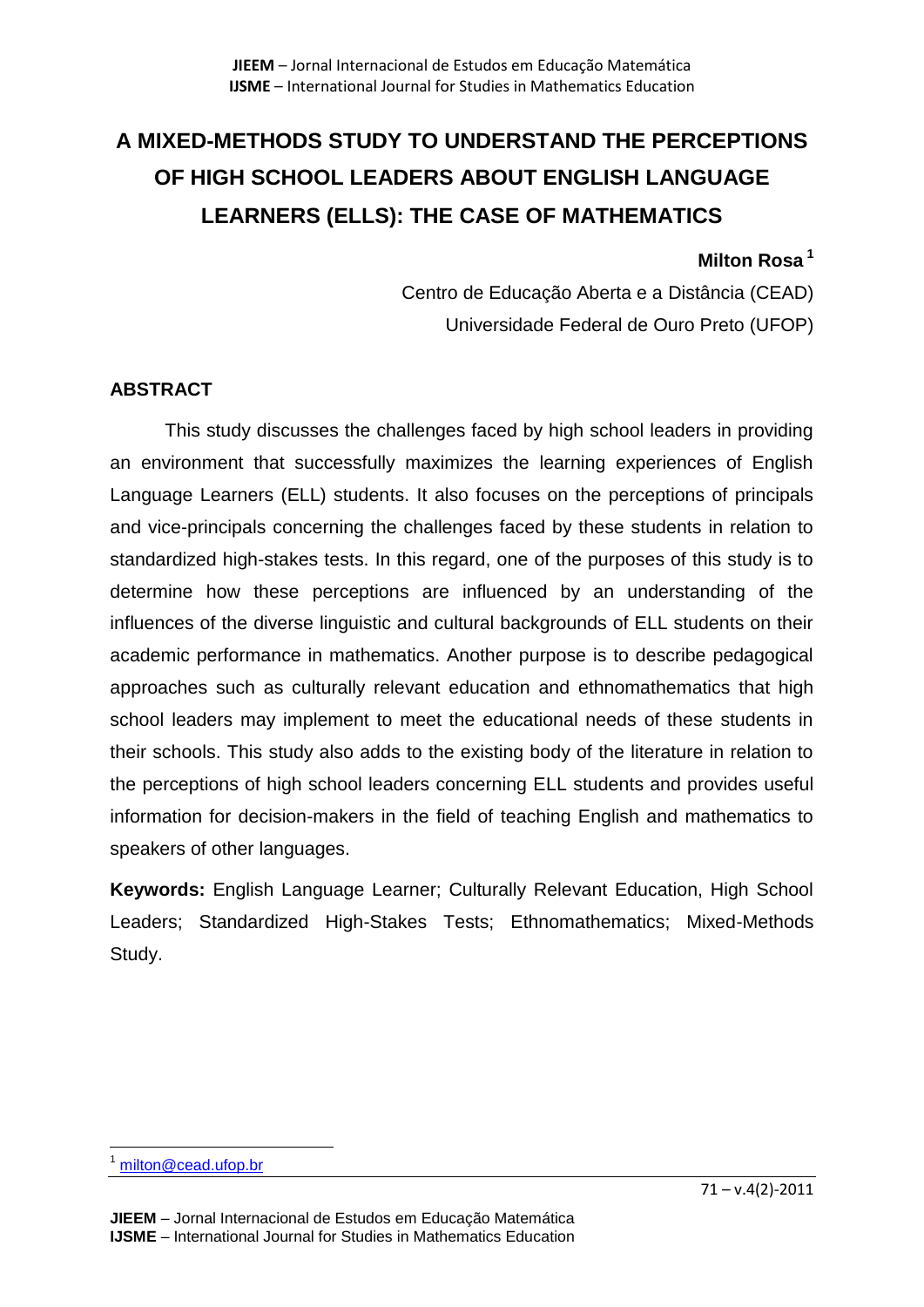#### **INTRODUCTION**

Many school districts in the United States face the challenge of the growth of English Language Learners (ELL) populations. Demand is growing rapidly for high school leaders who can effectively manage and harness linguistically and culturally diverse schools. As California becomes ever more multicultural, successful leadership will come only to those school leaders who have and understand the skills to respond appropriately to cross-cultural challenges (Scheurich & Skrla, 2003). This trend has a tremendous effect on high schools in California, especially those with higher percentages of ELL students. In this regard, high-school leaders are accountable for the achievement and performance of these students on standardized high-stakes assessments in mathematics. This aspect of leadership is crucial when ELL students are expected to be proficient on the California High School Exit Exam (CAHSEE) and California Standardized Testing (CST) examinations.

This study identifies specific perceptions of school leaders about ELL students as mathematics learners in the nine high schools at Alpha Unified School District (AUSD), a suburban school district near Sacramento in California, which may contribute to the way that these school leaders help ELL students to improve performance in mathematics assessments. The results of this study may be used to inform high school leadership about programs and professional development opportunities to further enhance school leaders' cultural proficiency awareness. An additional benefit could be gained as principals and vice-principals reflect on their own perceptions about their ELL population. In this perspective, these school leaders in California may be able to build on their understanding of the influence of ELL linguistic and cultural backgrounds for increased achievement and performance in school curricular activities, especially in mathematics.

#### **STATEMENT OF THE PROBLEM**

72 – v.4(2)-2011 School leaders must be committed to the process of continuous examination of their own perceptions and practices as well as their own personal decision making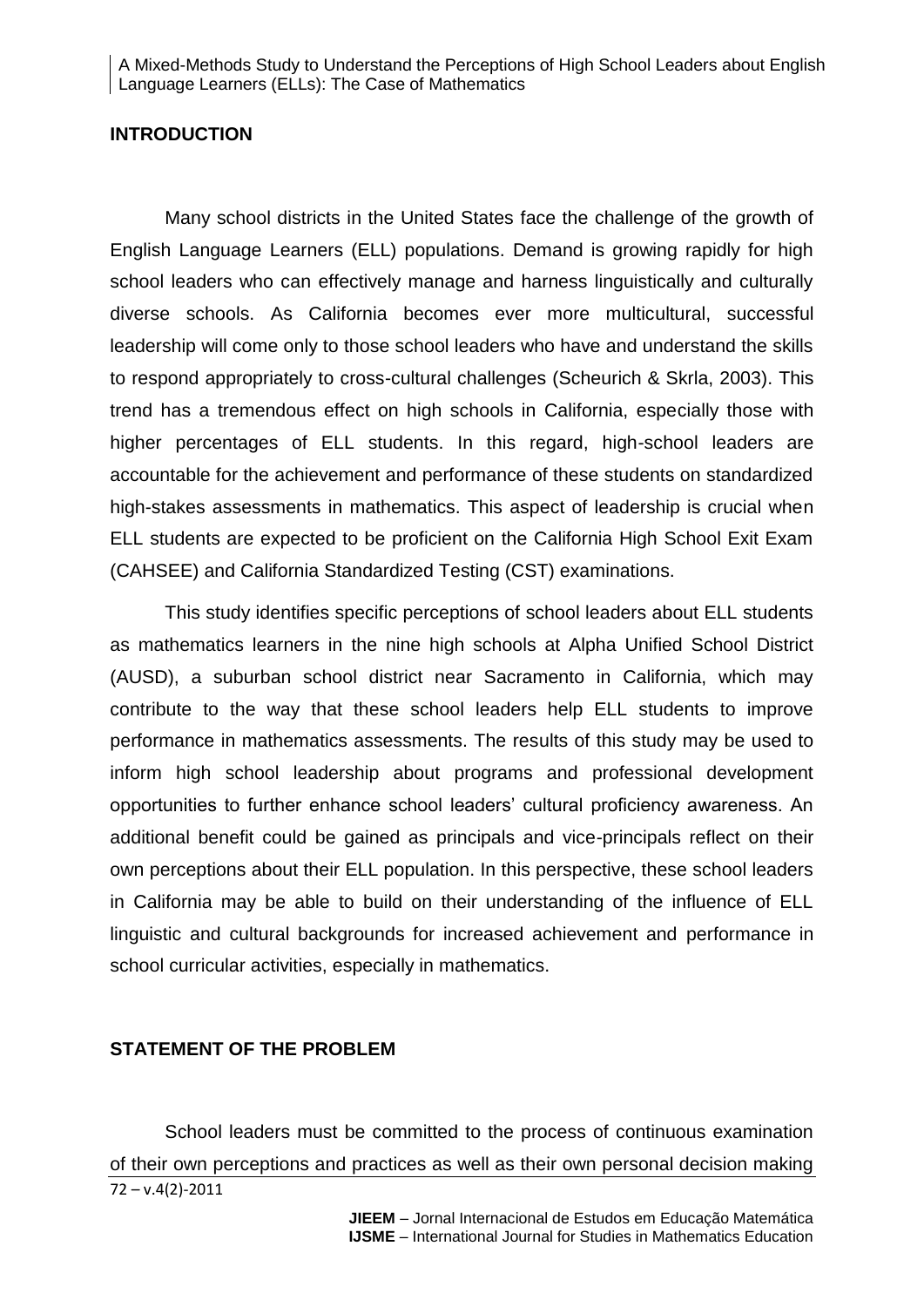process in order to assure the success of ELL students in a supportive linguistically and culturally relevant school community (Scheurich & Skrla, 2003). Herrity and Glassman (1999) found that many school leaders are not prepared to deal with the challenges faced by ELL students and the complex issues concerning linguistically and culturally relevant education. Furthermore, Gándara, Maxwell-Jolly and Rumberger (2008) stated that "many administrators lack the skills needed to provide support and guidance for teachers and programs for English [Language] Learners" (p. 13). This means that school leaders are not effectively trained to help their staff make appropriate decisions related to educational planning for ELL students (Herrity & Glassman, 1999).

It is essential to determine the perceptions school leaders hold in regard to ELL students and to determine what factors could be linked to these perceptions, as both influence the school environment, in order to meet the educational needs of these students. It is imperative that effective high school leaders serving ELL students recognize the challenges and opportunities posed by the increasing cultural diversity in their educational institutions. In order to achieve this goal, Suttmiller and González (2006) affirmed that school leaders have to become specialists who identify needs, develop effective programs, and provide leadership for constructively managing educational changes for ELL students. One of these specialties is to define significant school change and instructional reform. Nelson and Sassi (2000) argued that leading instructional change and reform requires that high school leaders also understand the demands of current mathematics standards and assessment programs. They must have a clear vision of classroom instruction and pedagogical strategies that increase student learning in mathematics, especially for ELL students.

Research has shown that school leaders' understanding of and support for high quality mathematics instruction are significantly influenced by their perceptions about the nature of mathematics, teaching, and learning (Nelson, 1999). It has been proposed that high school leaders' content knowledge in mathematics and their perceptions about how the subject is both learned and effectively taught is critical to their effectiveness as school leaders for the improvement of students' achievement, including ELL students (Stein & D'Amico, 2000). Stein and Nelson (2003) affirmed that a strong knowledge of mathematics is the cornerstone for a sound decision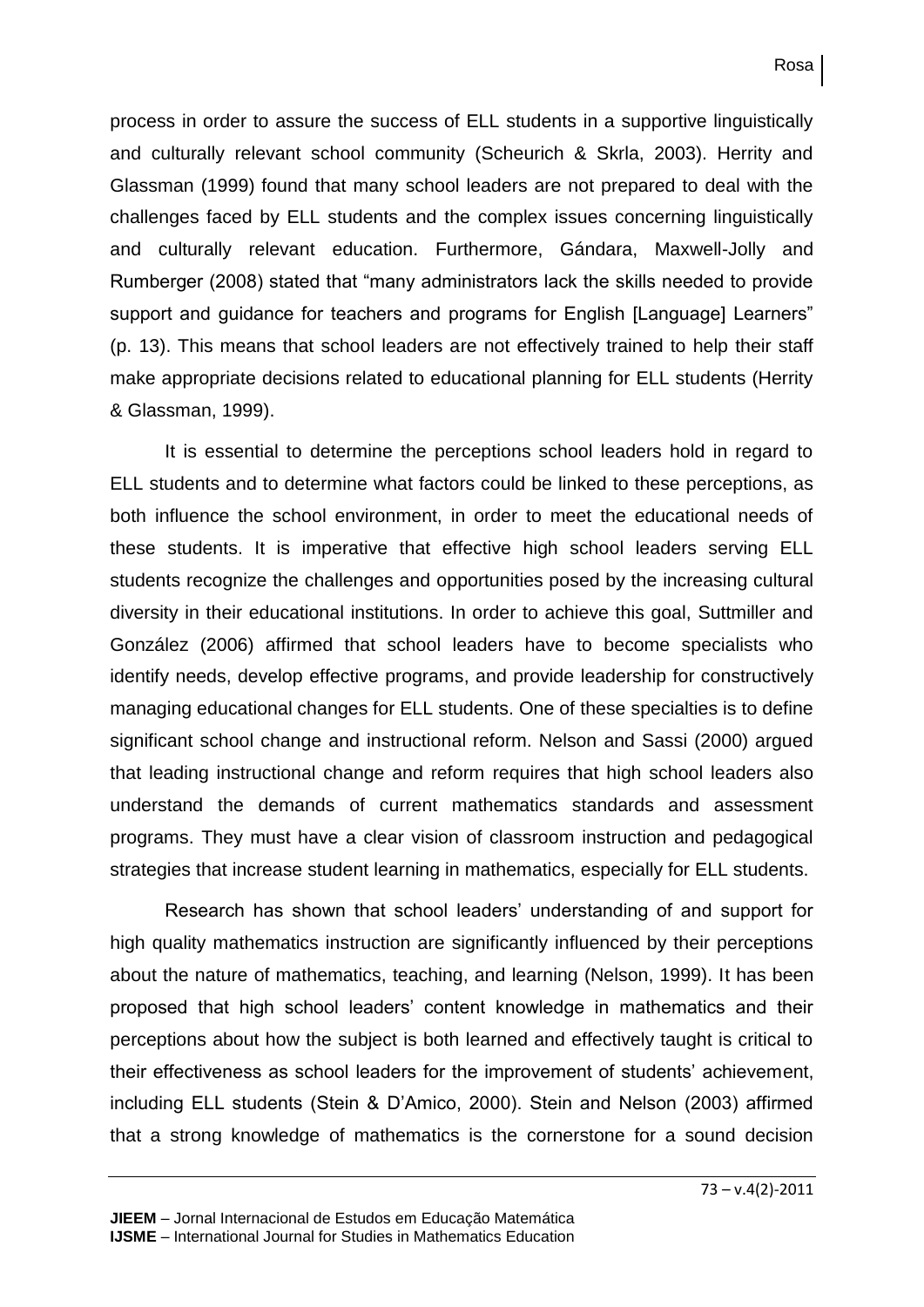making process. From direct and daily experiences, school leaders have realized that students' future success depends critically on the level of their mathematical, analytical, quantitative, procedural, and statistical skills and abilities that are developed from their learning experiences in mathematics (Nelson & Sassi, 2005). Since mathematics will undoubtedly continue to be an important subject matter in school curriculum, a better understanding of mathematical knowledge and its place in the development of human activities is increasingly necessary for school leaders and teachers. According to Stein and Nelson (2003), this kind of mathematical knowledge is necessary for the practice of instructional leadership that effectively links school leadership to teacher and student learning with subject matter at the core.

## **PURPOSE OF THE STUDY**

The purpose of this study was to capture and describe the perceptions of the school leadership concerning ELL students in nine high schools in a suburban school district near Sacramento in California, specifically concerning the challenges faced by these students in relation to their academic success in mathematics standardized high-stakes tests under No Child Left Behind Act (NCLB, 2001). This study sought to determine how high school leaders' perceptions are influenced by an understanding of the effects of the ethnic cultural background of ELL students on academic performance in mathematics standardized high-stakes tests. In addition, this research sought to develop an understanding of the association between culture and mathematics by the identification of linguistic and cultural backgrounds that may explain differences in student mathematics achievement. In this regard, it was also paramount to understand how school leaders come to entertain alternative viewpoints of their students' linguistic and cultural backgrounds and its influence on standardized mathematics high-stakes tests.

A key point of this study was also related to the focus on culture and its connection to mathematics, which may generate different kinds of school climates that utilize students' existing knowledge in order to better impart mathematical knowledge. According to Rosa and Orey (2007), a sense of connectedness to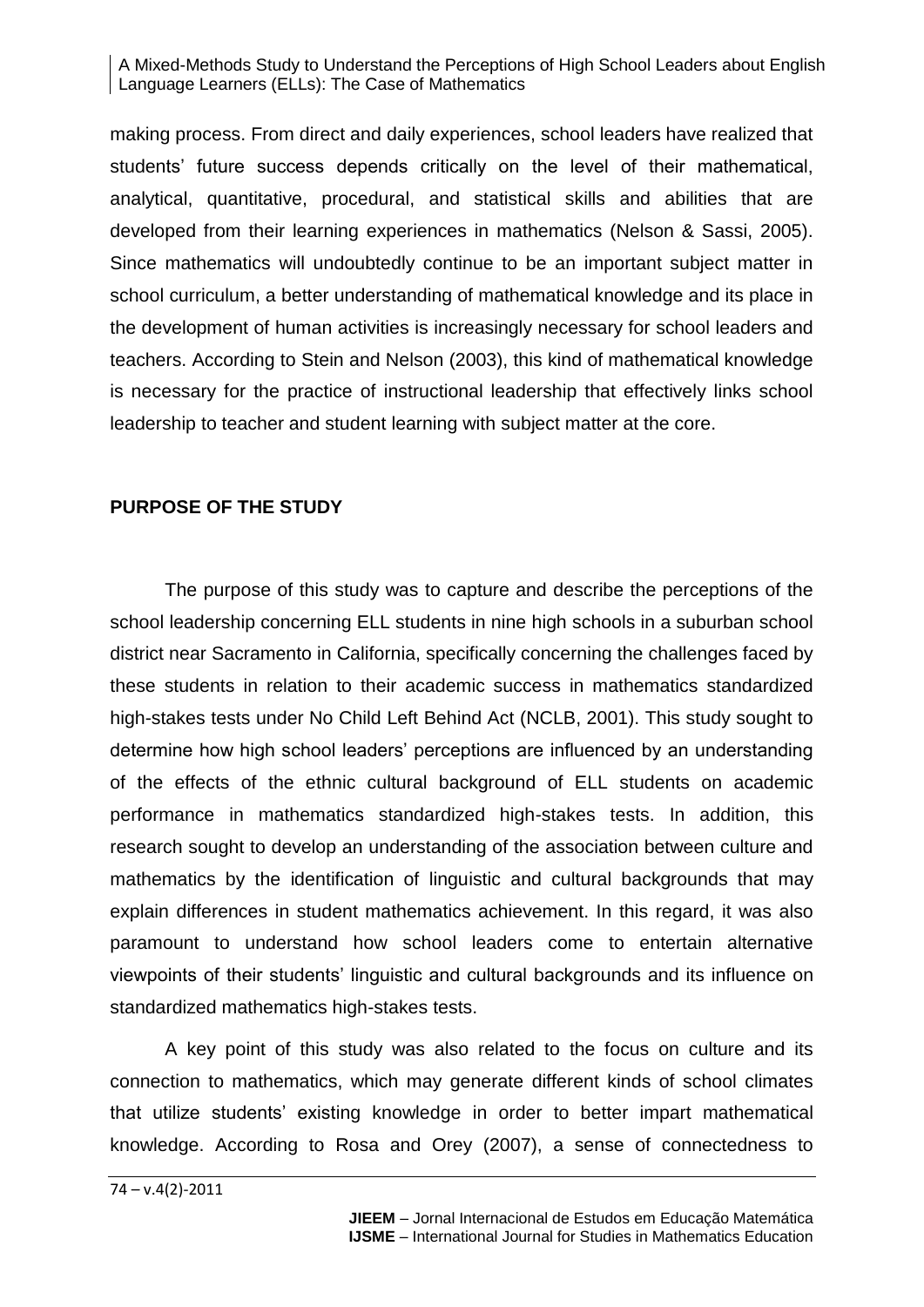students' linguistic and cultural experiences and mathematics into schools heightens their motivation to learn, leading to an increase in their achievement in mathematics and overall mathematics performance. Finally, it was a goal of this study to develop a series of recommendations for practice that may help high school leaders to successfully meet the specific needs of their ELL population.

## **RESEARCH PARADIGM**

The research paradigm chosen for this mixed-method research was the "dialectical perspective" (Creswell & Plano Clark, 2007, p. 27), which is the application of pragmatism and transformative-emancipatory paradigms to conduct the study. In applying the pragmatism paradigm (Tashakkori & Teddlie, 2009), the researcher combined deductive and inductive approaches by mixing both qualitative and quantitative research methods, which involved different forms of data collection and analysis. The researcher also applied some aspects of the transformativeemancipatory paradigm by placing importance on the challenges faced by ELL students on their achievement on standardized high-stakes assessments in order to promote educational success for this specific group of students (Mertens, 2003).

In this regard, the dialectical perspective gave the researcher the opportunity to integrate theory and practice and helped him to understand the perceptions of high school leaders regarding ELL students. This paradigm allowed the researcher to rethink theory concerning practical ways to minimize challenges faced by ELLs regarding their achievement and performance in standardized mathematics assessments. In the context of this study, the dialectical perspective paradigm is considered as a way to promote social change while creating a space for joint reflection and dynamic interaction among high school leaders in AUSD.

## **THEORETICAL FRAMEWORK**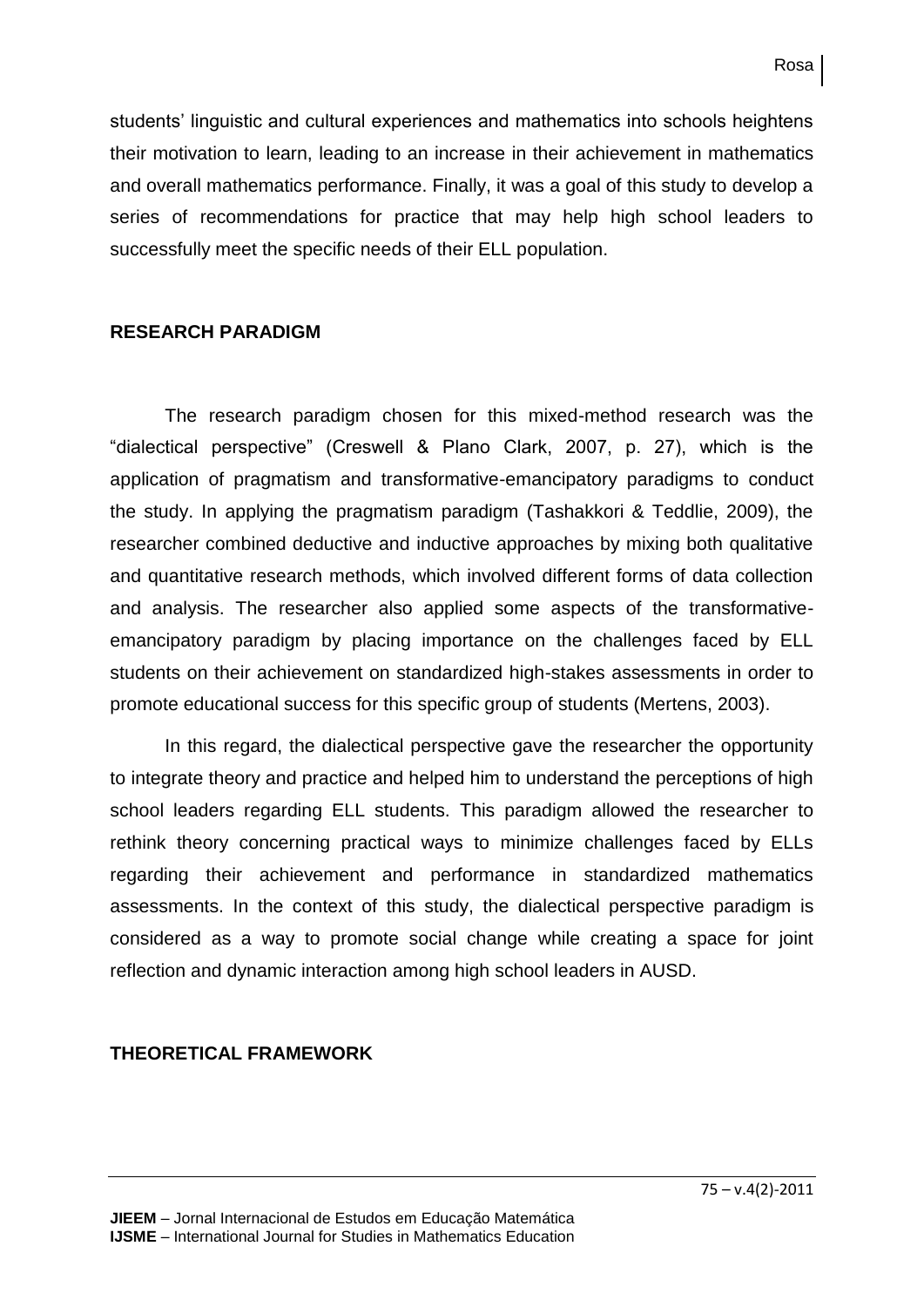The findings of this study were examined using Culturally Relevant Education (CRE) Theory. Since the cultural aspects of ethnomathematics (D'Ambrosio, 1990) are interrelated to culturally relevant education (Ladson Billings, 1995), the findings of this study were also framed by applying these theoretical approaches. Nieto (2000) affirmed that CRE was developed out of concern for the serious academic achievement gap experienced by low-income students, students of color, and students from linguistically and culturally diverse environments.

Gay (2000) stated that CRE uses the cultural knowledge, prior experiences, frames of reference, and learning styles of ethnically and linguistically diverse students to make learning more relevant and effective with the objective of strengthening student connectedness with schools and as consequence reducing behavior problems and enhancing learning. Schools can benefit from being culturally relevant by contextualizing instruction and schooling practices while maintaining academic rigor in order to help ELL students to achieve their academic potential (Ladson-Billings, 1995). In order to achieve this goal, it is necessary to implement culturally relevant pedagogy into the school curriculum because it helps to develop students' intellectual, social, emotional, and political learning by using their cultural referents to impart knowledge, skills, and attitudes (Ladson-Billings, 1994). Moreover, Ogbu and Simons (1998) argued that a culturally relevant pedagogy provides ways for students to maintain cultural identity while succeeding academically.

According to this context, Rosa and Orey (2007) stated that one approach to culturally relevant pedagogy is to apply ethnomathematical perspective into the mathematics curriculum. Ethnomathematics studies the cultural aspects of mathematics. It presents mathematical concepts of the school curriculum for a way in which concepts are related to the students' cultural backgrounds (D'Ambrosio, 1990), thereby enhancing students' abilities to make meaningful connections and deepening their understandings of mathematics. In so doing, there is a need to examine the embeddedness of mathematics in culture. Working towards those goals means it is necessary to draw from a body of literature that takes on the ELL students' cultural root of knowledge production into the mathematics curriculum in order to make school mathematics more relevant and meaningful to this school population and promote the overall quality of their education.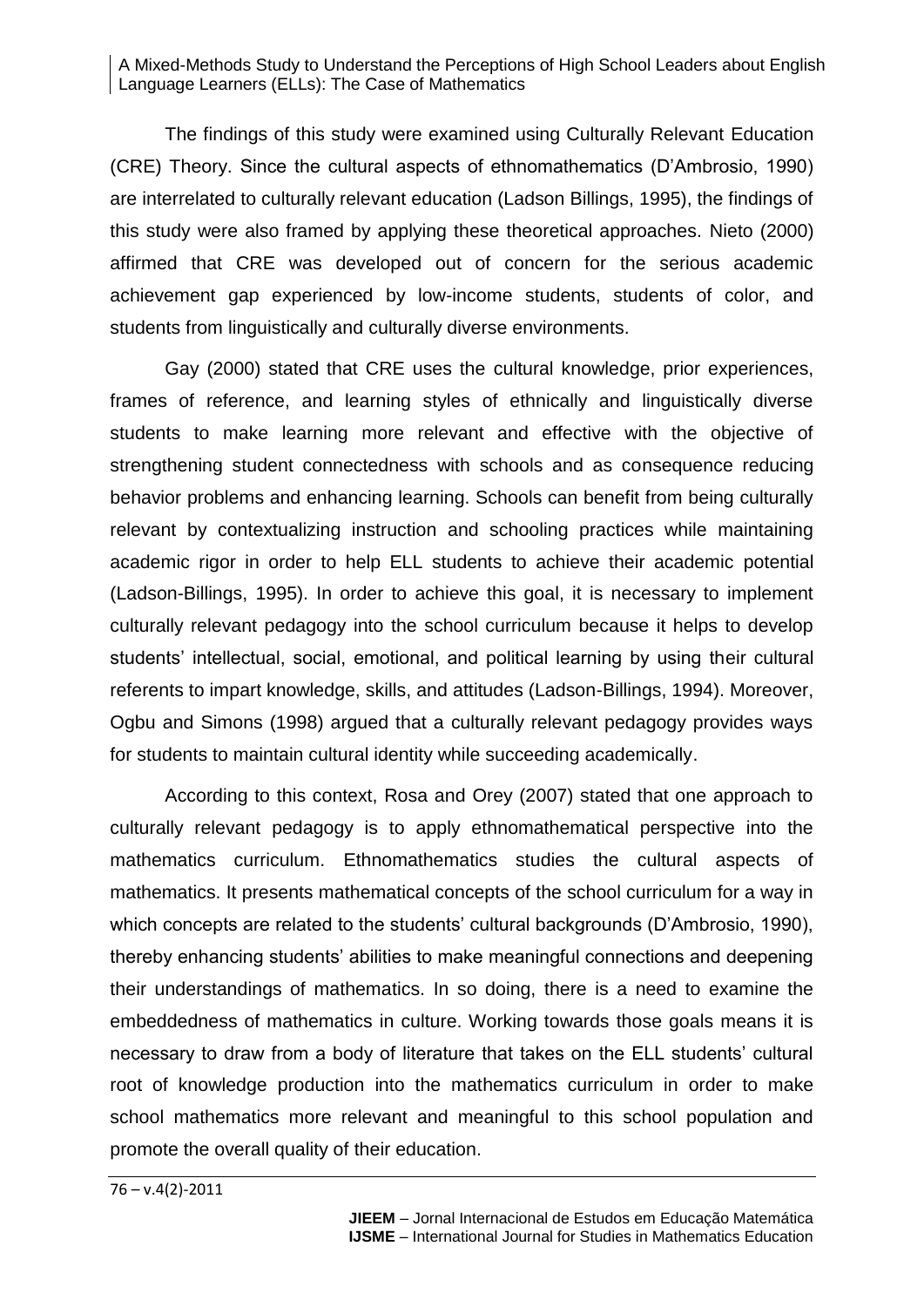In this study, the theoretical framework worked as a lens that helped the researcher to filter the input and develop a defensible interpretation of the collected qualitative and quantitative data. In order to elaborate research questions related to the perceptions of high school leaders in relation to ELL students, it was necessary to identify the theoretical framework to enable to his world-view explicit as well as to provide the tools in terms of concepts and models for structuring this investigation. In this regard, this theoretical framework helped the researcher to make sense of both qualitative and quantitative data by providing some coherent explanation for why high school leaders stated their point of view about ELL students in their responses during interview and survey. This approach helped the researcher to move the research beyond the realm of the descriptive into the realm of the explanatory data.

According to Anfara and Mertz (2006), since researchers bring to the research process biases, frames, beliefs, and experiences that bound and color their perspectives, the researcher chose this framework to afford clarity in design, data collection, and analysis in this mixed-methods study. This was particularly important and helpful to provide a road map for data collection and analysis. In this context, the researcher had a clearly defined and detailed strategy for analytically viewing the data.

## **REVIEW OF RELATED LITERATURE**

One of the challenges faced by the educational system in the United States is the growing number of students from linguistic and cultural diverse backgrounds (Obiakor & Utley, 1997) coupled with an increasing number of ELL students with comparatively low academic performance in standardized high-stakes testing. Gándara, Maxwell-Jolly, and Benavídez (2007) affirmed that statewide measures of achievement indicated that ELL students in Californian schools are not performing well. They also stated that the performance of these students in mathematics is far below basic when compared to their English-speaking peers. In comparison to ELL students, almost twice as many English fluent students pass the mathematics section of the high school exit exam and almost three times as many English fluent students score at basic or above in Geometry (CDE, 2009). Therefore, both cultural and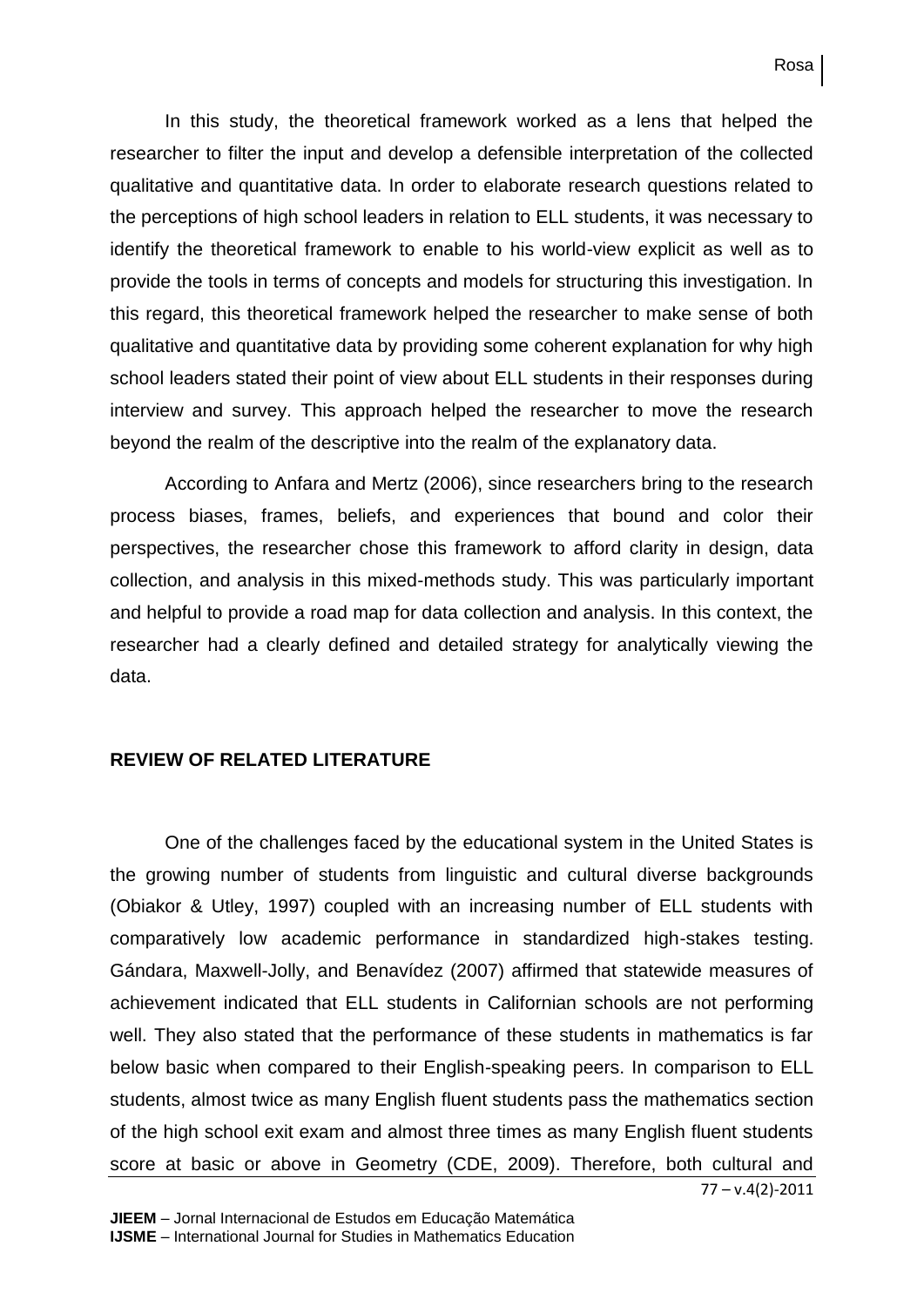linguistic diversity draw increased attention by many educators and researchers as areas identified as having connections to failed educational systems. Consequently, there is an emergent sense of urgency to resolve this inability to effectively educate all students. According to Valencia, Valenzuela, Sloan, and Foley (2001), the inability of the educational system to teach minority students such as ELL population is of great concern because they are the fastest growing segment of the student population in the United States.

In particular, the role played by school leaders is of vital importance for ELL students because school leaders influence the learning experience outcomes for these students as well as their transformation into active and empowered members of society (Fullan, 2001). Furthermore, school leaders need to understand the complex relations of ELL students' cultural and linguistic backgrounds to school performance and achievement in mathematics. In this regard, it is crucial that these leaders become sensitive to the multicultural needs of their students (Cummins, 2000). In order to grow as educators and culturally relevant leaders, school leaders also need to recognize and address any preconceived notions that they might hold about students' linguistic and cultural backgrounds. In this context, school leaders are faced with the challenge of providing opportunities for ELL students to learn and perform at the same rate of achievement as mainstream students. School leadership is the key to the overall successful academic performance of ELL students (August & Hakuta, 1997).

Two decades earlier, Cárdenas and Cárdenas (1977) stated that ELL students frequently experience failure and frustration as a result of negative societal perceptions about their academic abilities, achievement, and successes. These perceptions create an environment of neglect and low expectation in relation to this student population. According to McCormick (2001), school leaders' perceptions serve as one tool to guide school leaders in order to provide different paths that ensure the academic success of all students. In this perspective, Bandura (1997) stated that school leaders might use their own perceptions as a judgment of their capabilities to structure a particular course of action in order to produce desired outcomes. This may inhibit "capababilities needed to succeed in particular achievement situations" (Bandura, 1997, p. 64) for school leaders, thus limiting the

78 – v.4(2)-2011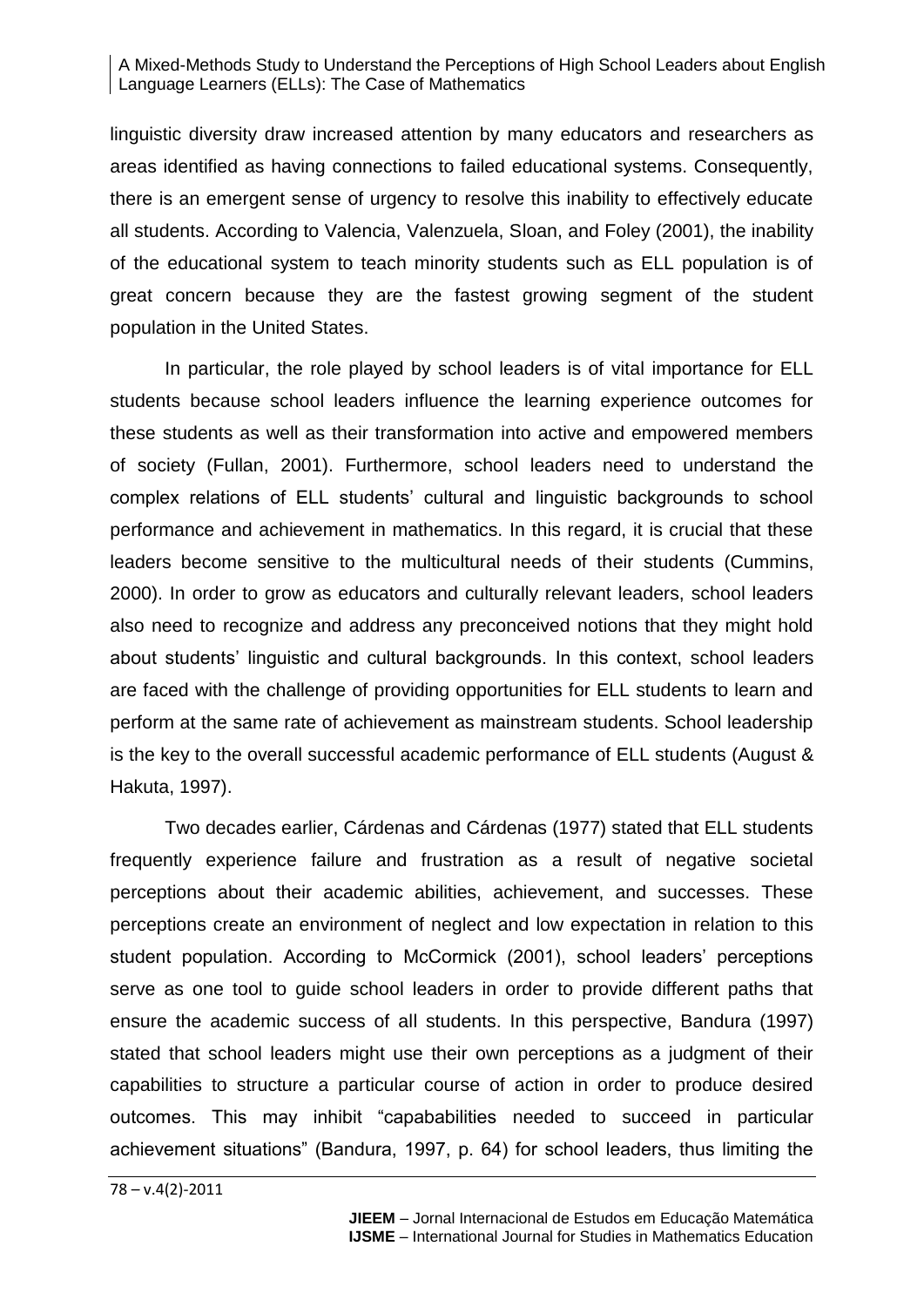possibilities of success for a specific subgroup of students such as ELL students. VanTassel-Baska and Baska (2004) agreed with this point of view by affirming that "perceptions can be powerful drivers of behavior" (p. 7). For example, school leaders' perceptions about significant differences in students' achievement frequently appear between groups of students of different races because students' performance is often compared among all the different student subgroups. One of the distorted perceptions about this issue was pointed out by Bainbridge and Lasley II (2000), who stated a mistaken perception, held by some high school leaders, that minority students' achievement gap is related to their skin color and linguistic and cultural backgrounds.

Nevertheless, ELL students cannot be perceived as a monolithic group. Some of them bring experience in academic subjects in other languages to the classroom and need help translating that knowledge into English. Other students bring little academic preparation and come to the classroom years behind their peers. Some have a beginning knowledge of English while others have almost none (NCELA, 2007). Like other groups of students, ELL students bring a range of individual experiences to school that may affect how quickly they learn the English language. The findings of the NYIC (2008) report showed that ELL students "come from a variety of backgrounds with a diversity of skills and needs that will impact the type of programs and services they need" (p. 5). Meeting the needs of these students is a challenging task because instruction needs to be designed to help them to grow in both academic content knowledge and English language skills. This complexity has always been the case, but increased pressure from No Child Left Behind Act (NCLB, 2001) has put schools and school districts in the United States under the microscope. ELL students often fall behind their peers in mathematics achievement assessments. In this regard, Fry (2008) stated that, in the United States, in the five states with large ELL population, the proportion of ELL students scoring at or above the proficient level on state mathematics tests is often below the proportion of black students scoring at this level of proficiency. As Fry (2008) argued, ELL students "are much less likely than white students to score at or above the proficiency level in mathematics" (p. III) on standardized tests. In agreement with this perspective, Gutiérrez (2008) stated that discrepancies in scores on standardized tests mirror disparities in opportunities and life chances that ELL students experience in their daily lives.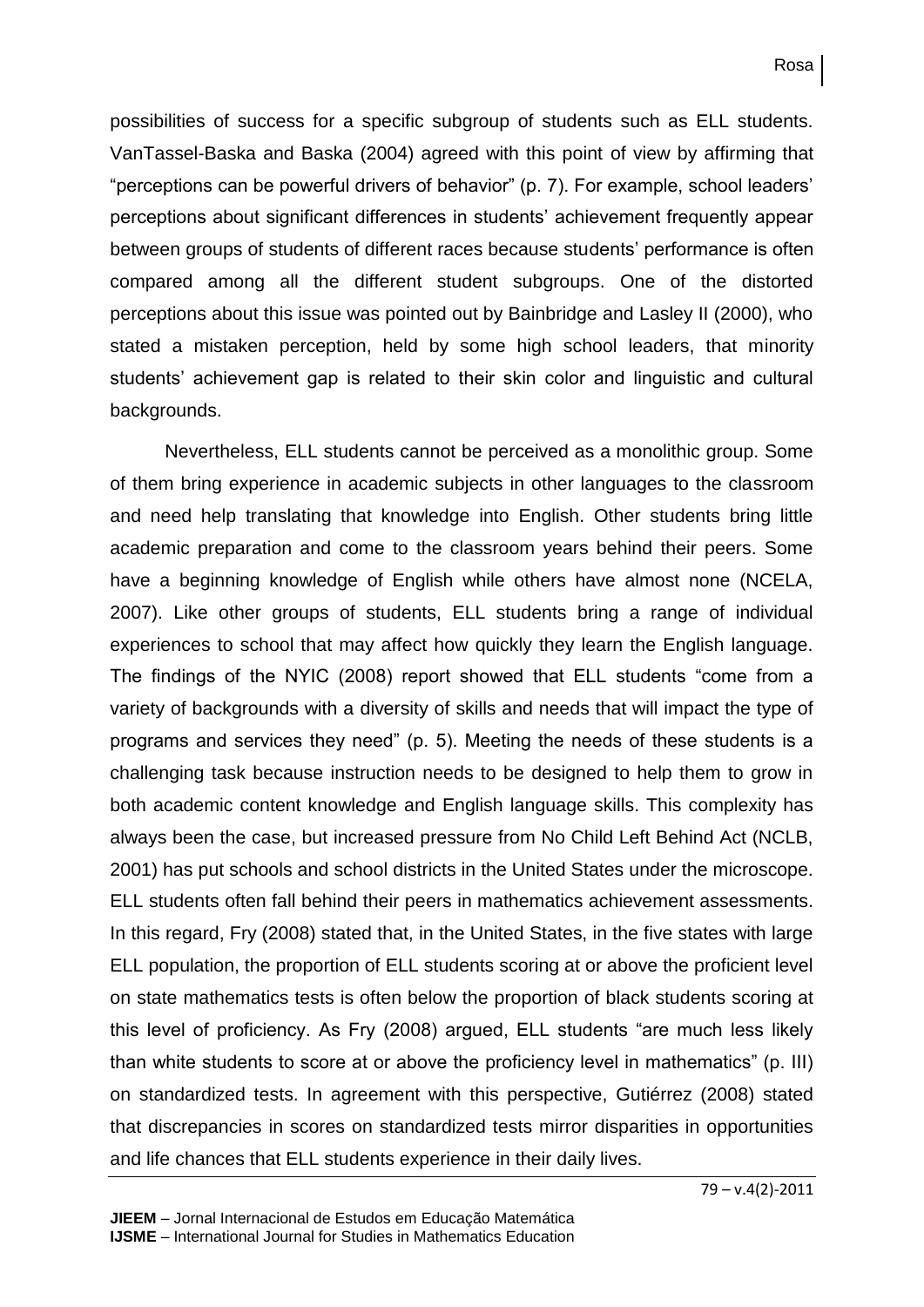In accordance with the California Department of Education (CDE, 2009), in 2008, California's Standardized Test (CST) results indicated that approximately 89% of all students tested in grades 9-11 scored below proficiency in Algebra I. In this same year, approximately 98% of all ELL students in these same grades scored below proficiency level in Algebra I. In 2008, 40% of all students in California failed the mathematics portion of the CAHSEE while 64% of all ELL students did not pass this portion of the CAHSEE. A passing score required on the CAHSEE is a tool used in California State's accountability report as a necessary component for students to receive a high school diploma. According to Gándara, Maxwell-Jolly, and Benavídez (2007), ELL students are not performing well because they "must master at least two basic bodies of knowledge, English, more specifically the academic English of the classroom and of texts, and disciplinary content material such as history, social studies, science, mathematics, and literature" (p. 4). Gándara et al (2007) affirmed that this mastery is a daunting task for school leaders, who have to provide ELL students access opportunities to a rigorous academic curriculum.

Culturally Relevant Education (CRE) is an educational approach that may provide ELL students' access to a rigorous academic curriculum. It also values the cultural experiences and knowledge of all students regardless of whether they are represented by dominant or non-dominant [cultural](https://webmail.saclink.csus.edu/owa/redir.aspx?C=1b779583f3aa494d9a42b07e66499591&URL=http%3a%2f%2fen.wikipedia.org%2fwiki%2fCulture) backgrounds. Klotz (2006) defined CRE as an educational system "that honors, respects, and values diversity in theory and in practice and where teaching and learning are made relevant and meaningful to students of various cultures" (p. 11). This is a system that educates all students by incorporating their diverse emotional, social, cognitive, linguistic and cultural experiences into a successful teaching-learning environment. CRE also empowers all students intellectually, socially, emotionally, and politically by using cultural referents to include student knowledge, skills, and attitudes within the pedagogical work in schools (Ladson-Billings, 1994). It combines an examination of the cultural and socioeconomic influences on teaching and learning. According to Rosa (2010), CRE includes knowledge along with a commitment to the challenging of social injustices and reflections upon educational challenges by identifying obvious and subtle individual, institutional, linguistic, and cultural actions that perpetuate social structures.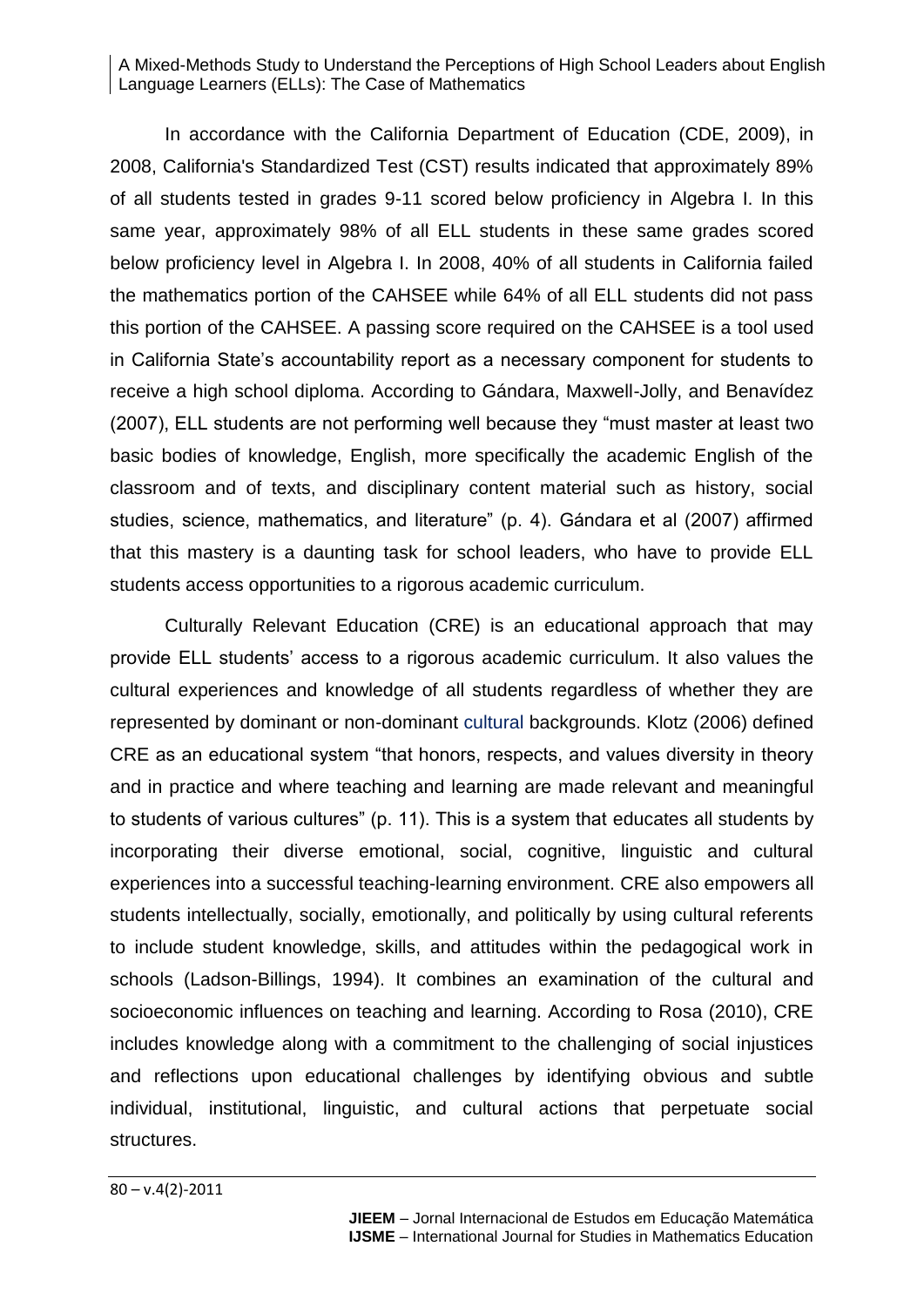CRE instills ethics of care, respect, and responsibility in the "professionals who serve culturally and linguistically diverse students" (Klingner, Artiles, Kozleski, Harry, Zion, Tate, Duran, & Riley, 2005, p. 8) such as school leaders, teachers, and staff. In this regard, CRE creates and implements spaces for school leaders' and teachers' reflection, inquiry, and mutual support around issues of linguistic and cultural differences. According to Beauboeuf-Lafontant (1999), these spaces encourage school leaders and teachers to understand and respect individual differences and strive for high educational standards and levels of achievement for all students. In so doing, an important change in mathematical instruction needs to take place to accommodate continuous and ongoing change in the demographics of students in mathematics classrooms in California. It is necessary to integrate a culturally relevant curriculum into the existing mathematics curriculum. Torres-Velasquez and Lobo (2004) affirmed that this perspective is an essential component of culturally relevant education because it proposes that teachers contextualize mathematics learning by relating mathematical content to students' linguistic, cultural, and real-life experiences. According to Rosa and Orey (2007), an ethnomathematics approach to the mathematics curriculum is the pedagogical vehicle for achieving such a goal.

The field of ethnomathematics links students' diverse ways of knowing, learning, and culturally embedded knowledge to academic mathematics. It explores academic and culturally ways to provide more inclusive developmental programs for the diverse populations served at educational institutions (D'Ambrosio, 1990). Ethnomathematics is a program that includes cultural relevance and builds curricula around the local interests, language, and culture of the learners (Rosa, 2005). Teaching mathematics through cultural relevance and personal experiences helps students to know more about reality, culture, society, and environmental issues by providing them with mathematics content and approaches that enable them to successfully master academic mathematics.

Classrooms and learning environments cannot be isolated from the communities in which they are embedded because they are part of a community with defined cultural practices, which use a cultural context focused on school mathematics and the effect of cultural factors on teaching and learning academic mathematics. In this regard, Bandeira and Lucena (2004) and Lean (1994) identified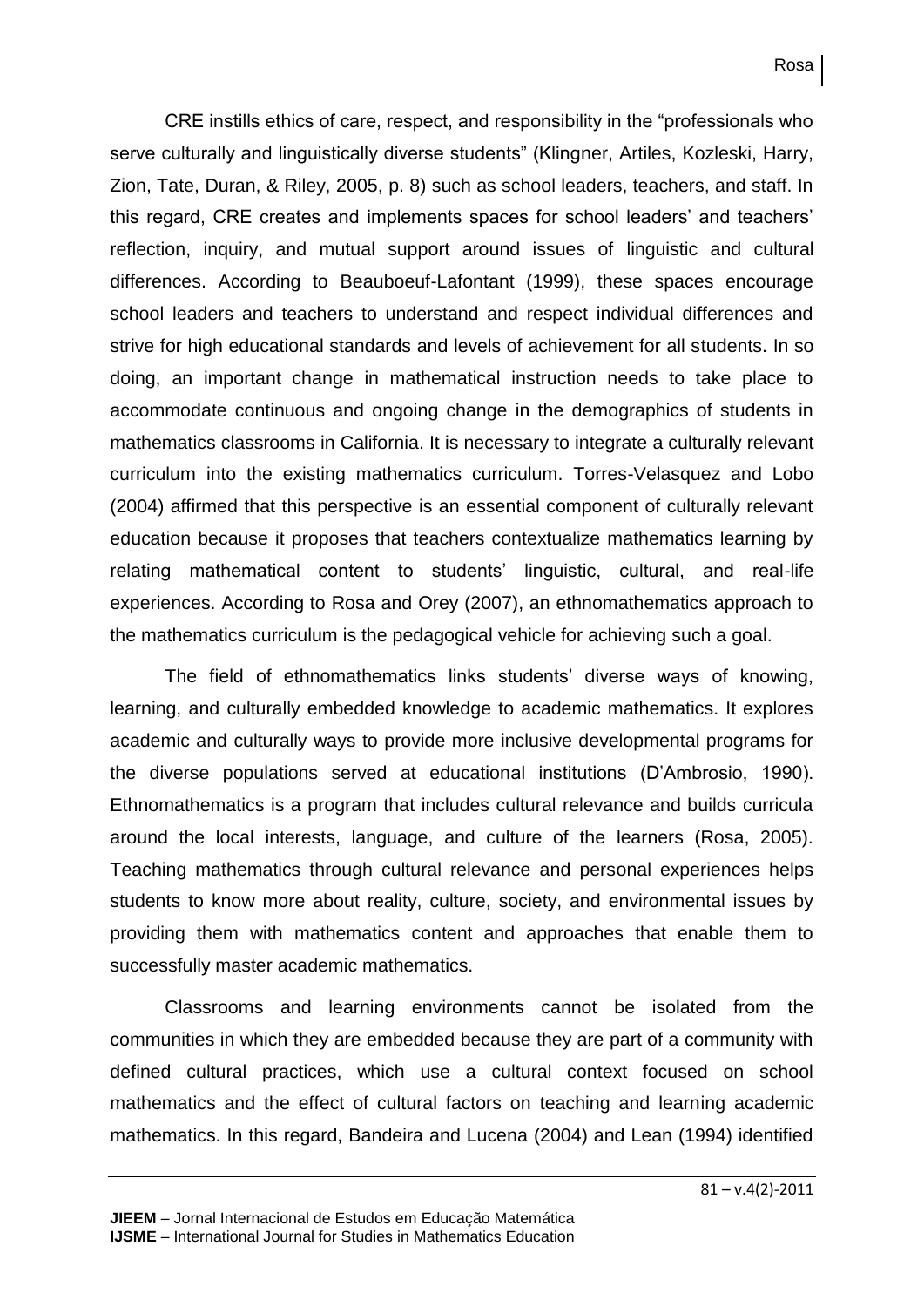cultural mathematics and its acquisition in traditional school settings. Borba (1993) stated that classrooms might be considered environments that facilitate pedagogical practices, which are developed by using an ethnomathematical approach. Moreover, Eglash (1997) and Rosa and Orey (2007) argued that including cultural aspects in the curriculum have long-term benefits for mathematics learners. This means that cultural aspects contribute to recognizing mathematics as part of daily life, enhancing the students' ability to make meaningful connections, and deepening their understanding of mathematics. In this regard, Chieus (2004) affirmed that the pedagogical work towards an ethnomathematics perspective allows for a broader analysis of the school context in which pedagogical practices transcend the classroom environment because these practices embrace the sociocultural context of the students. Damazio (2004) agreed with this perspective by suggesting that pedagogical elements necessary to develop the mathematics curriculum are found in the school community.

Adam, Alangui, and Barton (2003) and Rosa and Orey (2003) stated that a culturally relevant mathematics curriculum based on an ethnomathematical perspective infuses the students' cultural backgrounds in the learning environment in a holistic manner. One possibility for an ethnomathematical curriculum may be labeled as mathematics in a meaningful context in which students are given opportunities to relate their new learning experiences to knowledge and skills they have previously learned. According to Bandeira and Lucena (2004), mathematical curriculum conceived in an ethnomathematical perspective helps to develop mathematical concepts and practices that originate in students' culture by linking them to academic mathematics. The understanding of conventional mathematics then feeds back and contributes to a broader understanding of culturally based mathematical principles. The work of Lipka (2002) in Alaska is an example of this type of approach to curriculum innovation. It is assumed that a curriculum of this nature motivates students to recognize mathematics as part of their everyday life and enhances their ability to make meaningful mathematical connections by deepening their understanding of all forms of mathematics.

According to this context, it is necessary that school leaders develop a different approach to mathematics instruction that empowers students to understand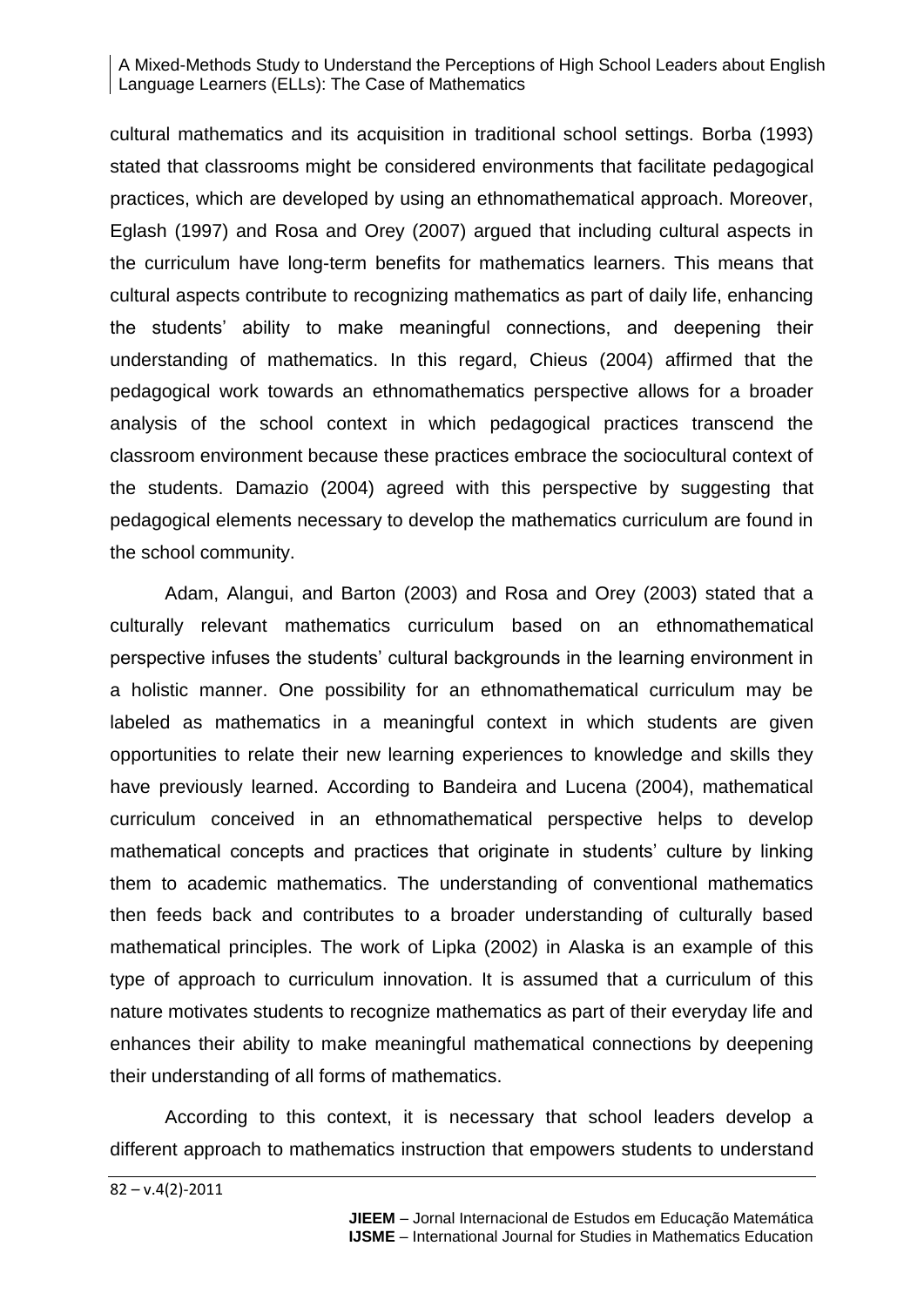mathematical power more critically by considering the effects of culture on mathematical knowledge and work with them to uncover the distorted and hidden history of the mathematical knowledge. According to Rosa (2000), this methodology is essential in developing the curricular practice of ethnomathematics and culturally relevant education through the investigation of the cultural aspects of mathematics and an elaboration upon mathematics curricula that considers the contributions of people from other cultures. In so doing, students' knowledge of mathematics becomes enabled and enriched.

## **RESEARCH QUESTIONS**

In this study, the following research questions provided a guideline for the investigation of school leaders' perceptions concerning ELL students:

- 1. What are the general perceptions of high school principals and vice-principals in relation to their ELL population?
- 2. What are the perceptions of high school principals and vice-principals about ELL students' cultural backgrounds as challenges to their academic performance on mathematics standardized high-stakes tests?
- 3. What are the perceptions of both high school principals and vice-principals in relation to the association between mathematics and culture?
- 4. What are the perceptions of high school principals and vice-principals about ELL students' linguistic background as challenges to their academic mathematical achievement?
- 5. What are the high school principals and vice-principals perceptions of ELL students' performance on standardized high-stakes tests in mathematics?

## **METHODOLOGY**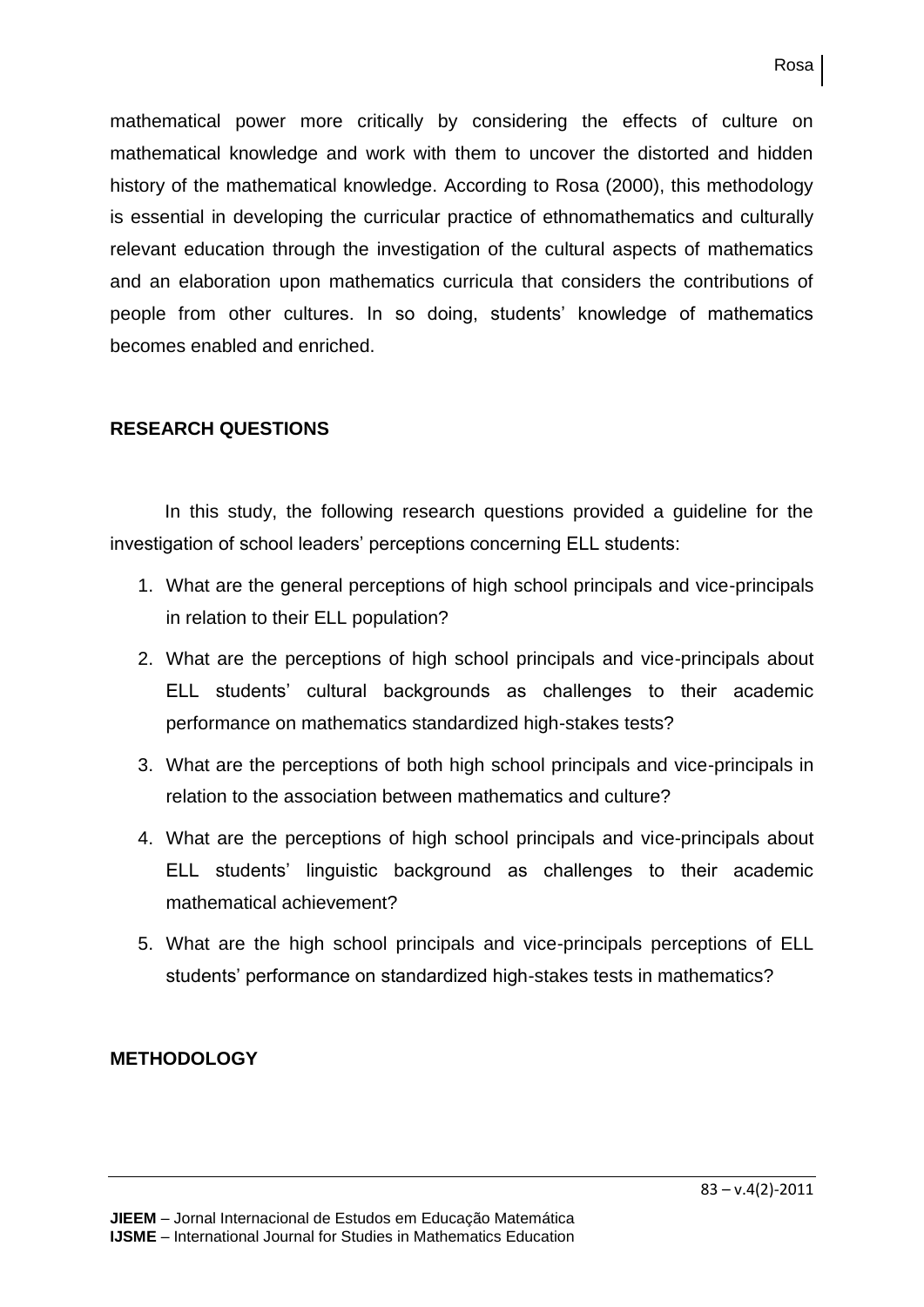A mixed-methods approach was used in this study to "build on the synergy and strength that exists between quantitative and qualitative research methods in order to understand a phenomenon more fully than is possible using either quantitative or qualitative methods alone" (Gay, Miles & Airasian, 2006, p. 490). According to Patton (2002), researchers use mixed-methods "to be responsive to the nuances of particular empirical questions and the idiosyncrasies of specific stakeholder needs" (p. 585). In other words, it is not enough to simply collect and analyze quantitative and qualitative data because they need to be mixed so that together they form a more complete picture of the problem under study than they do when standing alone.

## **Research Design**

This study combined quantitative and qualitative methods (QUAN + QUAL) in order to capitalize on the strengths of each approach. Greene, Caracelli, and Graham (1989) and Creswell (2002) stated that a mixed-methods design provides a comprehensive answer to each research question of the study and argued that a research design that integrates different methods is likely to produce better results in terms of quality and scope. By mixing the datasets, the researcher was able to provide a better understanding of the problem under study than if either dataset had been used alone.

Accordingly, the researcher applied qualitative techniques of data analysis to support conclusions reached through quantitative data analysis in relation to the perceptions of high school leaders concerning ELL students. The use of both kinds of data allowed the researcher to gain a deeper understanding of the problem under study. Furthermore, conclusions obtained from analysis of the quantitative data were further supported and enhanced through thick descriptions (Geertz, 1973) of some aspects of the qualitative data obtained from the open-ended interview and survey questions. In other words, the thick description provided a detailed analysis of the researcher's interpretation of the quantitative data in the context of the study as well as a thorough accounting of the methods and procedures followed during and after data collection.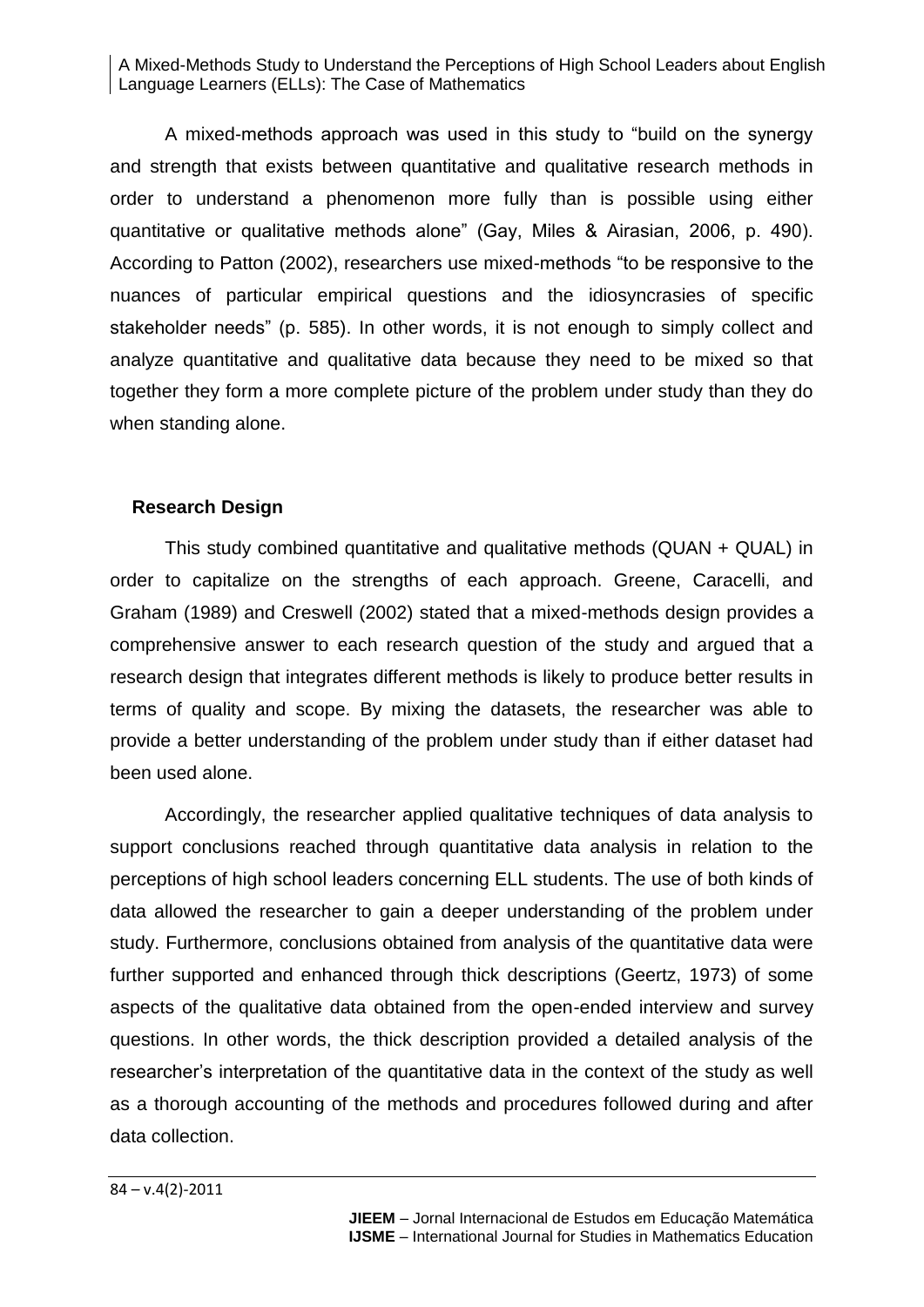## **Context of the Study**

The population of this study was comprised of principals and vice-principals in nine high schools in AUSD, which is a suburban school district near Sacramento, California. In the 2007-2008 school year 4,455 (9.4%) of the 47,400 enrolled students were ELL students. In addition, 52.6% these ELL students spoke Spanish. The most spoken languages in AUSD were Spanish, Russian, Ukrainian, Rumanian, and Farsi (CDE, 2009).

It is important to note that during the 2007-2008 school year, according to the California Department of Education (CDE, 2009), the percentage of ELL students in the nine high schools of the AUSD selected for this study ranged from 0.7% to 22.3%. In this same school year, 618 of the 13,188 students enrolled in these nine high schools were ELL students, representing 4.7% of the total of the high school student population. For ELL students, the most spoken languages in these nine high schools were Spanish, Russian, Ukrainian, Rumanian, Farsi, Korean, Punjab, Hmong, and Filipino. The Spanish language was spoken by 46.5% of ELL students.

## **Sources of Data**

The procedure chosen for this mixed-methods study was designed to use data collected through interviews, surveys, open-ended questions, and ELL students' performance on CST and CAHSEE as well as demographic data about these students, principals, and vice-principals. The data was collected from September 28 to October 30 of the 2009-2010 school year. The population selected to be part of this study was composed of high school leaders consisting of 9 principals and 25 vice-principals in AUSD. However, after several contacts through emails and mails, only six principals and 20 vice-principals agreed to participate in the data collection process. Of the 26 respondents, 14 (53.85%) were male and 12 (46.15%) were female. Of the 26 participants, 20 (76.92%) participants reported that their ethnicity is White, 2 (7.69%) reported that their ethnicity is African-American, 2 (7.69%) reported that their ethnicity is Hispanic/Latino; 1 (3.85%) reported their ethnicity as multicultural, and 1 (3.85%) did not respond to the question.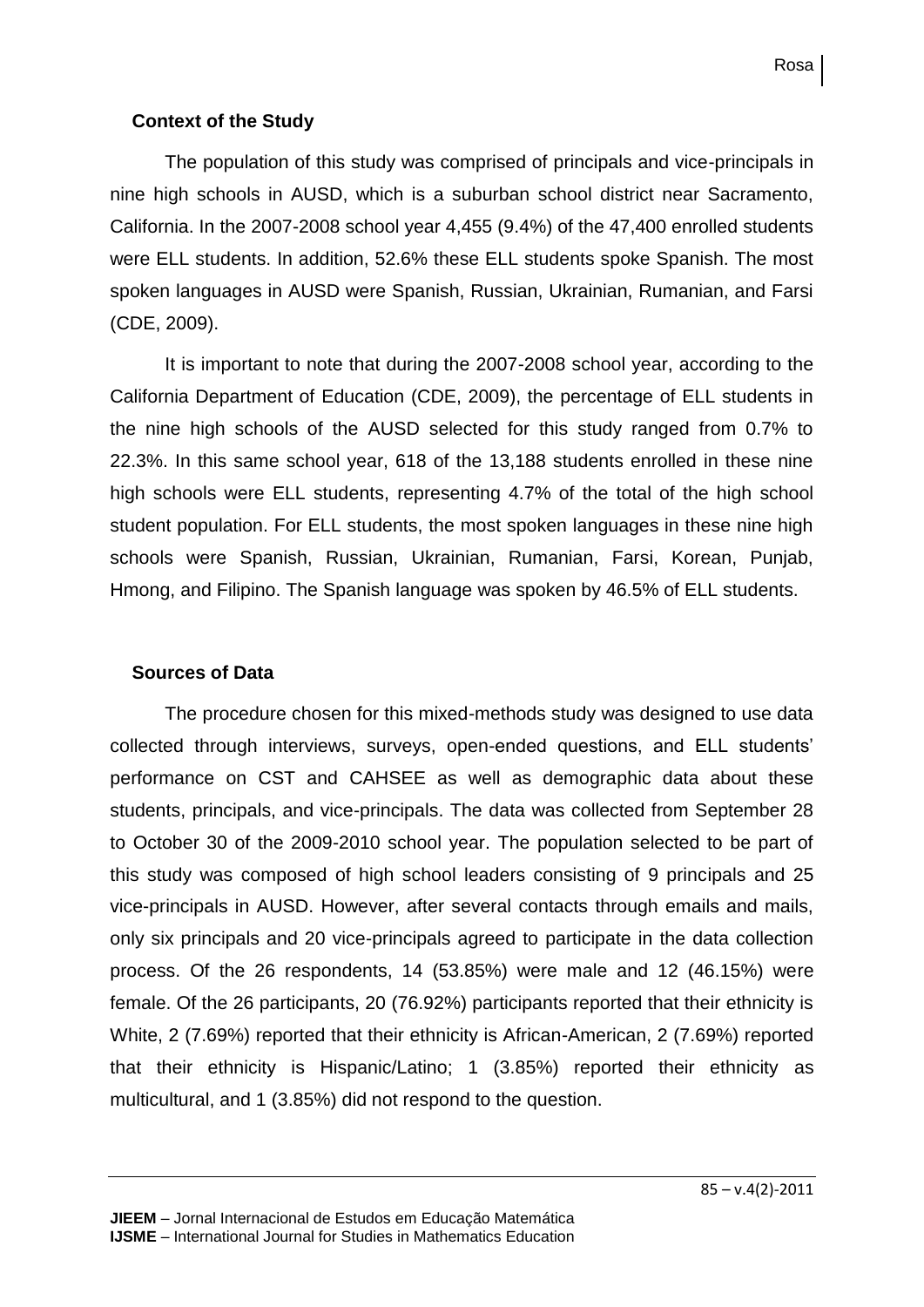## **Criteria for Selecting the Population**

Purposeful sampling, a non-random method of sampling whereby the researcher selects information-rich cases for study, was selected as the sampling method for this study. Information-rich cases are those that allow the researcher to learn a great deal about issues of central importance to the purpose of this study (Patton, 1990). Since, the purpose of this study was to capture and describe the perceptions of high school leaders in AUSD concerning challenges faced by ELL students and their success in standardized high-stakes tests under NCLB, purposeful sampling allowed the researcher to come to a stronger understanding about the results from this study by focusing in depth on understanding these perceptions. It is better to focus on a small number of carefully selected participants rather than gather standardized information from a large and statistically significant sample (Patton, 2001). This means that in-depth information gathered from:

> *(…) a small number of people can be very valuable, especially if the cases are information-rich. What should happen is that purposeful samples be judged based on the purpose and rationale of each study and the sampling strategy used to achieve the study's purpose. The validity, meaningfulness, and insights generated from qualitative inquiry have more to do with the information-richness of the cases selected and the observational/analytical capabilities of the researcher than with sample size (Patton, 1990, p. 184-185).*

In this study, the researcher applied this sampling approach because it has "particular features or characteristics which enabled detailed exploration and understanding of the central theme or puzzles which the researcher wishes to study" (Ritchie, Lewis, & Elam, 2003, p. 78).

In the process of sampling selection, the researcher also applied criterion sampling to select subjects who met the predetermined criterion of importance. In this study, the applied criterion was the selection of high school principals and viceprincipals in AUSD. According to Patton (2002), criterion sampling is useful for identifying and understanding perceptions that are information-rich because it provides an important qualitative component to quantitative data by identifying themes that have emerged from the open-ended interview and survey questions. Patton (1990) also stated that the purposeful and criterion methods of sampling are strong approaches that assure the quality and integrity of the study.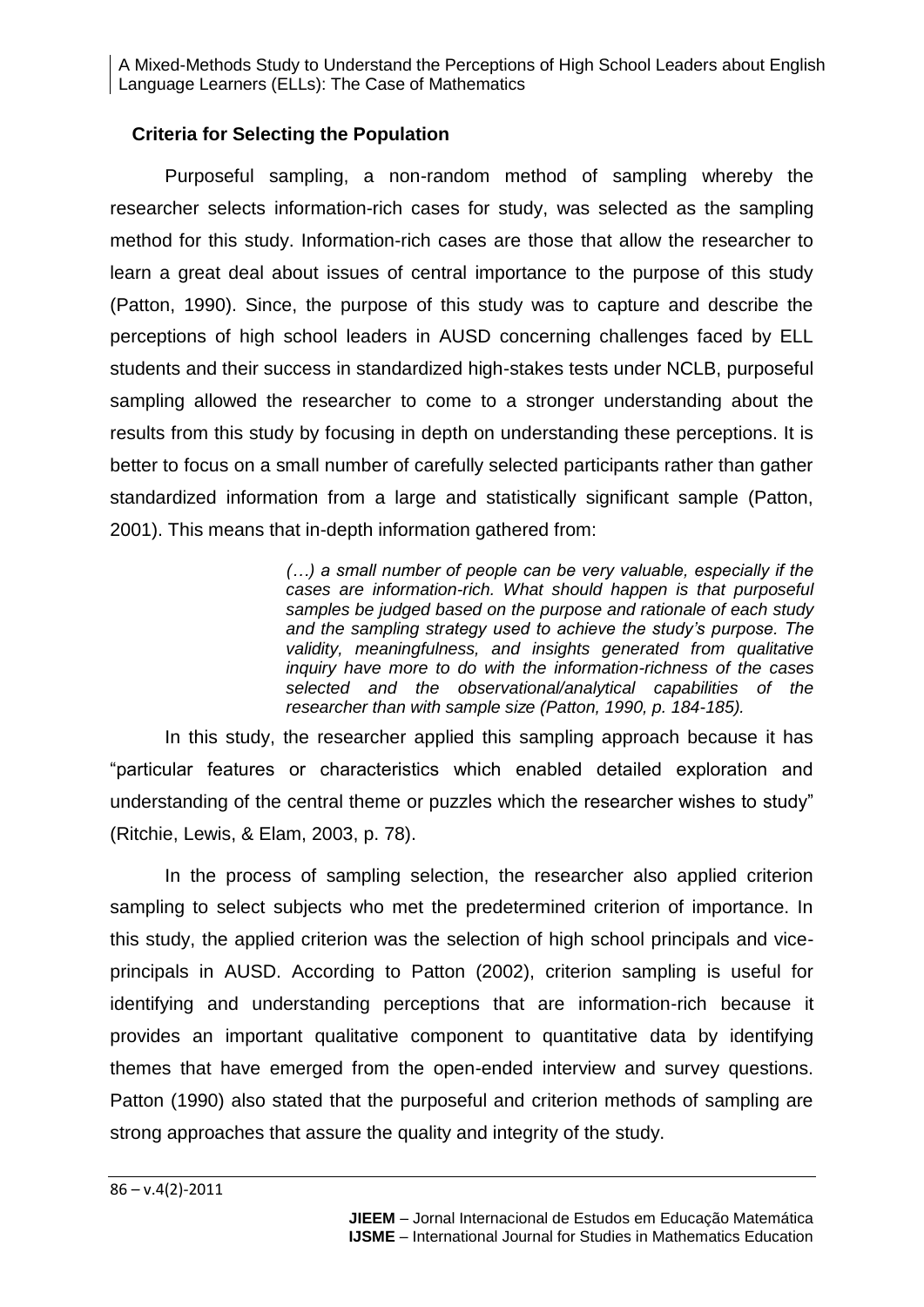## **Instrumentation**

The following instruments were developed in order to collect both qualitative and quantitative data for this study:

## **Semi-Structured Interview**

In this study, the interview questions were designed to elicit a broad range of detailed responses, lending depth to the information that principals furnished in their interview. In this approach, the interview questions were asked in an open-ended fashion to ensure neutrality, to avoid leading the participants, and to "minimize the imposition of predetermined responses when gathering data" (Patton, 1990, p. 295). A semi-structured interview guide with 24 open-ended questions was developed to collect qualitative data. This approach allowed for an efficient and comprehensive interviewing of the participants regarding specific issues concerning ELL students.

## **Sample of Interview Questions**

- What is the difference in performance on standardized tests between your non-ELL students and ELL students? Why do you think this is so?
- What role does English language proficiency play in learning mathematics for your ELL students?
- What are the challenges your ELL students face in their performance on mathematics standardized high-stakes tests, which can be attributed to their cultural background?

## **Survey**

In this study, a survey was elaborated using 30 four-point Likert scale questions (quantitative data) and 10 open-ended questions (qualitative data). The open-ended questions gave respondents an opportunity to add a detailed narrative regarding their perceptions of ELL students.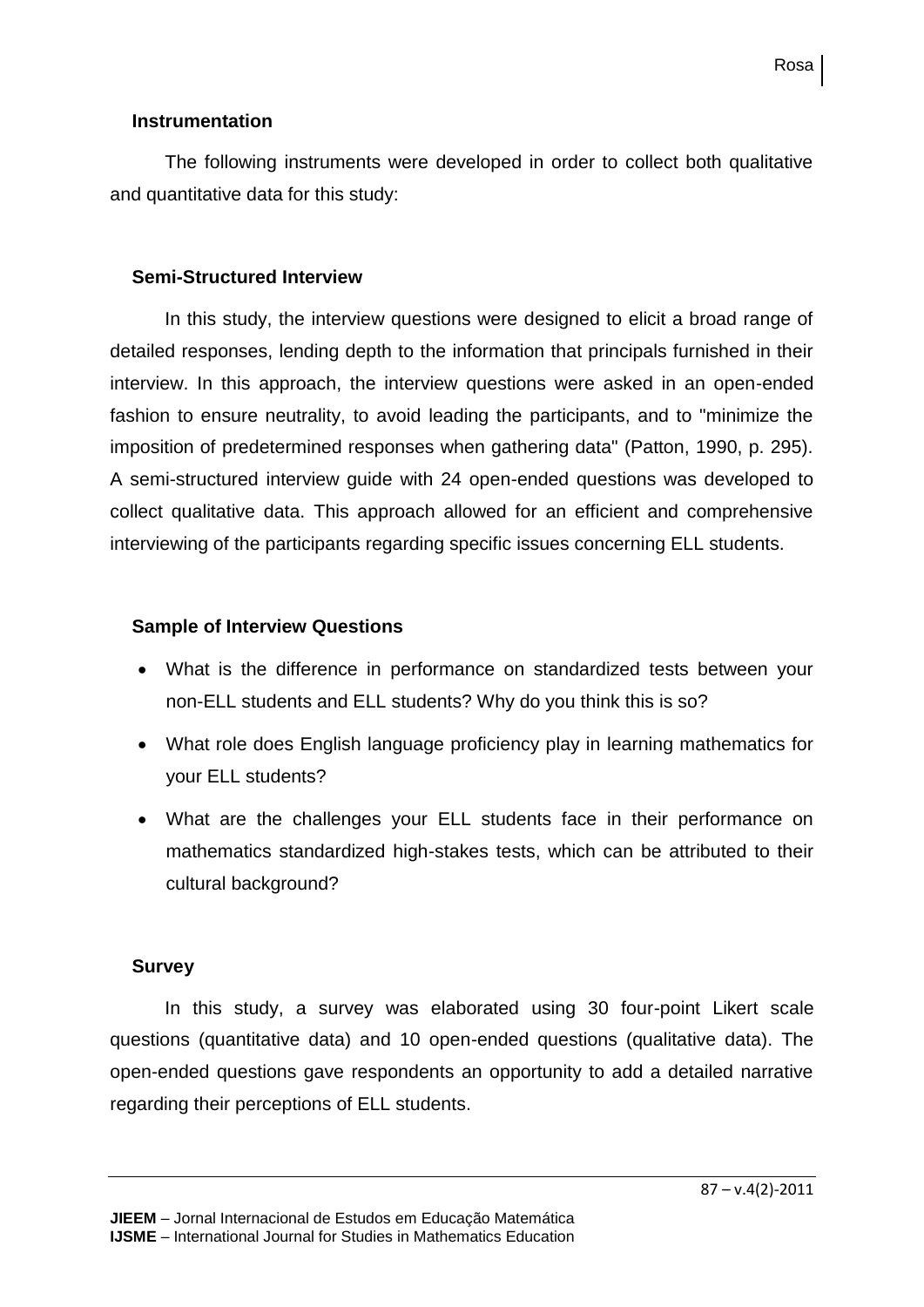## **Sample of Survey Questions**

 The cultural background of ELL students does not influence their performance in mathematics standardized high-stakes tests.

1. Strongly Disagree ( ) 2. Disagree ( ) 3. Agree ( ) 4. Strongly agree ( )

If so, could you please describe how?

If not, could you please, explain why?

ELL students can achieve high academic standards in mathematics.

1. Strongly Disagree ( ) 2. Disagree ( ) 3. Agree ( ) 4. Strongly agree ( )

If so, please list the factors that contribute toward this achievement.

If not, please list the factors that contribute for their non-achievement.

 Due to their ethnic cultural background, ELL students are frequently unable to demonstrate their content-area knowledge in mathematics high-stakes standardized tests.

1. Strongly Disagree ( ) 2. Disagree ( ) 3. Agree ( ) 4. Strongly agree ( )

If so, could you please describe how?

If not, could you please, explain why?

#### **Reliability**

Reliability refers to a measure of the consistency of an assessment instrument (Krathwohl, 1998). In other words, reliability is used to gauge whether the same results would be obtained if this study were to be replicated. In this study, the researcher assessed the degree to which the survey possessed internal consistency. Because the pilot test for the survey was not administered, the researcher established the degree of internal reliability of the survey instrument through the application of split-half reliability methodology. According to Bryman and Cramer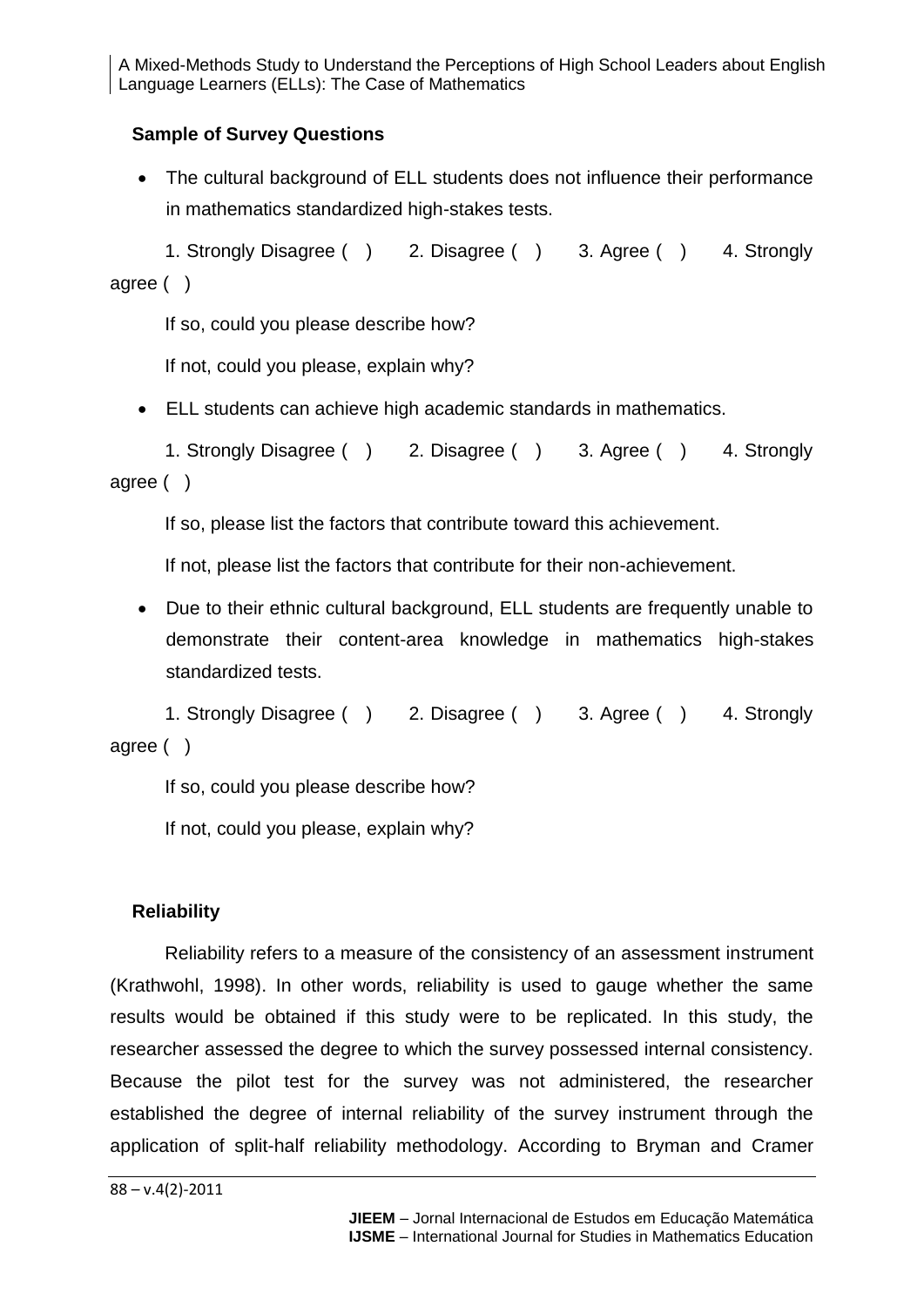(2005), when the researcher applies "split-half reliability, items are divided into two groups and the relationship between the respondents' scores for the two halves are computed" (p. 77). Split-half design creates two comparable survey administrations because the items are split into two surveys that are equivalent in content and difficulty. The scores for each half of the survey are then compared to one another. If the survey is consistent, it leads the researcher to believe that it is most likely measuring the same thing.

In this study, the reliability of the survey was determined by correlating both its odd and even portions. It was assumed that the two portions of the survey were equally worded and the words and reading difficulty were as similar as possible in both its versions. This information served as a guideline to calculate the correlation between both halves of the survey by using the *Pearson Product Moment Correlation Coefficient*, which is a statistical measure of the degree of correlation between the two halves of the survey instrument. Pelosi, Sandifer, and Sekaran (2001) stated that correlation coefficients range from -1 to 1, with larger values indicating high relationships. In this study, the *Pearson Product Moment Correlation Coefficient* was 0.966, which means that the correlation between both halves of the survey is 96.6%, which is considered reliable because it demonstrates a good correlation between both parts of the survey instrument.

However, the split-half method holds a limitation because reliability of the instrument is based on just half of the items of the survey, not on the items of the total survey. The restriction of the number of items may lead to the underestimation of the reliability of the instrument. This means that split-half correlation must be adjusted for survey length. In so doing, the researcher also used the *Spearman-Brown* split-half reliability coefficient*,* which is a form of the split-halves reliability measure used to correct a correlation between the two-halves of the survey. When applied, it involves doubling the two halves to the full number of items, thus giving a reliability estimate for the number of items in the original test. This formula predicts what the full-survey reliability would be, based on half-test correlations. The values of the *Spearman-Brown* formula also range from -1 to 1. In this study, the *Spearman-Brown Coefficient* was 0.983, which means that the reliability of the entire survey is 98.3%. According to Garson (2009), a common rule of thumb for the *Spearman-*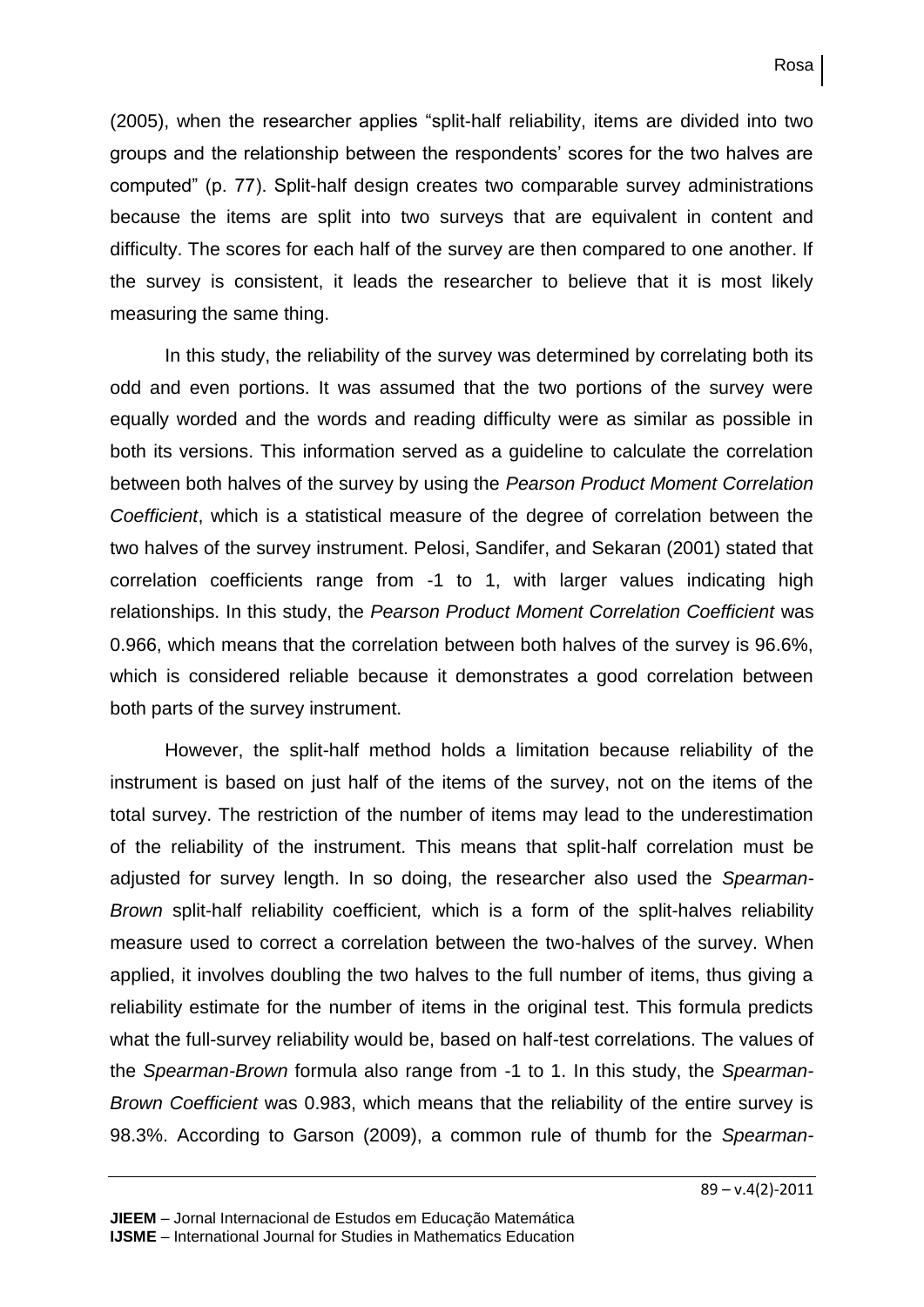*Brown* split-half reliability coefficient is 0.80 or higher for adequate reliability and 0.90 or higher for good reliability. In this regard, the survey instrument used in this study is considered reliable.

#### **Data Collection**

The qualitative data were collected by using face to face semi-structured interviews conducted with six principals of the nine high schools at AUSD. Each interview lasted 40-50 minutes and occurred once for each participant. Qualitative data were collected from 24 open-ended interview and 10 open-ended online survey questions. Responses to interview and survey open-ended questions were used to identify relevant themes that emerged from the answers and to identify patterns that existed across the responses of these principals and vice-principals.

The quantitative data were collected by using a 4-point Likert scale format, principals and vice-principals responded to 30 questions focusing on their perceptions in relation to ELL students. Quantitative data of the survey were obtained from these items. The survey was designed for participants to take between 15 and 20 minutes and surveying occurred only once for each participant. Data were collected on ELL students' performance in the mathematics portion of the CST and CAHSEE. School demographic data for ELL students, principals, and vice-principals were also collected from the California Department of Education website.

On September 29, 2009, an online survey was sent electronically to nine principals and 25 vice-principals in the nine high schools in the AUSD through their school district email addresses. By the end date for completing the survey, October 12, 2009, a combined total of 26 principals and vice-principals had completed and returned the survey for a total response rate of 76.47%, which fell within the guidelines suggested by the literature related to survey response rate (Gay & Airasian, 2003) that considers a response rate of 70% recommended and acceptable.

#### **Data Analysis**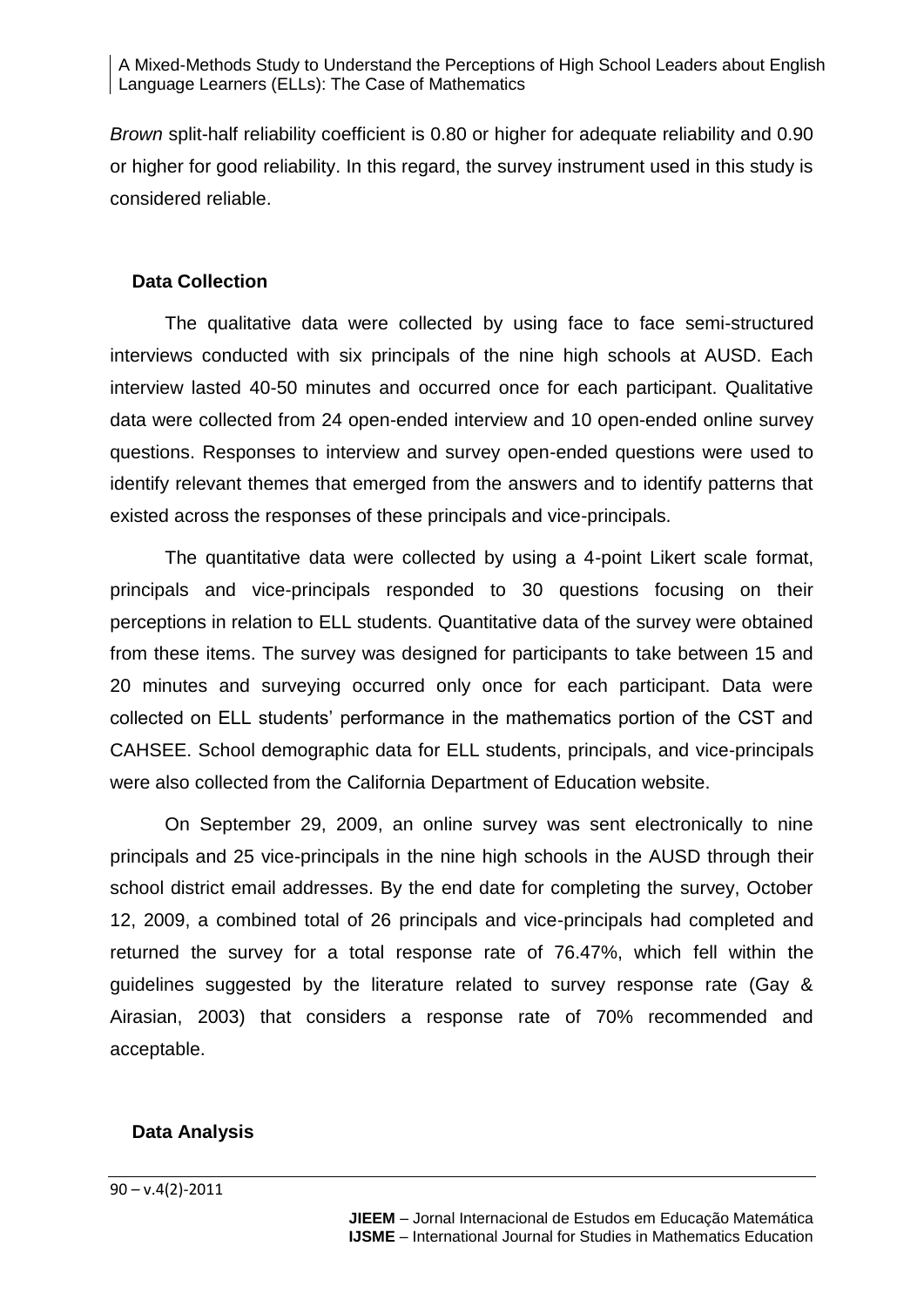In this study, qualitative data analysis consisted of an examination of principals' answers to open-ended interview questions as well as principals' and viceprincipals' responses to open-ended survey questions. Quantitative data analysis consisted of examining the principals' and vice-principals' answers to the 4-point Likert scale survey questions. It also included ELL students' performance data and demographic data on principals, vice-principals, and ELL students. In order to analyze de data, the researcher used "concurrent data analysis" (Cresswell & Plano Clark, 2007, p. 136) in which both qualitative and quantitative data merged after they were analyzed separately in order to provide a comprehensive analysis of the research questions.

For example, in Stage 1, the researcher conducted separate initial data analysis for each of the qualitative and the quantitative databases, which included coding, theme development, and the interrelationship of analysis of qualitative data and descriptive analysis of quantitative data. Next, in Stage 2, the researcher merged the two sets of data and used the triangulation design for a complete picture of the study. Triangulation design is one of the approaches used for concurrent data analysis, and it was used for the data analysis in this study because it gave equal priority to quantitative and qualitative data analysis.



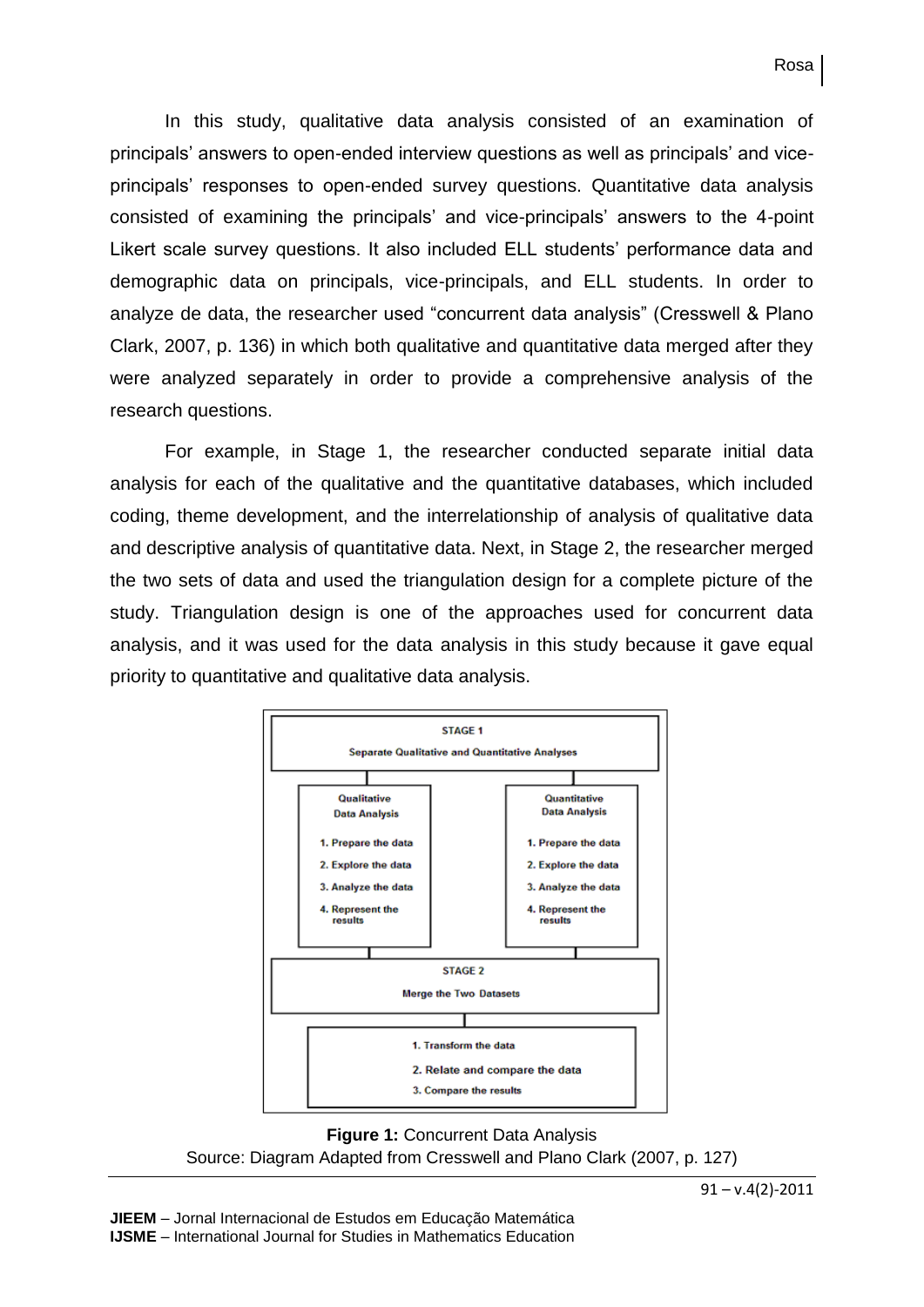Patton (2002) advocated for the use of triangulation by stating that triangulation strengthens a study by combining different methods, which includes both quantitative and qualitative research approaches. In this study, both quantitative and qualitative data were collected and given equal emphasis, which allowed the researcher to combine the strengths of each form of data. In so doing, data were merged and the results of analyses were used simultaneously to understand the research questions through the comparison of findings from the quantitative and qualitative analyses in order to elaborate valid and well-substantiated conclusions about the problem under study.





On the other hand, the researcher transformed qualitative data into quantitative data, which allowed him to mix data during the analysis stage in order to facilitate the comparison, interrelation, and further analysis of the two sets of data. The transformation of data included counting codes and counting themes by using the procedure described by Cresswell and Plano Clark (2007, p. 138):

- 1. Qualitative data were analyzed for themes.
- 2. The number of occurrences of themes was counted and computed.
- 3. These numbers were entered into SPSS (Statistical Package of the Social Sciences) to generate data reports.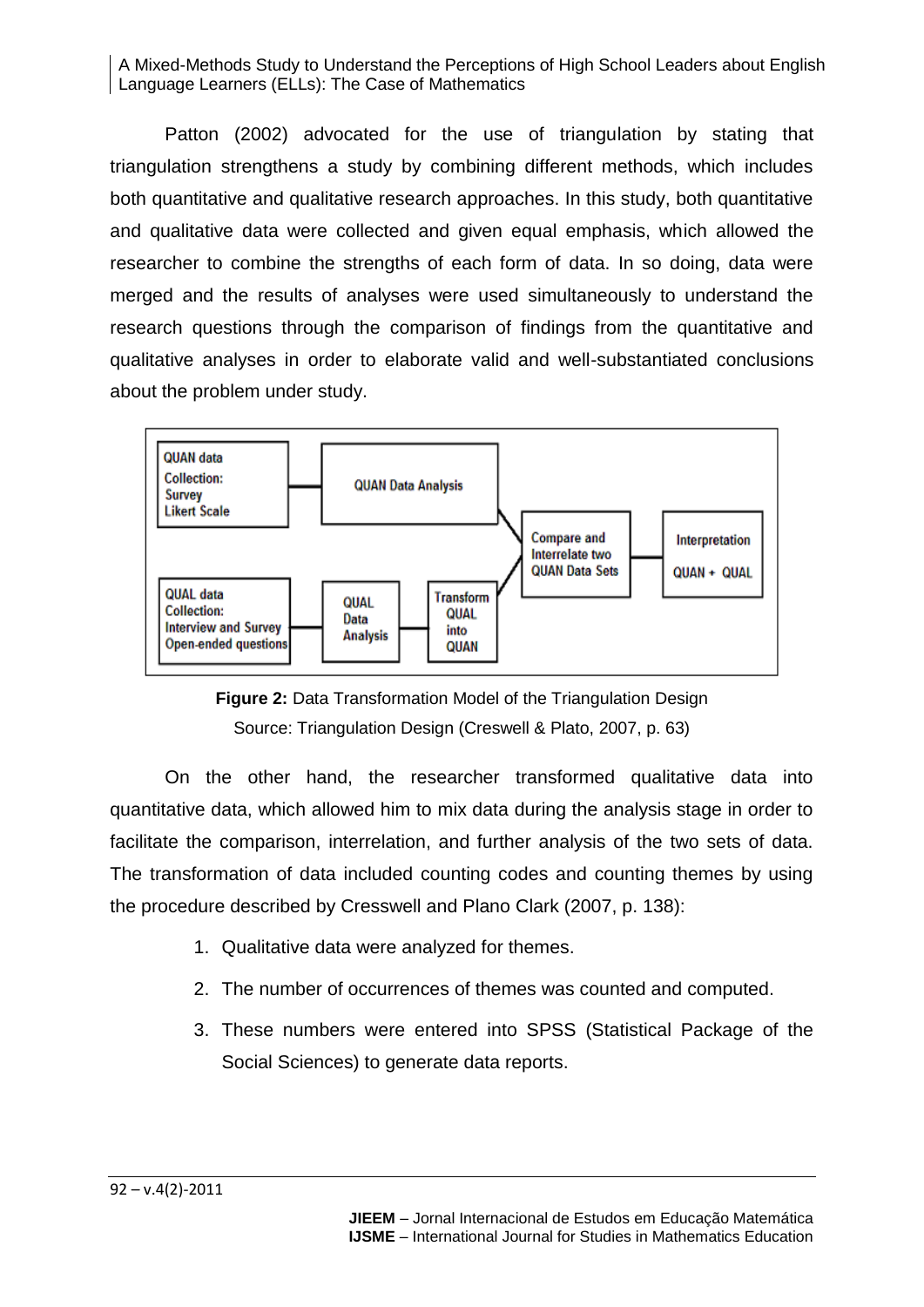4. A table, which is a matrix with data transformation, was generated to portray the results in order to compare *quantitized* qualitative data with the quantitative data.

The analysis of interview transcripts and survey was based on an inductive approach geared to identifying patterns in the data by means of thematic codes. According to Patton (1990), inductive analysis means that the patterns, themes, and categories of analysis come from the data; they emerge out of the data rather than being imposed on them prior to data collection and analysis. Data were analyzed using the constant comparative method whereby line, sentence, and paragraph segments of the transcribed interviews and surveys were reviewed to decide what codes fit the concepts suggested by the data. Each code was constantly compared to all other codes to identify similarities, differences, and general patterns.

In sum, data were reduced and analyzed by means of thematic codes and concepts in a three-level process. Themes gradually emerged as a result of the combined process of becoming intimate with the data, making logical associations with the interview questions, and considering what was learned during the initial review of the literature. At successive stages, themes moved from a low level of abstraction to become major, overarching themes rooted in the concrete evidence provided by the data.

#### **Inductive Analysis**

Inductive analysis proceeds from the specific to the general. Understandings are generated by starting with specific elements and finding connections among them. To argue inductively is to begin with particular pieces of evidence and then pull them together into a meaningful whole. In this study, the researcher used inductive analysis for both open-ended interview questions and open-ended survey questions. In this regard, the researcher read the data looking for trends and patterns in order to identify themes to better understand the data within the confines of a thematic analysis. Next, the researcher coded the data using a numbering system based on similar categories and topics that emerged from the data as they aligned with the research questions. Each topic addressed in the data had a number assigned to it. After coding the data, the researcher spent some time describing the nine high-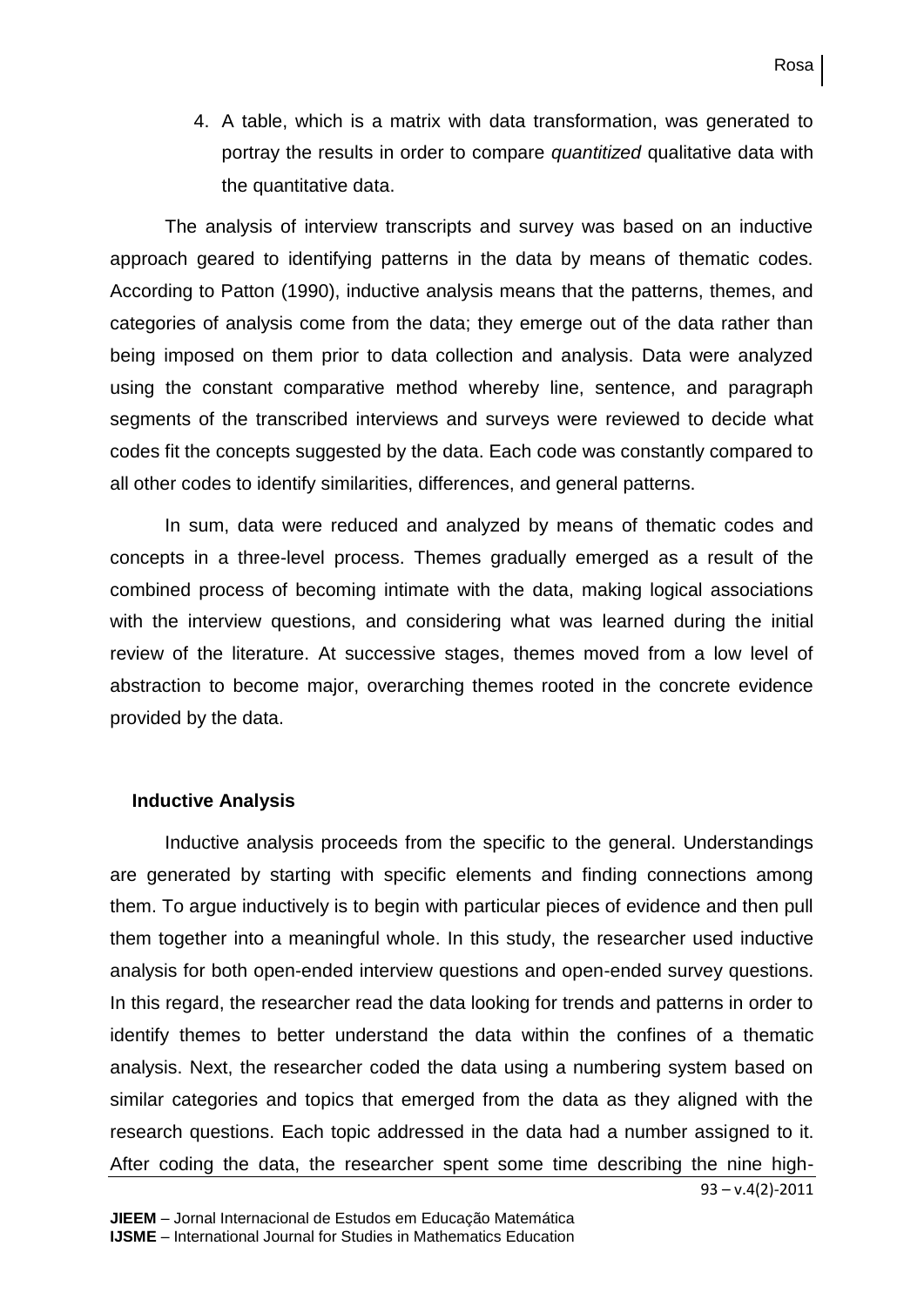school settings, the six principals who agreed to participate in the study, themes that emerged from qualitative data and categories that surfaced in the data analysis.

Next, the researcher classified all data related to the thematic pattern and related sub-themes. Following the coding, descriptions, and categorizing, the researcher represented findings by way of a narrative. A narrative analysis of the data collected painted a portrait of the perceptions of the high school leaders in relation to ELL students. This included direct citations from participants and a comparison of results from the study, literature review, and theories on this topic. Finally, the researcher derived thematic categories that emerged from the qualitative data, which were consistent with the literature review in order to describe the topic under study. This helped the researcher to explain the meaning of the information that was gathered in order to increase knowledge about the perceptions of high school leaders concerning ELL students. In order to assure the readers' understanding of the transferability of the results, thick description was also used in the data analysis.

> Sub-themes **Interviews Surveys Total** Professional Development 30 17 13 Training 21 18 29 21 **Staff Development** 10 11 51 25 26 **Instruction Best Practices** 21 14 35 **Strategies** 14 21 35  $\overline{22}$ 42 **Differentiation** 20 31 20 51 Curriculum 15 14 29 **Standard-based Instruction** 37 Standardized tests 21 16 33 Mathematics is universal 15 18 22 **Same Procedures** 10 12  $\overline{21}$ **Same Numbers** 11 10 35 79 **Cultures** 44 Cultural background 24 18 42 22 33 Culturally 11

In so doing, the responses to the 24 open-ended interview questions and 10 open-ended survey questions were categorized based on emergent sub-themes.

#### *Table 2*: Sub-themes that emerged from open-ended questions from the interviews and

surveys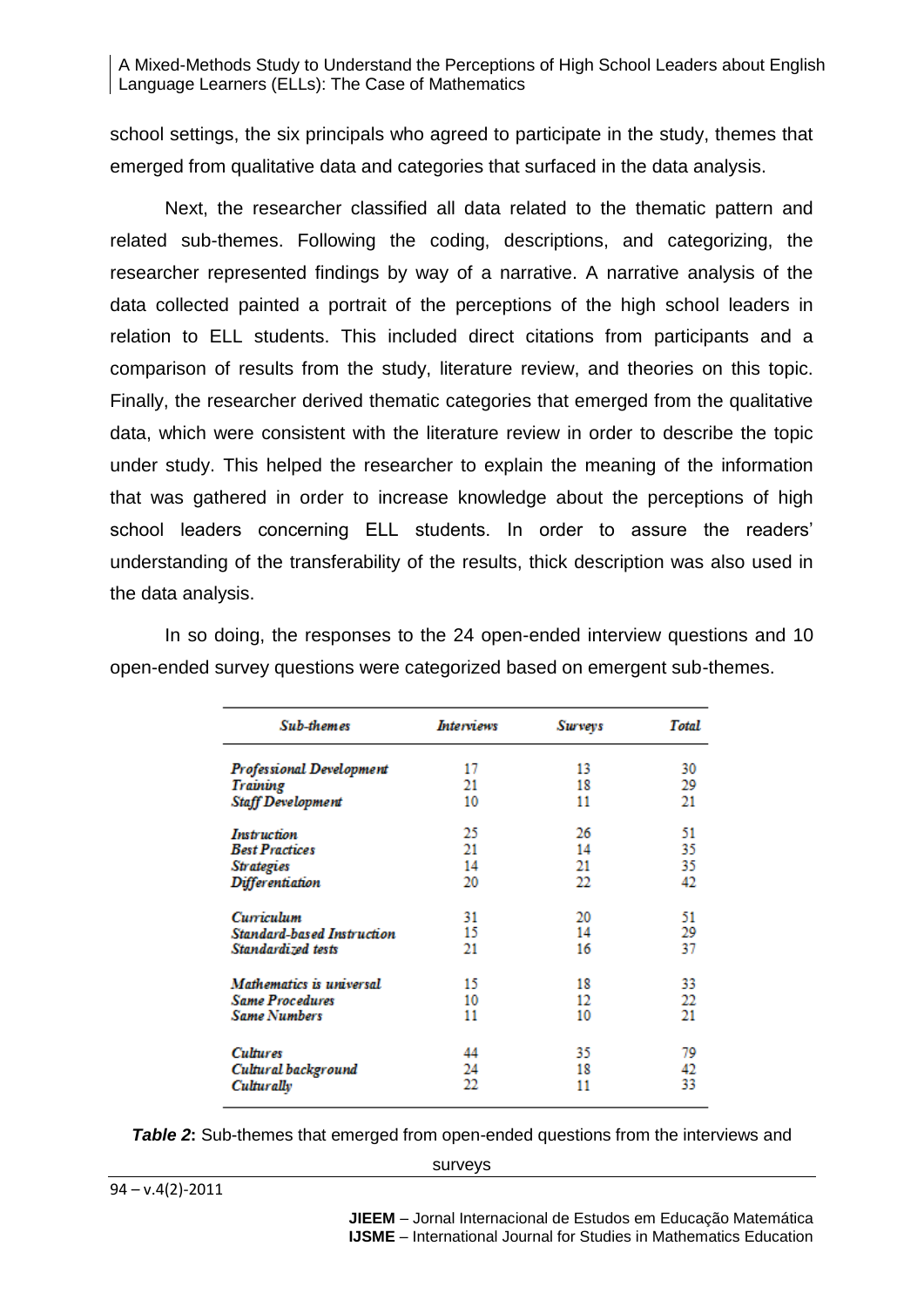Rosa

The sub-themes that emerged from these two sources of qualitative data represented a rich description of how high principals and vice-principals perceive ELL students in their high schools were organized into thematic categories. Once these themes were identified, interview transcripts and responses to survey open-ended questions were again reviewed to code statements belonging to these themes. In so doing, the researcher immersed in those data, explored many potential categorizations of meaning suggested by the data, and then revisited the processes to ensure the validity of this categorization.

|                                      | <b>Thematic Categories</b>  |             |            |                                       |                         |
|--------------------------------------|-----------------------------|-------------|------------|---------------------------------------|-------------------------|
| <i><b>Oualitative</b></i><br>Measure | Professional<br>Development | Instruction | Curriculum | Universality of<br><b>Mathematics</b> | Cultural<br>Perceptions |
| Interviews Open-ended Questions      | 48                          | 80          | 67         | 36                                    | 90                      |
| Surveys Open-ended Questions         | 42                          | 83          | 50         | 40                                    | 64                      |
| <b>Total</b>                         | 90                          | 163         | 117        | 76                                    | 154                     |

#### **Table 3:** Thematic Categories

Based on the qualitative data gathered from the interview and survey openended questions, five qualitative themes were identified. These themes were Professional Development, Instruction, Curriculum, Universality of Mathematics, and Cultural Perceptions. The qualitative analysis of this data was conducted by applying an inductive approach, which provided a thick description of school leaders' perceptions concerning their ELL students and helped the researcher to address the research questions.

#### **Design Validity**

In this study, both interviews with open-ended questions and surveys with both 4-point Likert scale questions and open-ended questions served as data collection. In this perspective, triangulation was applied because is a method of cross-checking data from multiple sources to search for regularities in the research data. Gall, Gall, and Borg (2007) stated that qualitative inquiry uses triangulation to address the accuracy of data because its purpose in qualitative resource is to increase the credibility and transferability of results. On the other hand, Creswell (2002) stated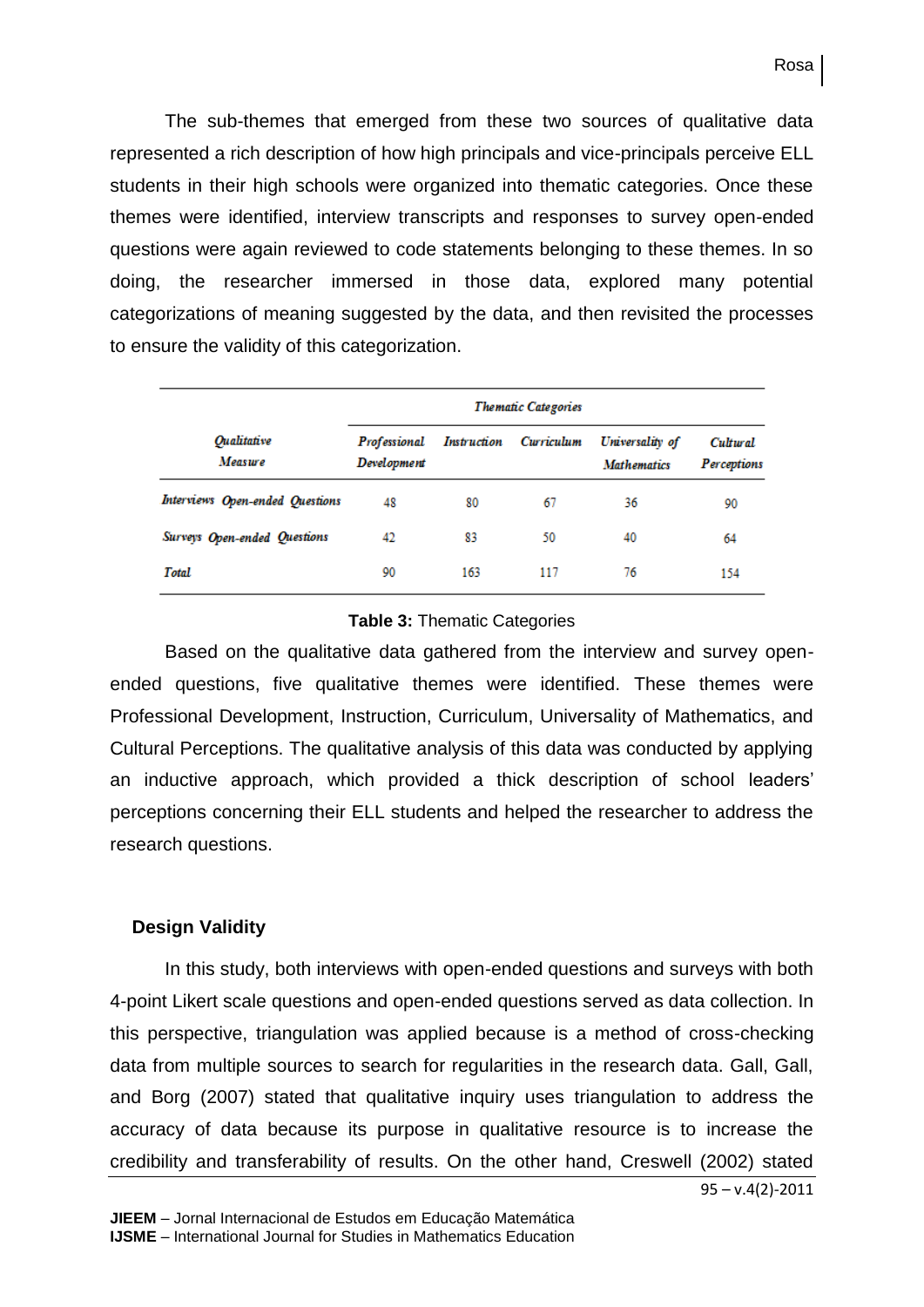that triangulation is typically a strategy for improving the validity and reliability of the study. In so doing, the researcher used triangulation in order to ensure validity and reduce the risk of biased and limiting conclusions of this study by using two different sources for data collection.

In this study, greater credibility is apparent in the findings to the extent that the results from both qualitative and quantitative data converged and indicated the same results. Data were collected and analyzed as part of an effort to provide readers with sufficient information about its methodology so that they may be able to make their own judgments and draw their own conclusions about its transferability. However, the researcher does not claim that the results of this study necessarily apply to other similar situations. Readers need to look at their own situation and decide about the relevance of these results to their studies.

#### **FINDINGS AND DISCUSSIONS**

In this study, the analysis of the data revealed that quantitative and qualitative findings complemented each other when the research questions were addressed and analyzed.

#### **Research Question 1**

*What are the general perceptions of high school principals and vice-principals in relation to their ELL population?*

If school leaders know about their students' languages and cultural backgrounds, the better they are able to interpret their behavior and attempts at communication (Scheurich & Skrla, 2003). The data revealed that school leaders in AUSD possess some knowledge about the diversity of their students but that they need to learn about the linguistic and cultural backgrounds of their ELL students in order to value the cultural perspectives and languages these students bring to schools. 25 (96.15%) school leaders believe that ELL students need to maintain their cultural background while becoming acclimated to the mainstream culture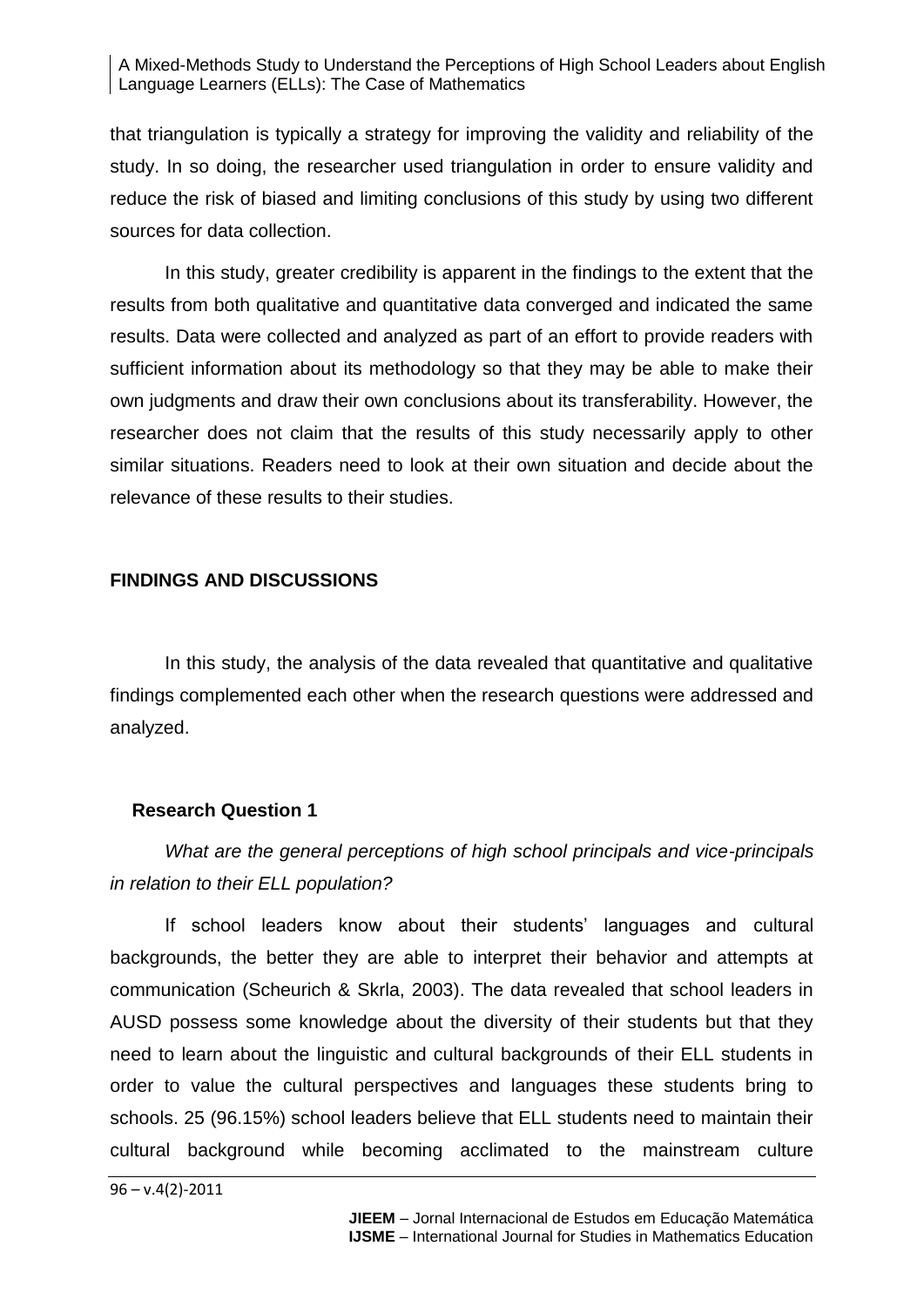(Correlation is significant at 0.01 level (2 tailed) - Spearman's rho coefficient = 0.928,  $p = 0.000$ , N = 26). In this perspective, one school leader affirmed, "We need to encourage ELL students to enter mainstream culture without losing their own identity." Knowledge of students' linguistic and cultural backgrounds may help school leaders to examine their own leadership practices and become more sensitive in providing diverse learning experiences by improving instructional pedagogies and methodologies for students that result in improving instruction for all students, and especially ELL students (Scheurich & Skrla, 2003).The qualitative open-ended interview questions and open-ended survey questions show that school leaders expressed an interest in knowing and embracing students' cultural differences in order to provide better services to this school population. One school leader stated, "I acquire knowledge about ELL students' cultural backgrounds through experience, observations, academic readings, and professional development opportunities."

High expectations are critical for students' achievement and should permeate the school climate regardless of the students' cultural, linguistic, or socioeconomic backgrounds (Haberman, 1994). Agreeing with this perspective, Minicucci and Olsen (1992) stated that culturally relevant school leaders advocate for higher expectations for ELL students. In this study, the common theme among participants was that they recognize the need to hold the same high expectations and standards for their ELL students as for the other student subgroups in their schools. In so doing, the quantitative data revealed that 25 (95.15%) school leaders believe that ELL students are able to achieve high academic standards in mathematics. The qualitative data support this belief by showing that leaders have high expectations for ELL students and that their expectations are not limited by ELL students' cultural orientations. In this regard, one school leader stated, "I believe that students, independent of their cultural background, can be successful in mathematics."

On the other hand, professional development is one highly effective systemic approach to supporting ELL students because it can fuse knowledge of cultural differences, standard-based instruction, instructional strategies, and curriculum knowledge providing teachers with culturally relevant pedagogy (Zepeda, 2008). The quantitative data revealed that 18 (69.23%) out of 26 school leaders believe that as instructional leaders, they need to make sure that all ELL students are provided with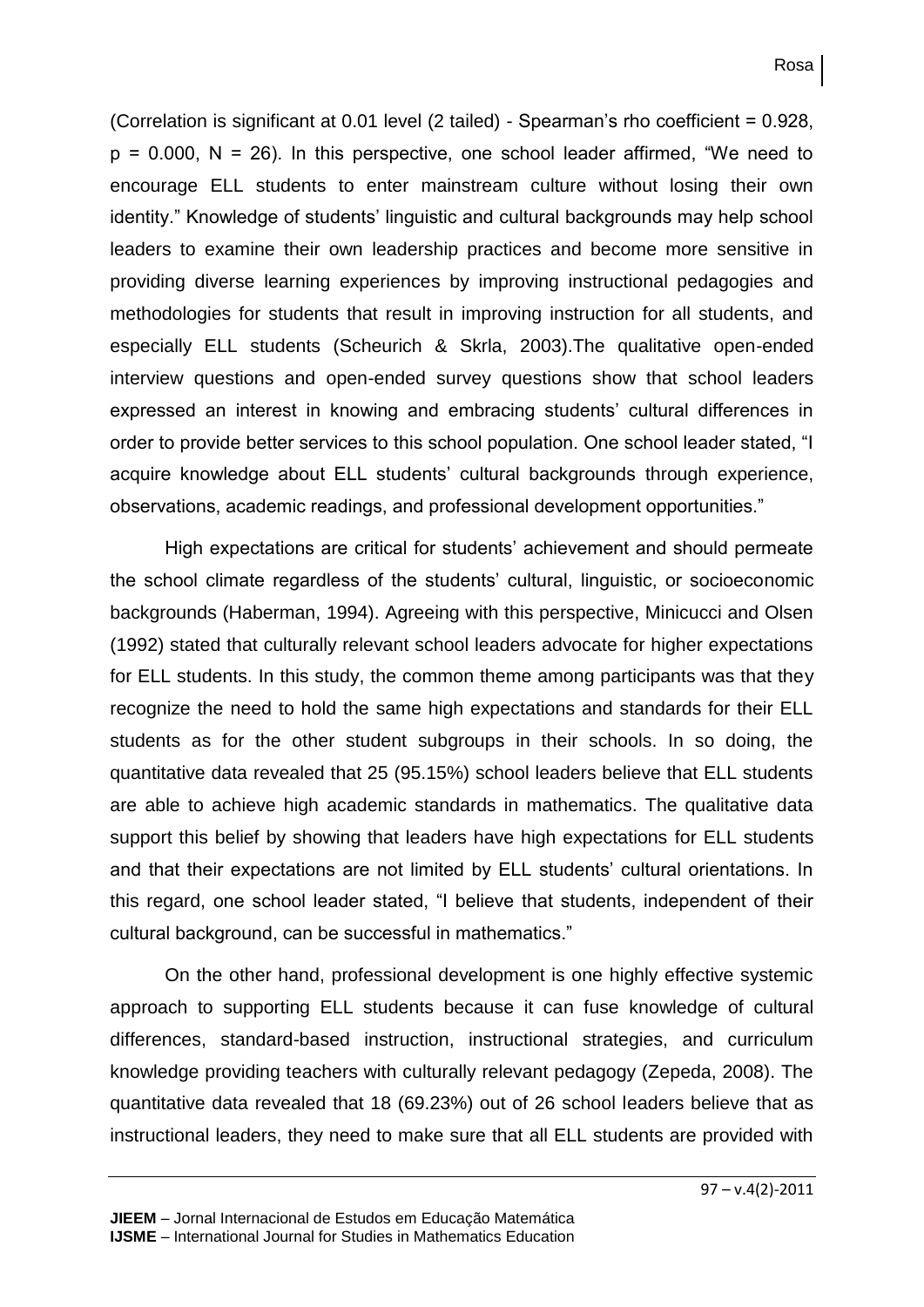a challenging mathematics curriculum that is equivalent to that of native-English speakers. In their opinion, ELL students can reach this goal by following the school district curriculum and by using adopted standards-based textbooks. In this regard, one school leader stated, "ELL students are provided with materials that are the same difficulty but easier to understand." Another school leader affirmed, "We schedule students in mathematics classes based on their achievement. Unfortunately, many ELL students are usually starting in mathematics classes that are of the lower level based on their achievement in middle school." In other words, these school leaders believed that since ELL students receive the same amount of instruction and have access to the same instructional materials and curriculum, they are not disadvantaged in their learning process. This means that their mathematical learning is adequate to their educational needs.

## **Research Question 2**

*What are the perceptions of high school principals and vice-principals about ELL students' cultural backgrounds as challenges to their academic performance on mathematics standardized high-stakes tests?*

Even though culture is embedded in mathematics (D'Ambrosio, 1990), most school leaders in this study were not aware of its influence in the learning of this subject. As a result, they may fail to see culture explicitly as it relates to the teaching of the school curricula, especially in mathematics. This finding is supported by the qualitative data from open-ended interview questions and open-ended survey questions, which revealed that the majority of school leaders believe that the cultural background of ELL students does not influence their performance on standardized assessments. In so doing, the data revealed that some school leaders do not seem to be aware of the impact of ELL students' cultural backgrounds on their performance on standardized tests. The quantitative data showed that 16 (61.54%) school leaders believe that culture does not play an important role in the academic success of ELL students in mathematics. The qualitative data helped the researcher to understand the context of this result. For example, one school leader stated that "The performance of ELL students in standardized assessments is more about their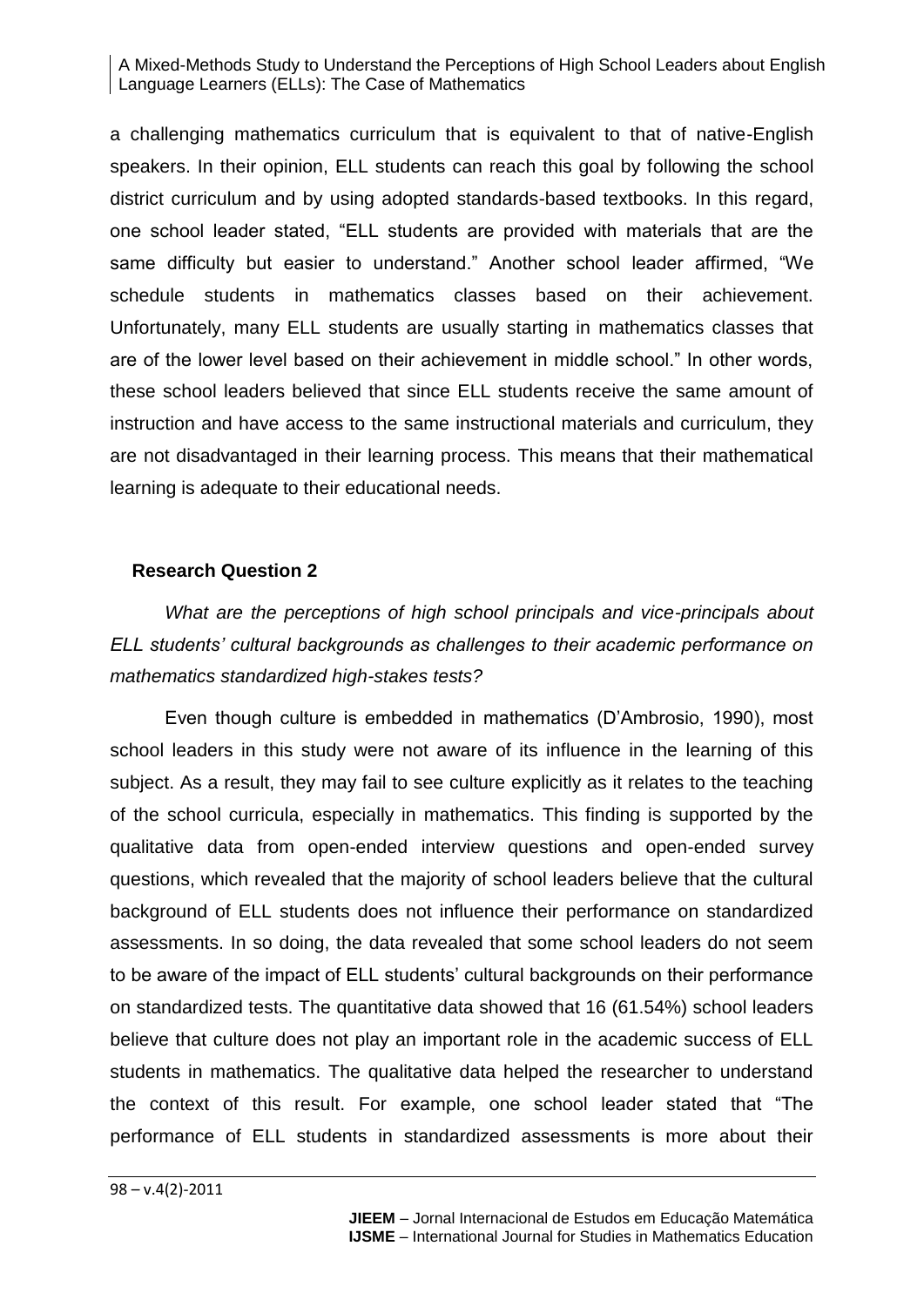attitude towards mathematics than the influence that their cultural background has on the mathematics teaching-learning process" while another school leader affirmed, "I do not really have a sense of what the cultural connection would be to mathematics." In general, school leaders in this study did not believe that it is important to use culturally specific contexts in teaching and learning mathematics, which is the opposite of including relevant examples from students' own culture and exposing them to a variety of cultural contexts (Pease-Alvarez, Espinoza, & Garcia, 1991). Precisely because culture is what people take for granted, the majority of the school leaders at AUSD may often be unaware of the norms and expectations that govern their behavior until those norms are not followed by someone who is unfamiliar with their culture (D'Ambrosio, 1990).

The review of literature suggests that mathematics is learned differently in other cultures. The appropriate use of mathematical activities related to the culture of ELL students is an important tool for extending understanding and providing realworld associations for the learning mathematical content (Rosa, 2010). It is necessary that school leaders in the nine high schools at AUSD develop an understanding of the influence of culture in the process of teaching and learning mathematics as related to the achievement of ELL students on standardized assessments in mathematics. The reflection on their understanding of ELL students' culture and the comprehension of these influences might help them restructure their leadership styles.

## **Research Question 3**

*What are the perceptions of both high school principals and vice-principals in relation to the association between mathematics and culture?*

Dossey (1992) asserted that mathematicians do not agree on the nature of mathematics, debating whether or not it is bound by culture (internalists) or culturefree (externalists). Internalists such as D'Ambrosio (1990) believe mathematics is a cultural product, developed as a result of various activities such as counting, locating, measuring, designing, and playing.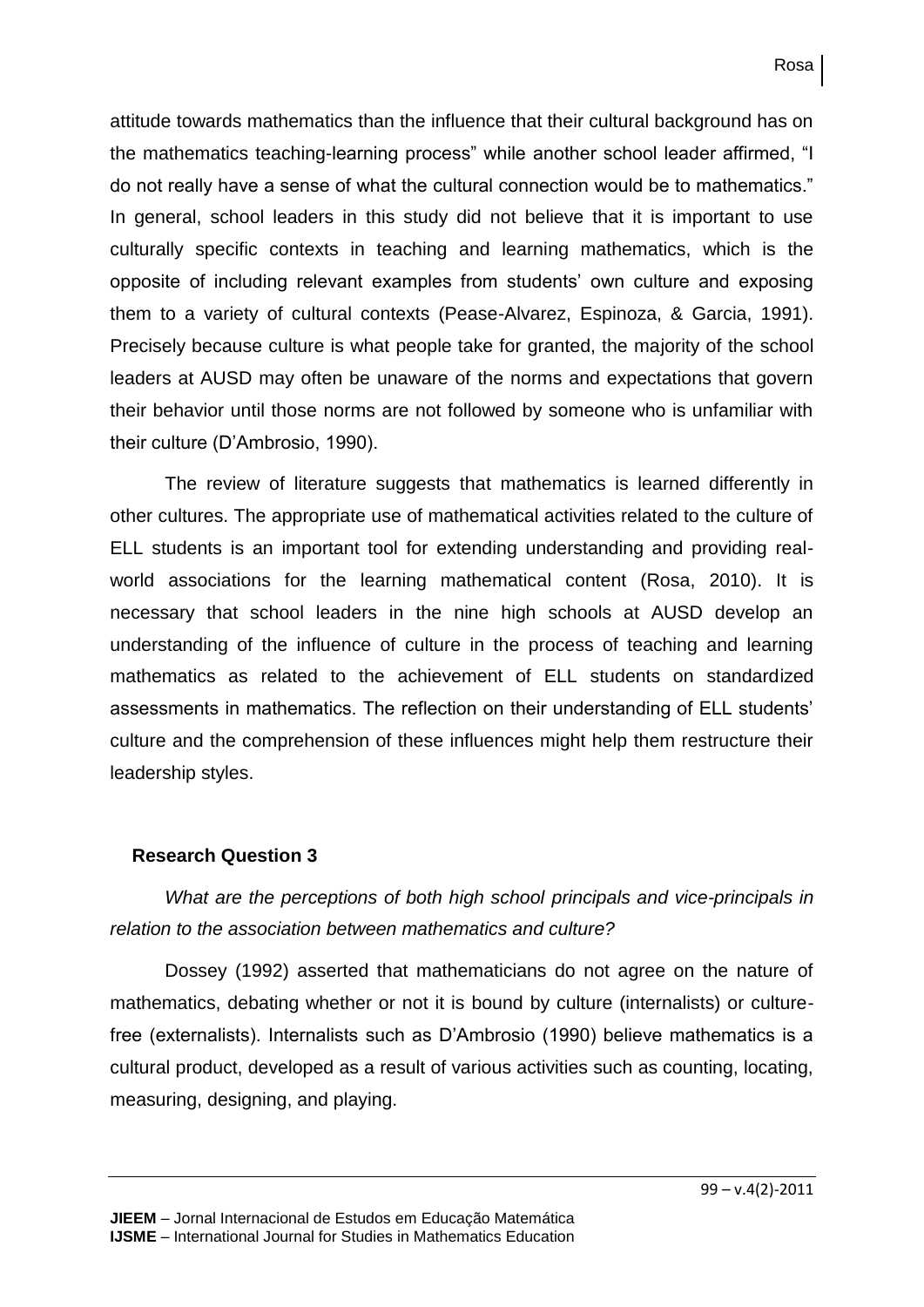Other mathematicians such as Kline (1980) are externalists because they believe mathematics activity is culture free. Thus, they do not believe in the connection between mathematics and culture. The majority of the school leaders in this study possessed an externalist view of mathematics, which means they perceive mathematics as culture-free and some of them possessed an internalist view of mathematics because they perceive mathematics as a cultural product. In so doing, the data showed that the majority of the school leaders have had limited experience concerning the relationship between mathematics and culture. The quantitative data revealed that 15 (57.6%) school leaders do not believe that there is a relationship between mathematics and culture. Even though 10 (38.46%) school leaders believe that there is a relationship between mathematics and culture, they are not really sure how it occurs. One school leader stated, "I have limited experiences with how culture ties with the mathematics curriculum." The majority of these school leaders have the perception that students see numbers differently and believe that mathematical symbols and signs are slightly different in other cultures. For example, one school leader affirmed, "Mathematics has different importance and historical background in different cultures." However, that leader believes that an emphasis needs to be placed on the cultural and linguistic backgrounds of ELL students as a resource for curricular activities in their learning of mathematics.

#### **Research Question 4**

*What are the perceptions of high school principals and vice-principals about ELL students' linguistic background as challenges to their academic mathematical achievement?*

According to the school leaders in this study, language is an important factor that influences the performance of ELL students in mathematics. In the context of this finding, the review of the literature confirms this perception (Perkins & Flores, 2002; Rosa & Orey, 2009). For example, Valverde (1984) noted that differences in English and Spanish contributed to Hispanic students' poor performance and involvement in mathematics. In so doing, the results of this study revealed that 22 (84.61%) of the school leaders believed that the gaps in the performance of ELL students were partly

 $100 - v.4(2) - 2011$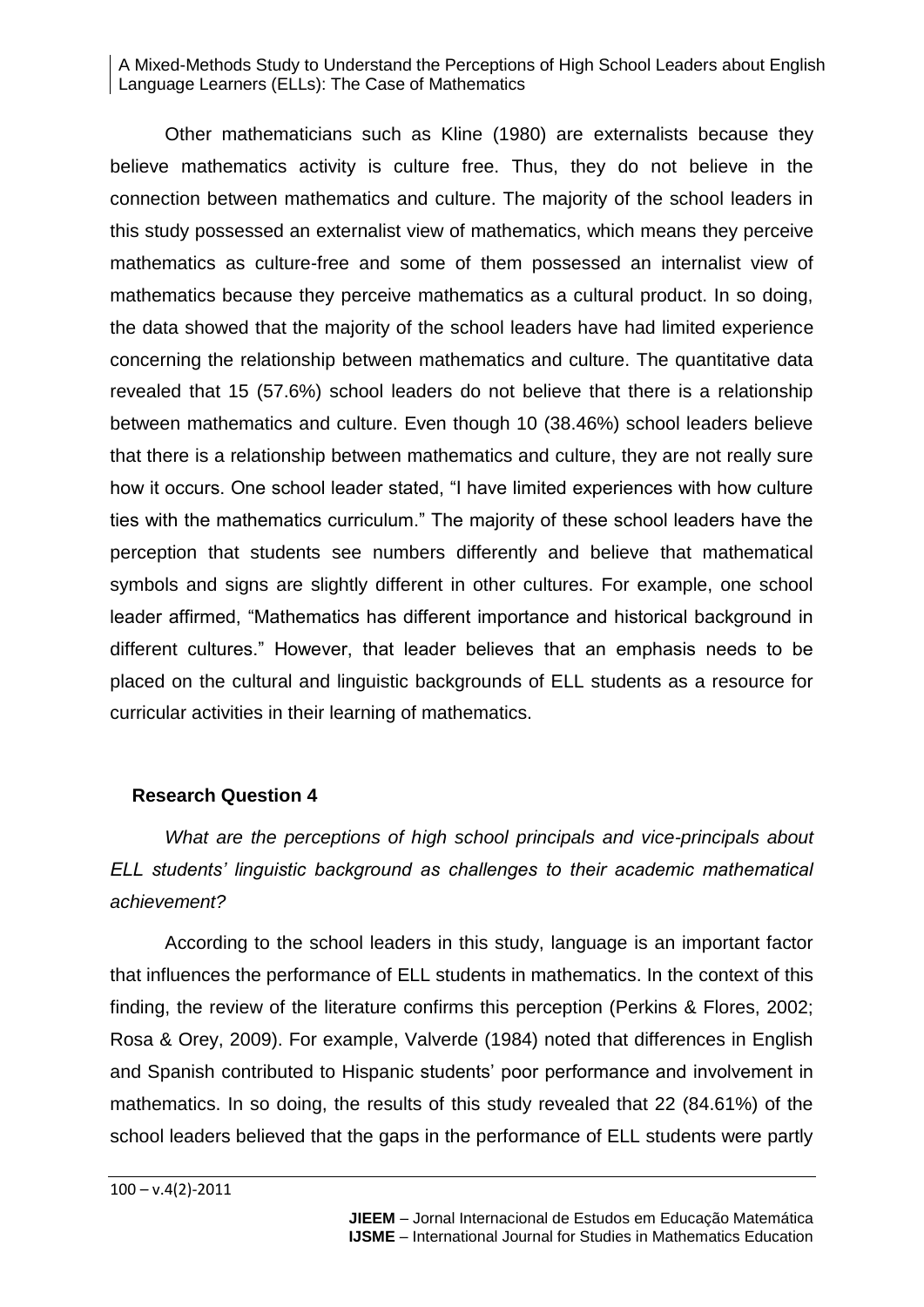due to the influence of language, as opposed to cultural factors, on standardized mathematics assessments. The qualitative data from open-ended interview questions and open-ended survey questions showed that school leaders believe that English proficiency plays an important role in the learning of mathematics for ELL students. In their opinion, most mathematics classes rely heavily on English language as the base for instruction. In the school leaders' opinion, ELL students need to understand the academic language of mathematics as well as its terminology and vocabulary. One school leader stated, "As ELL students move to higher level mathematics classes, they start to deal with more abstract concepts, which deal with terminology. If they do not understand the terminology, they cannot understand what is being taught."

In this regard, the majority of the school leaders in this study perceived language as an important factor that influences ELL students' performance in mathematics instruction and assessments. In their opinions, some of the language factors that influence mathematics performance are difficult vocabulary and words with mathematical meanings different from their everyday meanings (Perkins & Flores, 2002; Rosa & Orey, 2007). For example, in relation to word problems, the quantitative and qualitative data show that the school leaders believed one of the difficulties associated with the above problems is that they are either set in artificial contexts or lack context altogether (Rosa & Orey, 2007), which in the leaders' opinions, may create confusion, even for native English speakers. This means that, school leaders believe that ELL students are unable to demonstrate their content knowledge in mathematics high-stakes tests. They believe that these students need a modified curriculum to improve their achievement in mathematics due to the influence of their linguistic background on these tests (Correlation is significant at 0.01 level (2 tailed) - Spearman's rho coefficient =  $0.909$ ,  $p = 0.000$ ,  $N = 25$ ). They also believe that preparation of lessons and curriculum modification are factors that help ELL students to learn to succeed on standardized tests. In so doing, these school leaders stated that this kind of students need more language support than modified curriculum. For example, one school leader stated, "I believe that adjusting teaching language strategies and styles would be more effective and maintain universality and equality of instruction."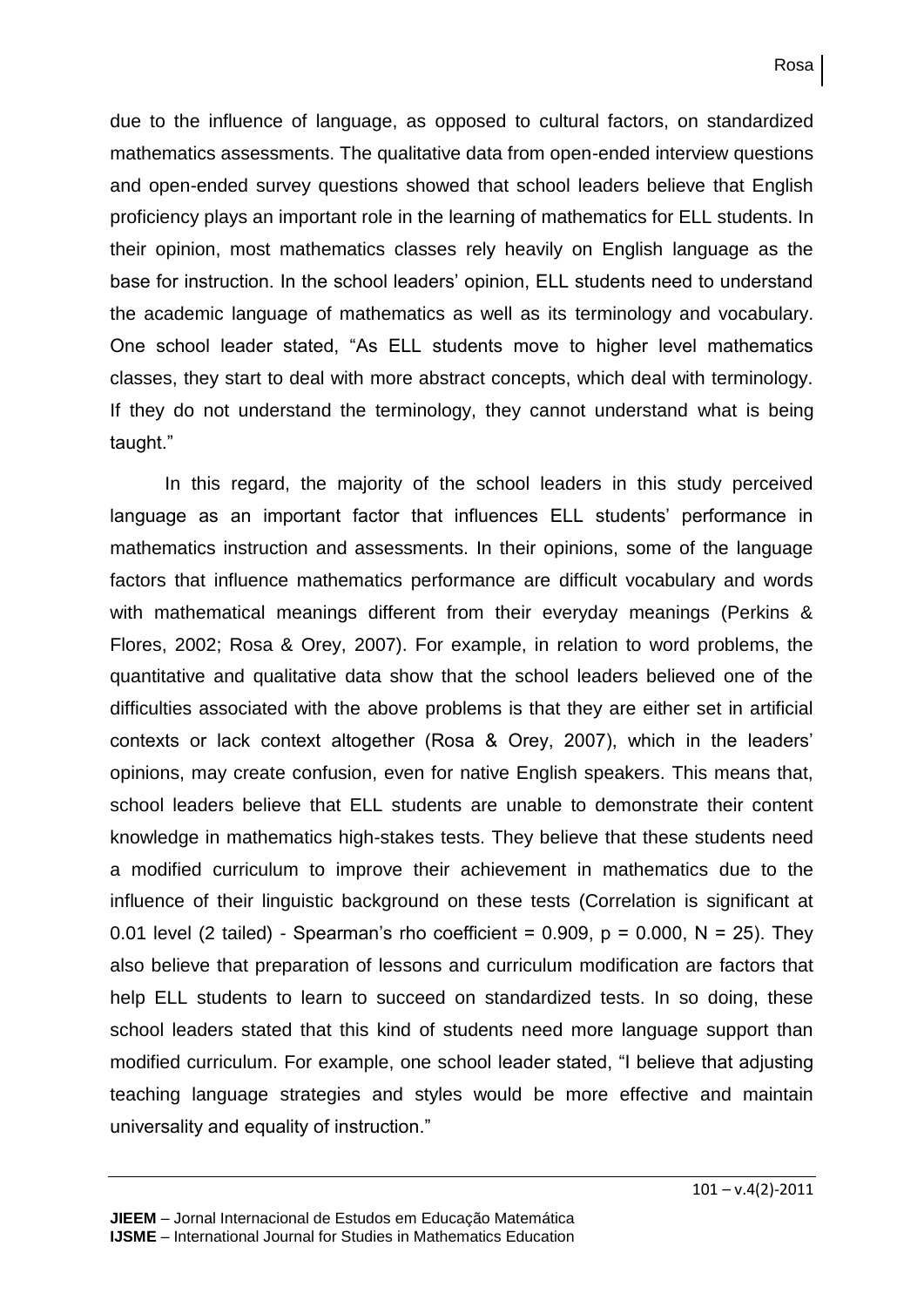In this context, both qualitative and quantitative data showed that these school leaders believe that linguistic background of ELL students can act as a barrier to their performance on mathematics assessments. In their opinion, one of the challenges faced by ELL students with regard to performance on standardized mathematics assessments is related to the ability to understand the questions as well as the ability to comprehend the abstract mathematical concepts they have to learn. According to the majority of school leaders, it is necessary to enhance standards-based curriculum to address these mathematical issues.

#### **Research Question 5**

What *are the high school principals and vice-principals perceptions of ELL students' performance on standardized high-stakes tests in mathematics?*

The No Child Left Behind (NCLB) Act of 2001 requires that all students, including ELL students, reach high standards by demonstrating proficiency in English language arts and mathematics by 2014. Schools and school districts must help ELL students and other student subgroups make continuous progress toward this goal. Through the mandates, NCLB establishes high expectations for all students and seeks to reduce the achievement gap between advantaged and disadvantaged students. In this context, school leaders in the nine high schools at AUSD are also facing such challenges.

According to Abedi and Dietel (2004), the above are worthy goals because they require extraordinary improvement in students' learning. However, the researchers also stated that the challenges for ELL students are especially difficult, involving both educational and technical issues. The results of this study showed that twenty-two (84.61%) out of 26 school leaders agree with the premise that standardized tests are difficult for ELL students. They believe that most of ELL students try harder academically than their non-ELL students counterparts and put extraordinary effort into trying to do their best in high-stakes standardized assessments. One school leader affirmed, "I find several ELL students who work hard, if not even harder, yet they are far behind so it is a challenge for them to keep up to the standards the state has set." Along these lines, another school leader

 $102 - v.4(2) - 2011$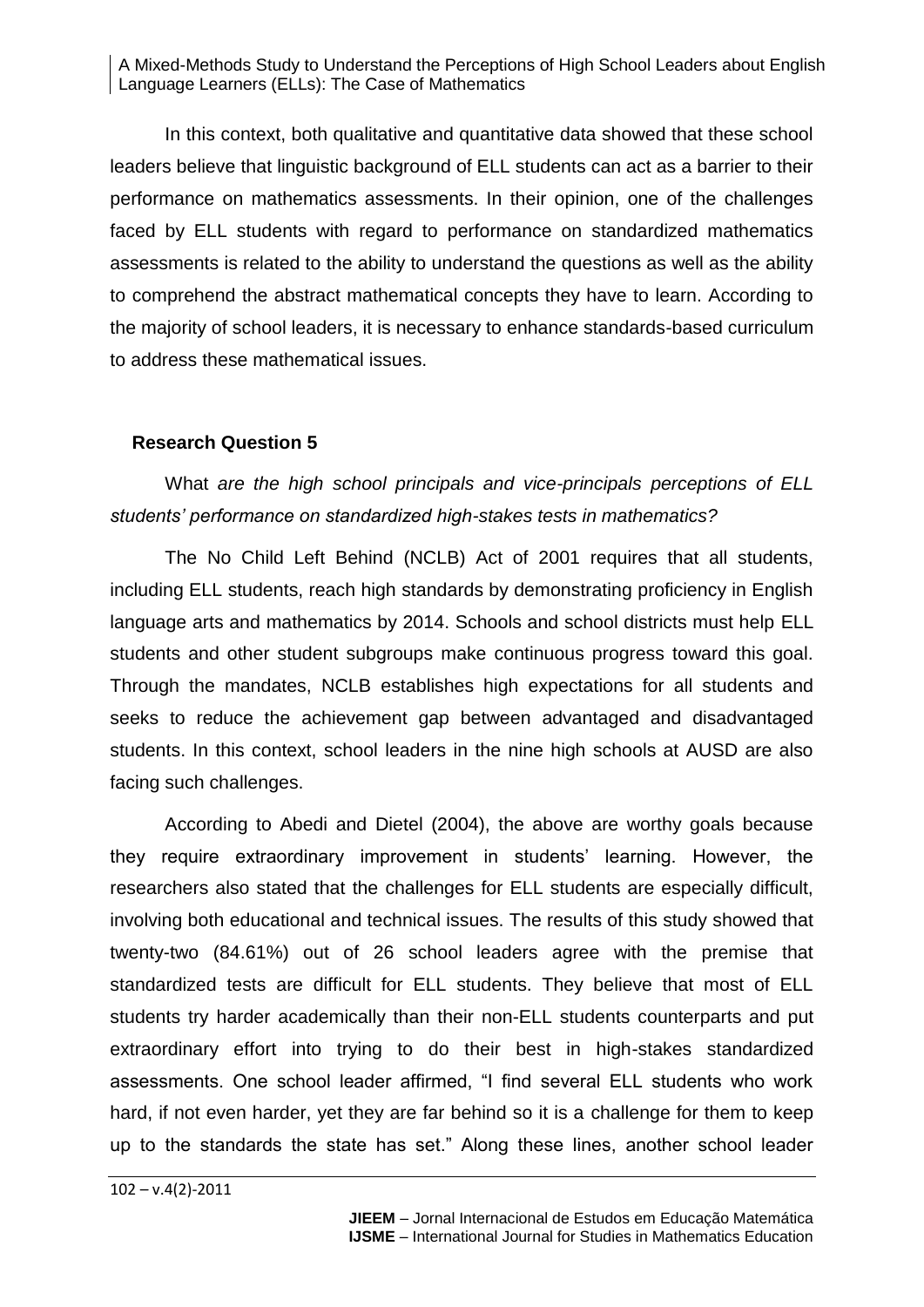stated, "I have seen ELL kids work harder because they know there is a language barrier to overcome."

According to the quantitative data, 15 school leaders (57.69%) do not feel that they are prepared to address the specific needs of their ELLs. The qualitative data showed that, in this study, school leaders face challenges in their roles as instructional leaders in meeting the needs of their ELL students as well as in promoting their success. One school leader affirmed:

Principals and vice-principals are not well prepared to deal with the challenges faced by ELL students such as the need to provide time, resources, funding, and growth opportunities that help teachers to be well prepared to assist their ELL students to perform and achieve in mathematics and other school subjects.

The qualitative data also revealed that these school leaders believe that they must provide professional development opportunities for their teachers to help them to better understand how ELL students learn as well as providing time for staff members who are experienced in working with ELL students to have open and honest dialogue and share their successful experiences with other staff members in their school sites.

## **IMPLICATIONS OF THE STUDY**

This study has important implications for schools with ELL students. These implications both incorporate and integrate diverse ways of knowing, understanding, and representing information for school leaders, teachers, and students. This is especially important when instruction and learning take place in an environment that both encourages multicultural viewpoints and allows for the inclusion of knowledge that is relevant to students. If school leaders and teachers are provided with professional development that helps them to develop a learning environment that is relevant to and reflective of students' social, cultural, and linguistic experiences, then they are able to act as guides, mediators, consultants, instructors, and advocates for students; helping to effectively connect their community-based knowledge to classroom learning experiences.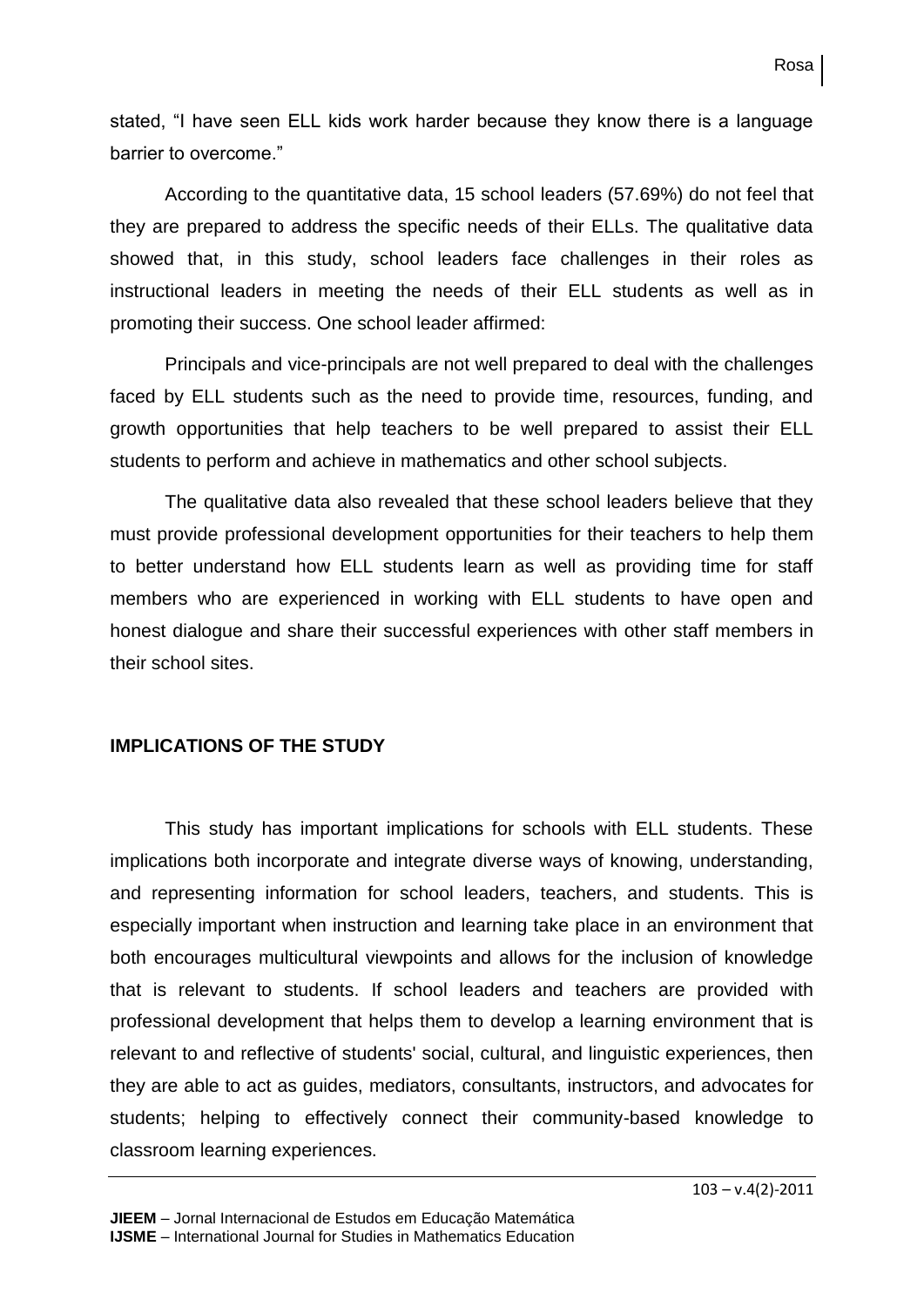Along these lines, school leaders and teachers are also able to nurture and support students' competence in both home and school environments (Ladson-Billings, 1995). This perspective helps school leaders and teachers to use students' cultural experiences as a foundation upon which to develop knowledge and skills. Content learned in this way is more significant to the students and facilitates the transfer of what is learned in school to real-life situations (Padrón, Waxman, & Rivera, 2002).

According to this context, three of these implications are:

*1) The need to provide opportunities for school leaders to reflect on their personal and professional leadership practices.*

In order to carry out effective leadership practices for ELL students, school leaders need to be given more opportunities to reflect on their own leadership practices, and consequently more opportunities to learn how to structure a school environment conducive to equity-based learning. In this study, the participants expressed the dilemmas and challenges experienced by committed educators who face an increasing number of ELL students in their schools. An important implication is that school leaders need to articulate their concerns about how to deal with students who are still in the process of acquiring the academic language. In so doing, they need to find time to reflect and educate themselves so they can respond to the demands of effectively serving linguistically and culturally diverse student populations. By reflecting on their leadership practices, high school leaders in this study have the opportunity to build awareness of school climate, press for the use of or pay close attention to effective teaching strategies for ELL students, and recognize the value of the mathematics curriculum, instruction and assessments that reflect the specific needs of their students.

Through this process, school leaders may improve their students' acquisition and the retention of new knowledge by connecting students' previous knowledge base to academic goals. This means that getting to know students and the school community culture and realities is imperative. In so doing, school leaders may improve both their own and their students' self-confidence by understanding existing knowledge and context. By doing this, school leaders may increase the transfer of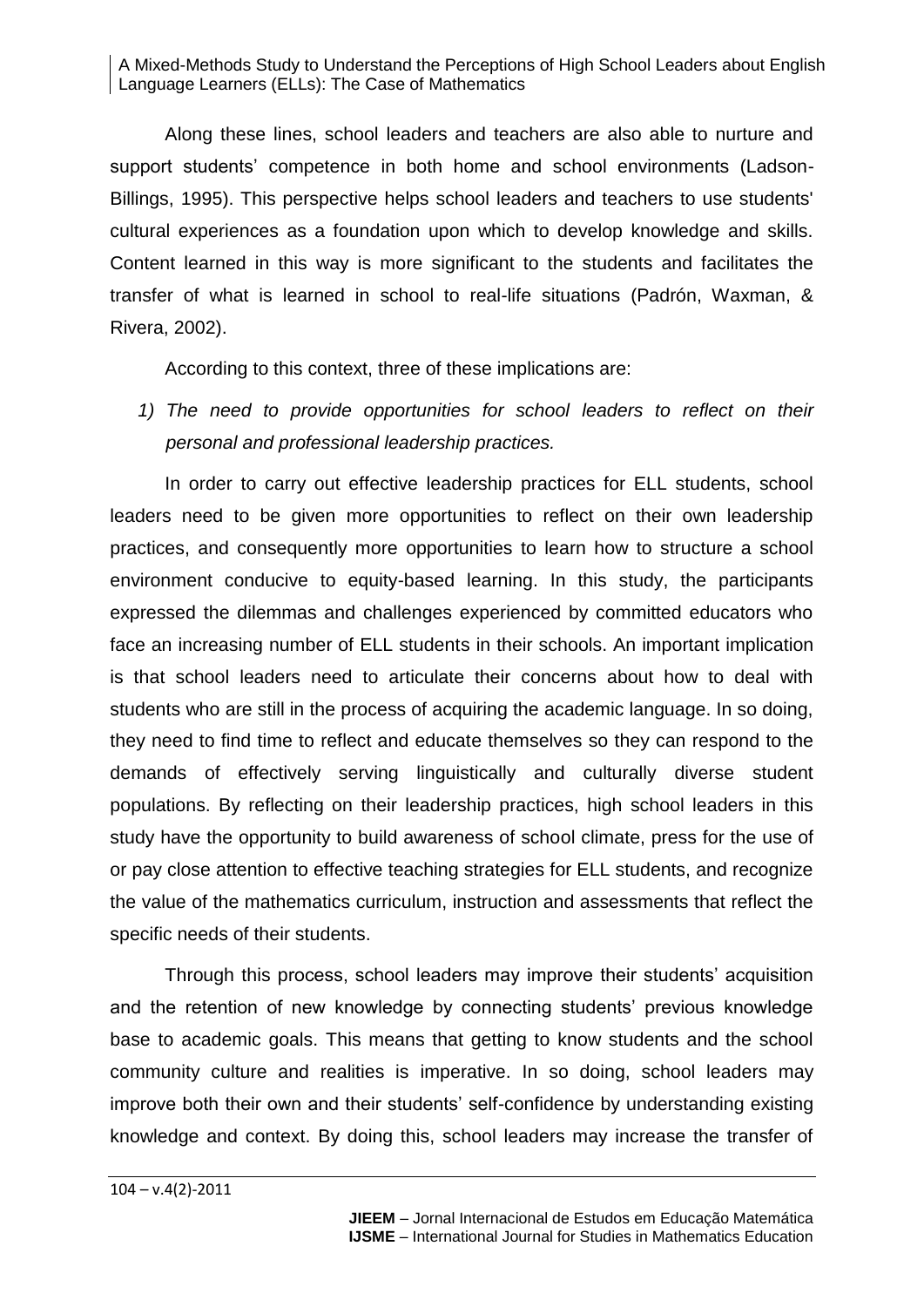school-taught knowledge to home and real-life situations. They may enhance student knowledge and the value of linguistic and cultural backgrounds as well as the learning of how to become full participants in the mainstream culture. These opportunities must be built into each high school planned activity and may be determined by the overall philosophy of school leaders in relation to diversity and multiculturalism.

## *2) The need for consistency in the implementation of culturally and linguistically relevant curriculum and instruction.*

Not all participants in this study viewed themselves as well trained in strategies that effectively help them to serve their ELL population. To make a decision about how to modify pedagogies in response to the needs of ELL students, equal support must be given to both leaders and teachers so they gain increased and effective research-based instructional practices for ELL students. The consensus and research related to best practices has stated that curriculum, assessments, and instruction need to be meaningful and relevant to all students as well as appropriate to individual language and cultural backgrounds (Cummins, 2001; D'Ambrosio, 1993; Nieto, 1999; Rosa & Orey, 2007a). These best practices and strategies range from the simple use of visual representations such as a vocabulary wall activity (Orey, 2009), scaffolding, graphic organizers, and differentiating instruction to the Sheltered Instruction Observation Protocol (SIOP) model. An implementation of these pedagogical practices aims mainly to help ELL students in developing their cultural identity and encourages them to strive for academic excellence and outstanding participation. Although school leaders in this study believe that professional development helps them and their instructional staff to improve their leadership and teaching practices, the lack of consistency in the implementation of the teaching and learning strategies in their schools does not contribute to an effective outcome of those strategies.

One of the most important implications of this study is that professional developments of educators who serve ELL students need to be seriously addressed in order to improve their education and reduce the academic gap among other student subgroups. The results of this study show that participants want more information and educational experiences related to ELL students, time for training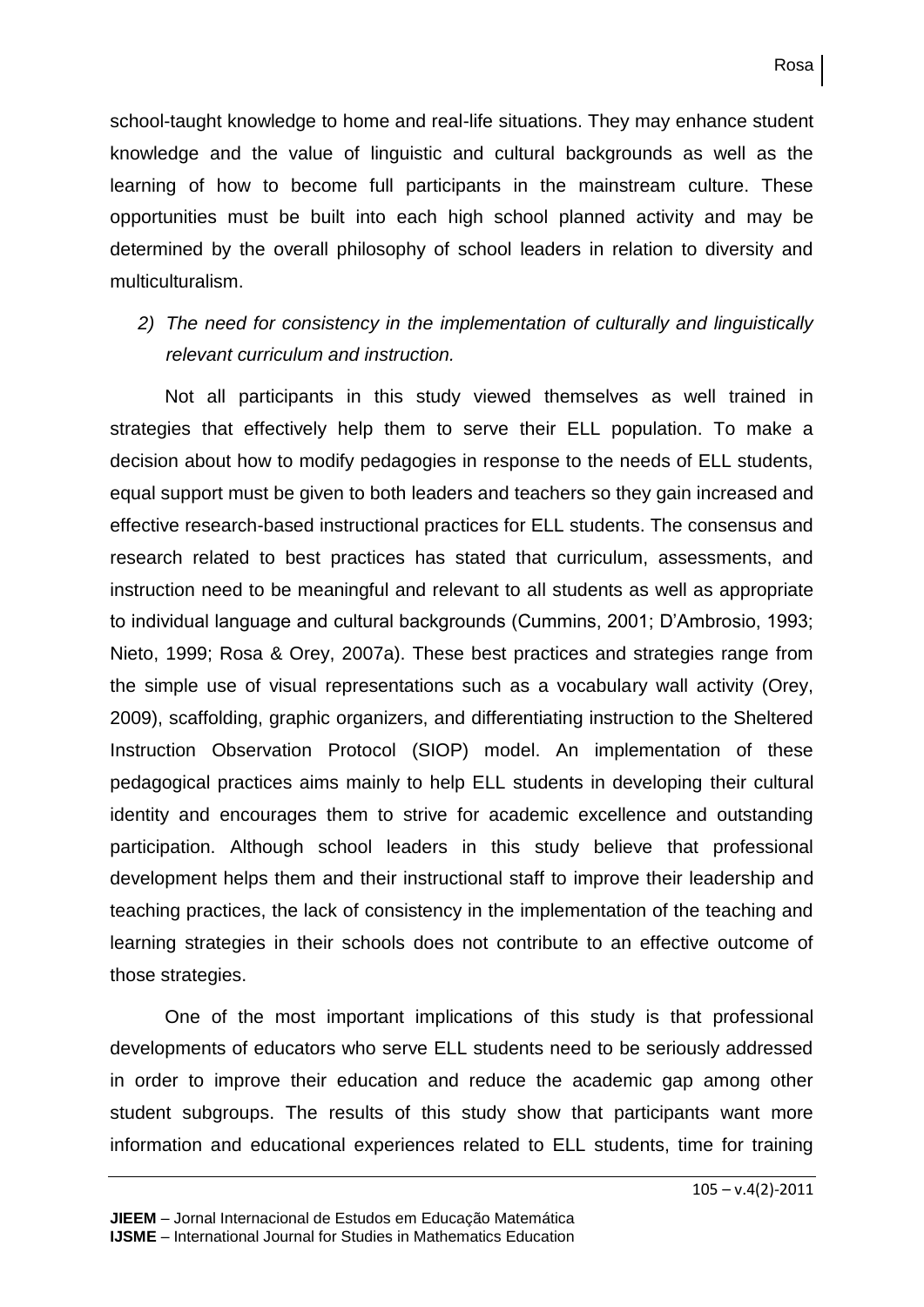and planning, and opportunities to collaborate and learn from different sources. Research has shown that professional development is more successful when it aims to enhance and expand the repertoire of leadership skills and instructional strategies of both school leaders and teachers rather than radically alter them (Gersten, Woodward, & Morvant, 1992; Richardson, 1990; Zepeda, 2008). Finally, participants in this study who recognize their own strengths and weaknesses and the need specific professional opportunities demonstrated the first step towards the improvement of their leadership and teaching practices in regards to meeting the needs of the diverse population they serve.

## *3) The need to make connections between culture and mathematics.*

Reflection on the social, cultural, and political dimensions of mathematics offers an important perspective for a dynamic and globalized modern society, which recognizes that all cultures and all people develop unique methods and explanations that allow them to understand, act, and transform their own reality. In this regard, Ethnomathematics is the study of mathematical ideas developed by different sociocultural groups and offers a contextualization of the curriculum that contributes to the elaboration of pedagogical practices in multicultural classrooms (Rosa & Orey, 2007b). An ethnomathematics-based program helps school leaders and teachers to understand and accept the cultural roots of their students by valuing their mathematical ideas, practices, and previous knowledge as well as recognizing the applications of academic mathematics. Teaching mathematics through an ethnomathematical perspective reminds school leaders and teachers that information may be meaningless unless it is embedded in an appropriate cultural and contextual understanding. One of the most important implications of this study is to explore different methods of organizing mathematical ideas, practices, previous knowledge, and problem solving in the mathematics curriculum. In this regard, ethnomathematics explores how different cultures organize and classify mathematical knowledge. On the other hand, D'Ambrosio (2001) and Rosa and Orey (2003) stated that ethnomathematics program also supports the learning of academic mathematics because individuals from minority groups such as ELL students need to have equal access and be knowledgeable about the mathematics of the dominant culture.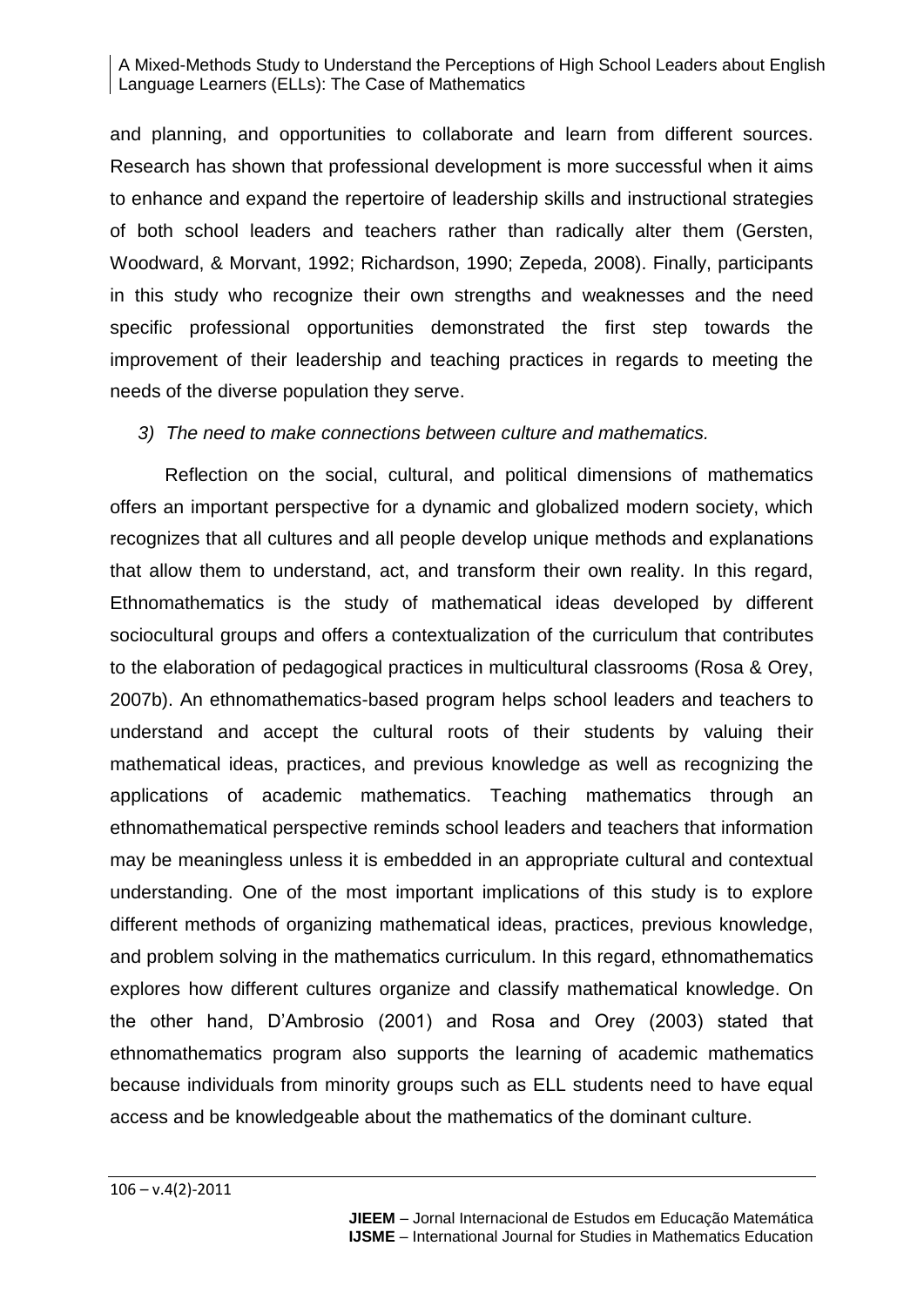Another important implication is that ethnomathematics as pedagogical action demonstrates that mathematics is contextualized and grounded in the needs and expectations of the community that utilizes it. Along this line, the goal of ethnomathematics is to contribute both to the understanding of culture and the understanding of mathematics but mainly to the relationship between the two. Educating students mathematically consists of much more than just teaching them mathematical concepts. Instead, this kind of teaching is much more difficult to do, and the problems and issues are much more challenging because it requires a fundamental awareness of the values that underlie mathematics and recognition of the complexity of educating students about these values. Bishop (1991) affirmed that is not enough to teach students mathematics; it is necessary to educate them about mathematics, to educate them through mathematics, and to educate them with mathematics. This means that ethnomathematics draws from the cultural experiences and practices of individual students, their communities, and the society at large and uses them all as vehicles to not only make mathematics learning more meaningful but, more importantly, to provide students with the insights of mathematical knowledge as embedded in their social and cultural environment.

The main implication for school leaders in this study is that they have to consider student linguistic and cultural backgrounds in designing and selecting school activities by incorporating ethnomathematics into mathematics curriculum. With the increased growth of a diverse student population in the nine high schools at AUSD, the school curricula need to reflect on the intrinsic and cultural learning of all students. This means that school leaders and teachers must be prepared to address students' linguistic and cultural backgrounds in the mathematics classrooms. According to D'Ambrosio and Rosa (2008), this inclusion improves students' academic achievement, helps move classrooms towards an equitable learning environment, helps students to form positive beliefs about mathematics, integrates mathematics with other disciplines, and promotes mathematical understanding.

#### **RECOMMENDATIONS**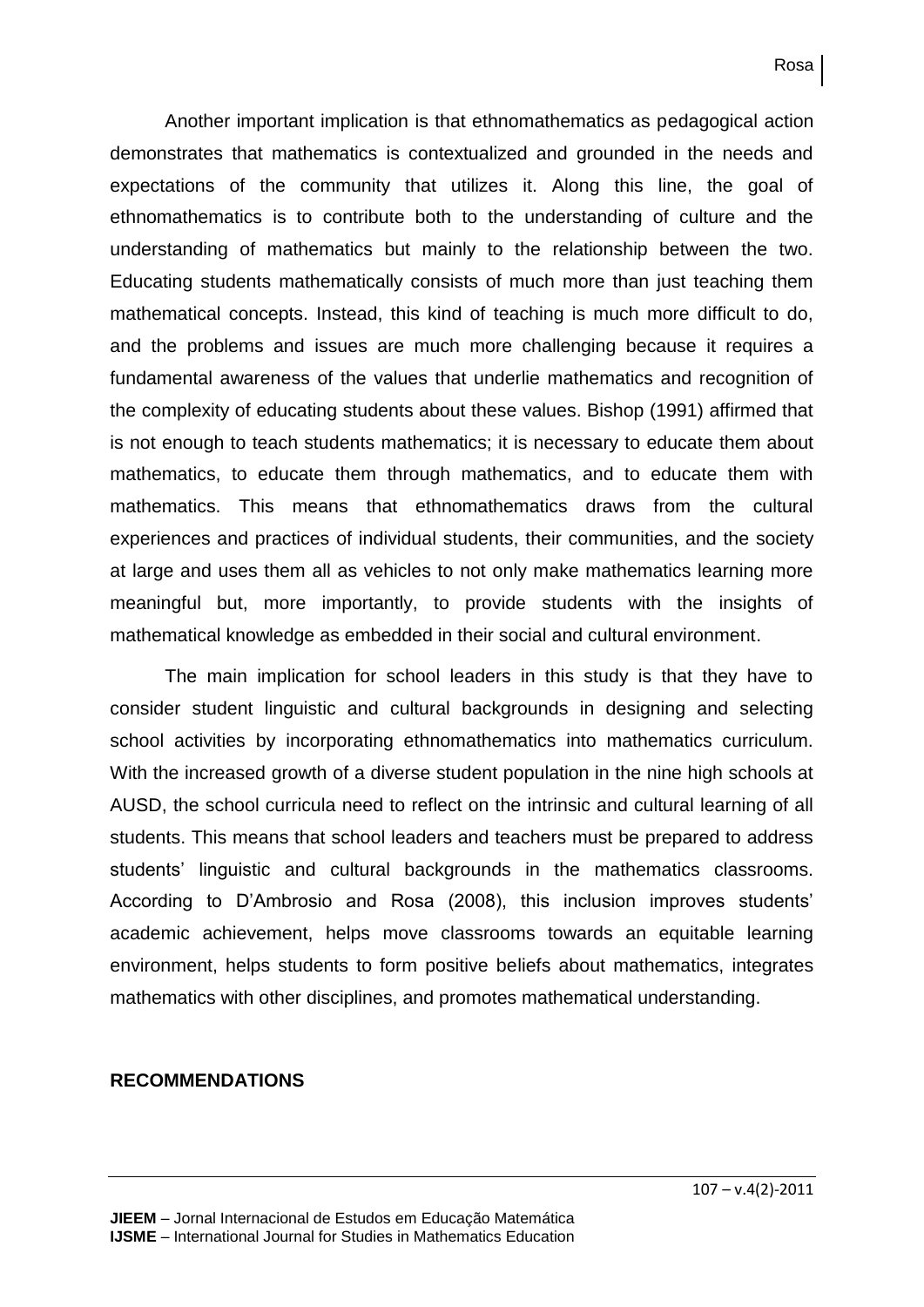In order for high schools to function as effective educational environments, the leadership must play an important role in bringing together the diversity that exists in these schools. In this regard, it is recommended that continued cultural proficiency training coupled with specific subject area training be made available to the staff. In this regard, if school leaders and teachers see the value of cultural diversity, they may discover and create ways to build bridges to their students. Therefore, in order to encourage the value of diversity, school leaders need to develop a sense of diversity within a school community by valuing the differences, which are manifest in students' lives and to use those differences as the basis for school teaching-learning process.

This study has demonstrated that there is much more to be explored and researched if school leaders are to look into the impact of culture and language has on mathematics learning. Since the researcher was only interested in finding the perceptions of 6 principals and 20 vice-principals in the nine highs school in one school district setting near Sacramento in California, further research should include school leaders of elementary and middle schools in other schools at AUSD as well as in other school districts in California.

The researcher also recommends that leadership practices specific to the improvement of achievement for ELL students in suburban as well as in urban and rural settings should be investigated in more detail. Further studies need to look into whether and how cultural differences rooted in primary schools may contribute towards secondary school performance. Ethnic differences may bring about cultural differences in terms of language, practices, rituals, attitudes, values, beliefs, and perceptions. Perhaps these factors give rise to equally diverse ways of teaching and learning of mathematics, and consequently might result in differences in mathematics achievement.

#### **FINAL CONSIDERATIONS**

The challenges of the new millennium and the increased accountability it demands requires a different kind of leadership that enables school leaders to serve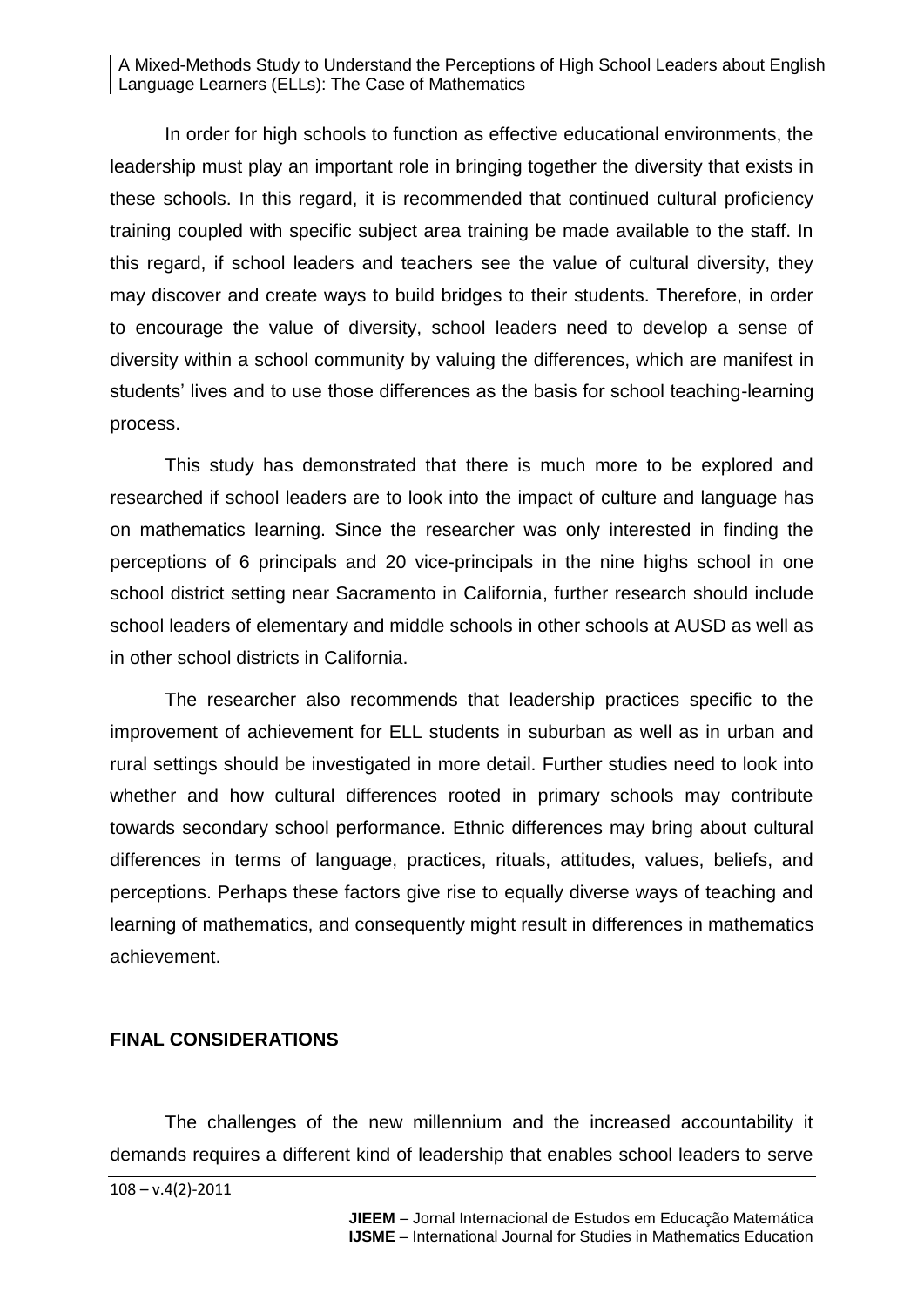their students more effectively. In addition to administrative knowledge and skills, Sergiovanni and Starrat (1998) affirmed that leadership development tends to be shaped by a set of "beliefs, opinion, values, and attitudes which provide a foundation of practice" (p. 133). This set of personal educational values and beliefs has become to be known as an "educational platform" (p. 133), which guides school leaders' actions and decision-making. In this context, Sergiovanni and Starrat (2001) stated, "educators carry on their work, make decisions, and plan instruction based on their educational platform" (p. 70). Therefore, school leaders need to develop their educational platform and engage in reflection, both of which are essential to their leadership practice. Similarly, researchers have recognized that reflecting on or pondering an ideal, issue, perception, belief, or problem leads school leaders to an enhanced educational practice (Airasian & Gullickson, 1997). Since professional reflection constitutes a valued strategy for enhancing professional practice, school leaders must create opportunities to reflect upon their own leadership practices in order to understand, critique, and modify it. Airasian and Gullickson (1997) affirmed that "reflection is a central process of constructing knowledge and developing professionally" (p. 219).

In addition, a deep understanding of both culture and its connection to mathematics is an important source of knowledge for school leaders to reflect upon in order to modify and transform their leadership practices. In this regard, if school leaders in this study are to facilitate successful learning opportunities for all students, they must know their students, their cultural roots, linguistic backgrounds, previous experiences, and their students' perceptions about the world. Rosa (2010) stated that this also includes knowing ELL students' linguistic backgrounds and cultural values that may influence performance on standardized high-stakes assessments. In this context, knowing each student's cultural and linguistic background is essential for providing successful learning opportunities for all students, including ELL students. Professional development about understanding their students' cultural and linguistic differences may help school leaders to facilitate, structure, and validate successful learning for students through a variety of strategies and practices that best fit their specific needs.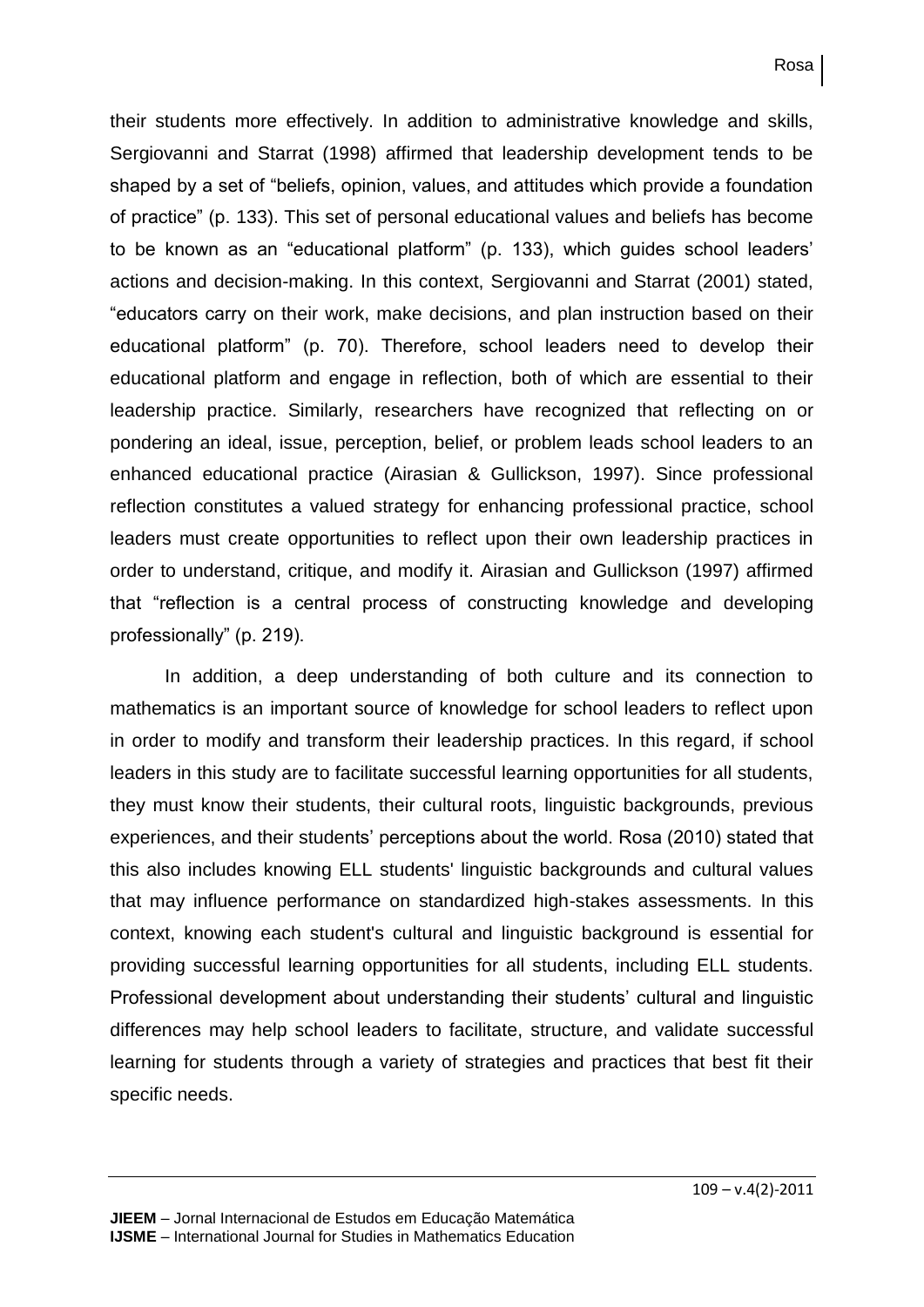For ELL students to reach their full potential, instruction should be provided in ways that promote the acquisition of increasingly complex mathematical knowledge and language skills in a social climate that fosters collaboration and positive interactions among students, school leaders and teachers. Such classrooms are inclusive in their emphasis on high standards, expectations, and outcomes for all students (Lipman, 1995). Important features of such settings include high expectations, and exposure to academically rich curricula, materials, resources, and approaches that are culturally and linguistically relevant to the ELL students' needs in order to enhance mathematical learning and achievement. In addition to using effective methods and materials, Garcia and Dominquez (1997) argued that school leaders and teachers need to develop clear understandings of the culturally and linguistically diverse backgrounds of their students.

In conclusion, school leaders and teachers who understand their students' linguistic and cultural differences strive for intentional variety in instruction, curriculum, and assessments that lead to an improvement in the learning of mathematics. School leaders play a key role in encouraging and supporting appropriate professional development experiences and best pedagogical practices for themselves and for all teachers and students in their schools. In this regard, professional development that addresses students' linguistic and cultural differences is strongly recommended. It is the researcher's hope that this study adds to the existing body of the literature in relation to the perceptions of high school leaders concerning ELLs and provides useful information for decision-makers in the field of teaching English and mathematics to speakers of other languages.

## **REFERENCES**

- Abedi, J., & Dietel, R. (2004). Police brief 7: Challenges in the No Child Left Behind Act for English language learners. Los Angeles, CA: CRESST.
- Adam, S., Alangui, W., & Barton, B. (2003). A comment on Rowlands and Carson: Where would formal academic mathematics stand in a curriculum informed by ethnomathematics? A critical review. *Educational Studies in Mathematics, 52*(3), 327- 335.
- Airasian, P. W., & Guillickson, A. (1997). Teacher self-evaluation. In J. H. Stronge (Ed.), *Evaluating teaching: A guide to current thinking and best practice* (pp. 215-247). Thousand Oaks, CA: Corwin Press.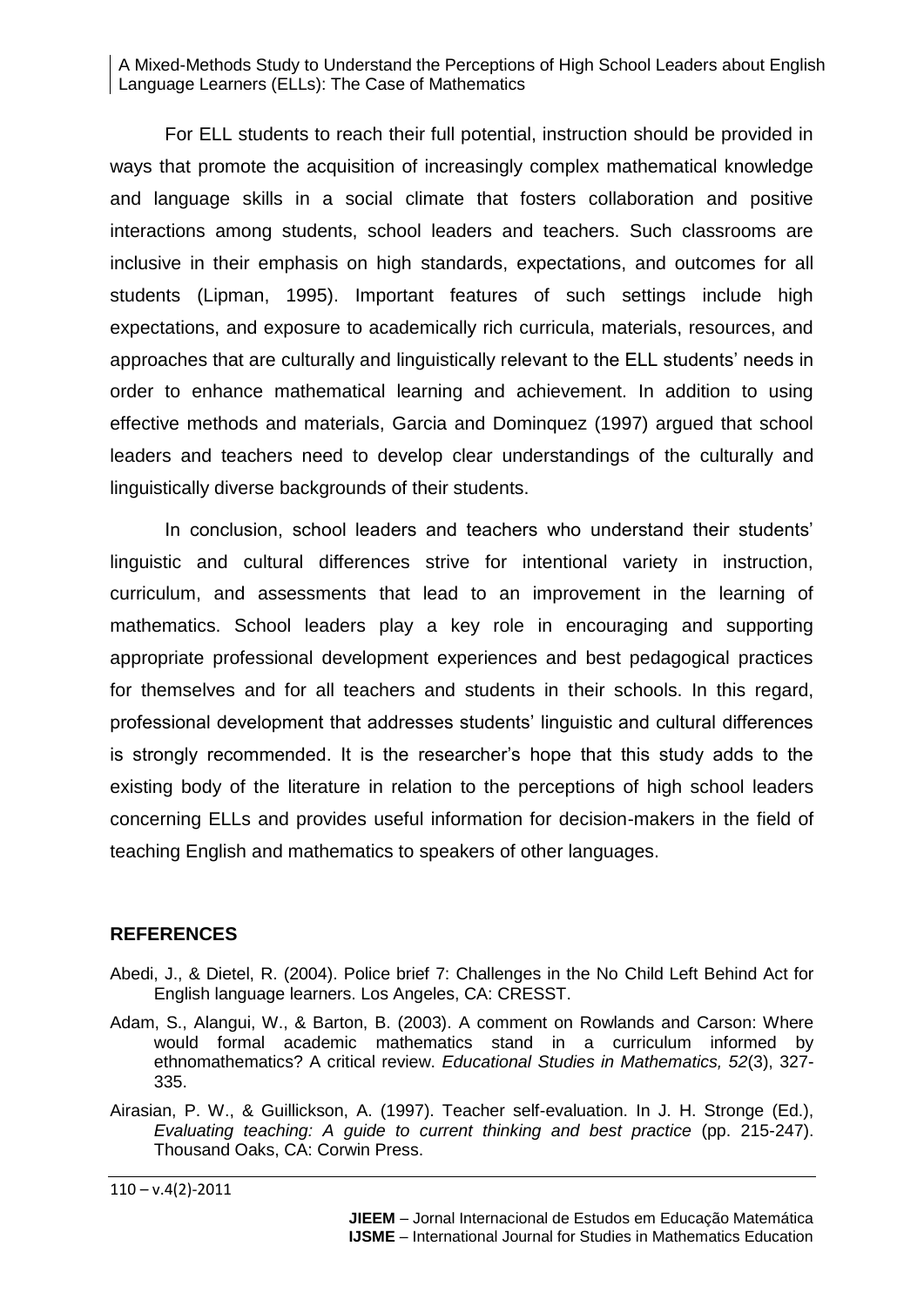- Anfara, V.A. & Mertz, N.T., (Eds.). (2006). *Theoretical frameworks in qualitative research.* Thousand Oaks, CA: Sage
- August, D., & Hakuta, K. (1997). *Improving schooling for language minority children: A research agenda*. Washington, DC: National Academy Press.
- Bainbridge, W., & Lasley, II, T. (2000). Diversity, K-12 accountability: The challenge of closing the achievement gap. *Education and Urban Society, 34,* 422-437.
- Bandeira, F. A., & Lucena, I. C. R. (2004*). Etnomatemática e práticas sociais* [Ethnomathematics and social practices]. Coleção Introdução à Etnomatemática [Introduction to Ethnomathematics Collection]. Natal, RN, Brazil: UFRN.
- Bandura, A. (1997). *Self-efficacy: The exercise of control*. New York, NY: W.H. Freeman and Company.
- Beauboeuf-Lafontant, T. (1999). A movement against and beyond boundaries: Politically relevant teaching among African American teachers. *Teachers College Record, 100*, 702-718.
- Bishop, A. J. (1991). Mathematics education in its cultural context. In M. Harris (Ed.), *Schools, Mathematics and Work* (pp. 29.41). New York, NY: Academic Press.
- Brym Borba, M. C. (1993). Etnomatemática e a cultura da sala de aula [Ethnomathematics and culture in the classroom]. A *Educação Matemática* em Revista*, 1*(1), 43-58.
- an, A., & Cramer, D. (2005). *Quantitative Data Analysis with SPSS12 and 13. A Guide for Social Scientists*. East Sussex, England: Routledge.
- Cárdenas, J. A., & Cárdenas, B. (1977). *The theory of incompatibilities: A conceptual framework for responding to the educational needs of Mexican American children*. San Antonio, TX: Intercultural Development Research Association.
- CDE (2009). *Language census data - 2006-2007*, 2009.Retrieved from [http://data1.cde.ca.gov/dataquest/SearchName.asp?rbTimeFrame=oneyear&rYear=20](http://data1.cde.ca.gov/dataquest/SearchName.asp?rbTimeFrame=oneyear&rYear=2006-07&cName=encina&Topic=LC&Level=School&submit1=Submit) [06-07&cName=encina&Topic=LC&Level=School&submit1=Submit.](http://data1.cde.ca.gov/dataquest/SearchName.asp?rbTimeFrame=oneyear&rYear=2006-07&cName=encina&Topic=LC&Level=School&submit1=Submit) California Department of Education.
- Chieus, G. J. (2004). Etnomatemática: Reflexões sobre a prática docente [Ethnomathematics: Reflections on teaching practice]. In J. P. M. Ribeiro, M. C. S. Domite, & R. Ferreira (Eds.), *Etnomatemática: Papel, valor e significado* [Ethnomathematics: Role, value, and meaning] (pp. 185-202). São Paulo, SP, Brazil: ZOUK.
- Creswell, J. W. (2002). *Educational research: Planning, conducting, and evaluating quantitative and qualitative approaches to research*. Upper Saddle River, NJ: Merrill/Pearson Education.
- Cresswell, J. W. (2003). *Research design: Qualitative, quantitative, and mixed methods approaches.* Thousand Oaks, CA: Sage Publications, Inc.
- Cresswell, J. W., & Plano Clark, V. L. (2007). *Designing and conducting mixed-methods research*. Thousand Oaks, CA: Sage Publication, Inc.
- Cummins, J. (2000). *Language, power and pedagogy: Bilingual children in the crossfire.*  Clevedon, England: Multilingual Matters.
- Cummins, J. (2001). *Language, power and pedagogy: Bilingual children in the crossfire.* Clevedon, UK: Multilingual Matters.
- Damazio, A. (2004). *Especifidades conceituais da matemática da atividade extrativa do carvão* [Conceptual specifications of mathematical activities of coal extraction].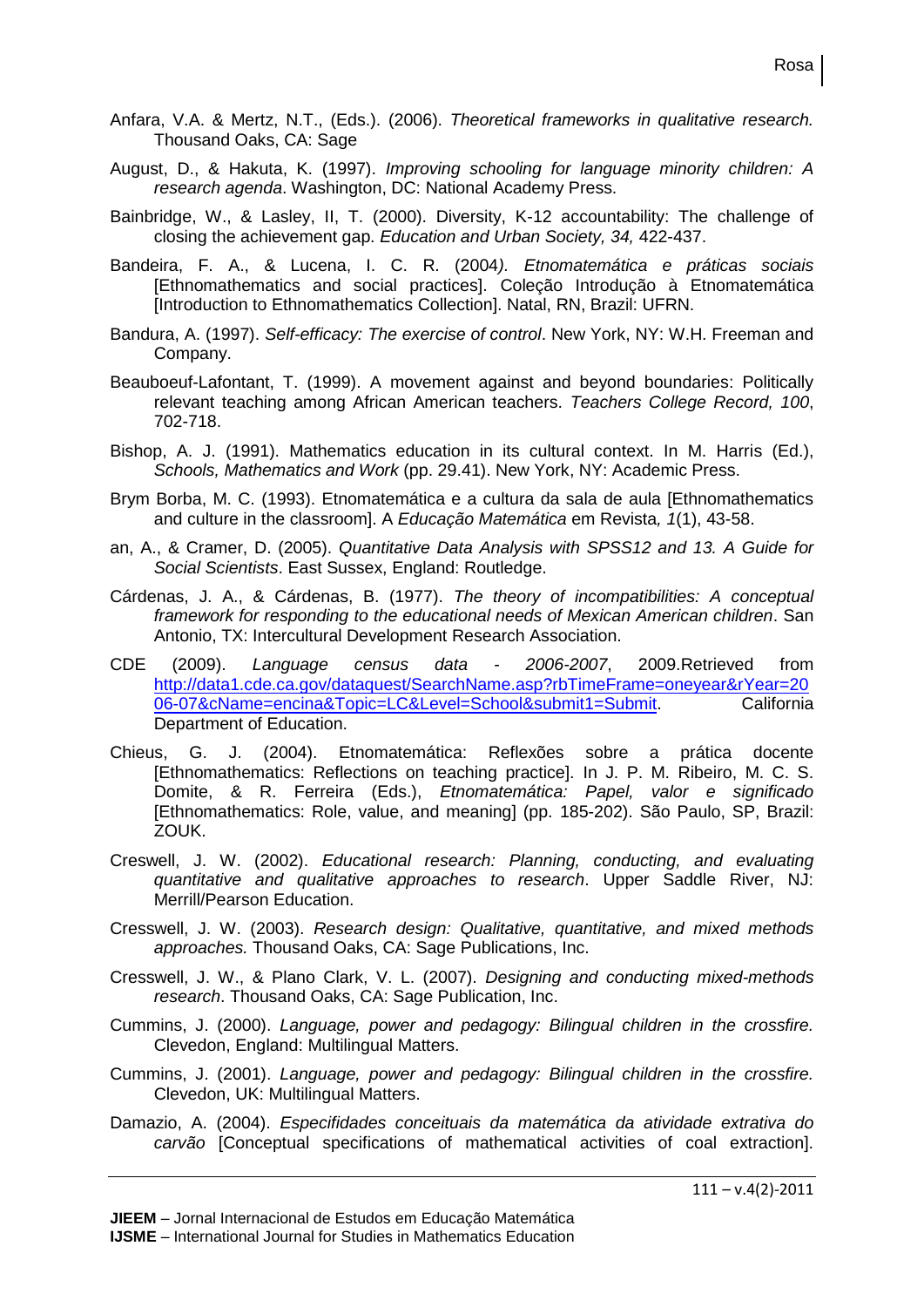Coleção Introdução à Etnomatemática [Introduction to Ethnomathematics Collection]. Natal. RN, Brazil: UFRN.

- D'Ambrosio, U. (1990). *Etnomatemática* [Ethnomathematics]. São Paulo, SP, Brazil: Editora Ática.
- D'Ambrosio, U. (1993). Etnomatemática: Um programa [Ethnomathematics: A program]. *A Educação Matemática em Revista, 1*(1), 5-11.
- D'Ambrosio, U. (2001). What is Ethnomathematics and how can it help children in schools? *Teaching Children Mathematics, 7*(6), 308-310.
- D'Ambrosio, U., & Rosa, M. (2008). A dialogue with Ubiratan D'Ambrosio: a Brazilian conversation about Ethnomathematics. *Revista Latinoamericana de Etnomatemática, 1*(2), 88-110.
- Dossey, J. A. (1992). The nature of mathematics: Its role and its influence. In D. A. Grouws (Ed.), *Handbook of research on mathematics teaching and learning: A Project of the National Council of Teachers of Mathematics* (pp. 39-48). New York, NY: Macmillan.
- Eglash, R. (1997). When Math Worlds Collide: Intention And Invention In Ethnomathematics. Science. *Technology and Human Values, 22*(1), 79-97.
- Fink, A. (1995). *How to ask survey questions*. Thousand Oaks, CA: SAGE Publications.
- Fry, R. (2008). *The role of schools in the English language learner achievement gap.*  Washington, DC: Pew Hispanic Center.
- Fullan, M. (2001). The change leader. *Educational Leadership, 59*(8), 16–20.
- Gall, M. D., & Gall, J. P., & Borg, W. R. (2007). *Educational research: An introduction*. Boston, MA: Allyn & Bacon.
- Gándara, P., Maxwell-Jolly, J., & Benavídez, L. M. R. (2007). *Promoting academic literacy among secondary English language learners: a synthesis of research and practice*. Davis, CA: University of California Davis, School of Education, Linguistic Minority Institute, Education Policy Center.
- Gándara, P., Maxwell-Jolly, J., & Rumberger, R. (2008). *Resources need for English learners: getting down to policy recommendations*. Davis, CA: University of California Davis, School of Education, Linguistic Minority Institute, Education Policy Center.
- Garcia, S., & Dominquez, L. (1997). Cultural contexts that influence learning and academic performance. *Child and Adolescent Psychiatric Clinics of North America, 6*(3), 621-655.
- Garson, D. (2009). *Structural Equation Modeling*. Retrieved from

http://faculty.chass.ncsu.edu/garson/PA765/structur.htm#output

- Gay, G. (2000). *Culturally responsive teaching: Theory, research, and practice.* New York, NY: Teachers College Press.
- Gay, L. R., & Airasian, P. (2003). *Educational research: Competencies for analysis and applications*. Upper Saddle River, NJ: Merrill.
- Gay, L. R., Mills, G. E., & Airasian, P. W. (2006). *Educational research: Competencies for analysis and applications*. Upper Saddle River, N.J: Merrill/Prentice Hall.
- Geertz, C. (1973). Thick description: Toward an interpretative theory of culture. In C. Geertz (Ed.), *The Interpretation of Culture: Selected Essays* (pp. 3-30). NewYork, NY: Basic Books.

Gersten, R., Woodward, J., & Morvant, M. (1992). Refining the working knowledge of experienced teachers. *Educational Leadership*, *49*, 34-39.

 $112 - v.4(2) - 2011$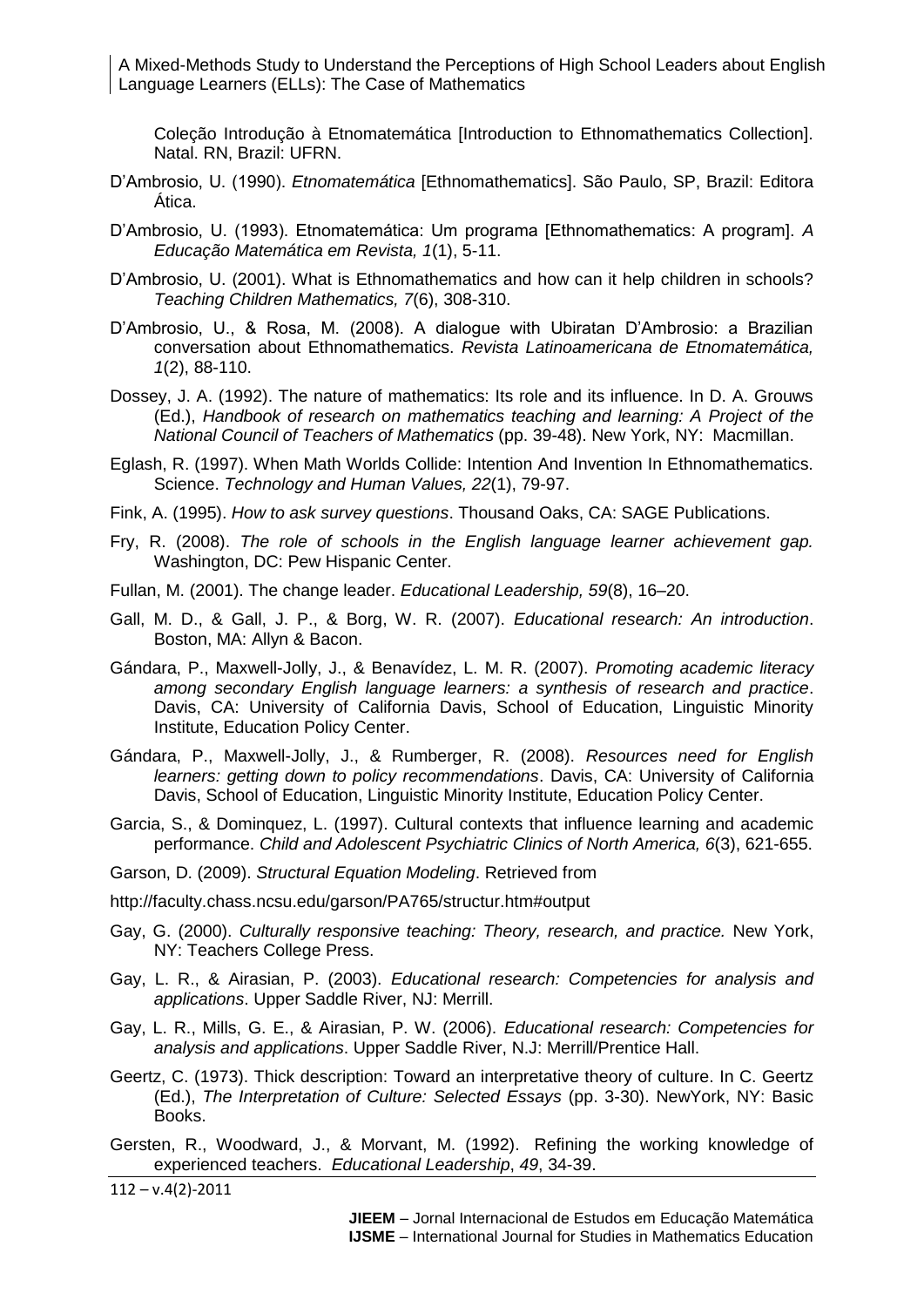- Greene, J. C., Caracelli, V. J.; & Graham, W. F. (1989). Toward a conceptual framework for mixed-method evaluation design. *Educational Evaluation and Policy Analysis, 11*(3), 255-74.
- Guba, E., & Lincoln, Y. (1989). *Fourth Generation Evaluation*. Beverly Hills, CA: Sage.
- Gutierrez, R. (2008). A "gap-gazing" fetish in mathematics education? Problematizing research on the achievement gap. *Journal for Research in Mathematics Education, 39*(4), 357 – 364.
- Haberman, M. (1994). Preparing teachers for the real world of urban schools. *The Educational Forum, 58*(2), 162-168
- Hatch, J.A. (2002). *Doing qualitative research in education settings*. New York, NY: State University of New York, Albany.
- Herrity, V. A., & Glassman, N. S. (1999) Training administrators for culturally and linguistically diverse school populations: Opinions of expert practitioners. *Journal of School Leadership*, *9*, 235–253.
- Kline, M. (1980), *Mathematics: The loss of certainty*. New York, NY: Oxford University Press.
- Klingner, J. K., Artiles, A. J., Kozleski, E., Harry, B., Zion, S., Tate, W., Durán, G. Z., & Riley, D. (2005). Addressing the disproportionate representation of culturally and linguistically diverse students in special education through culturally responsive educational systems. *Education Policy Analysis Archives, 13*(38), 1-40.
- Klotz, M. B. (2006). Culturally competent schools: Guidelines for secondary school principals. *Principal* **Leadership.** Retrieved **from** [http://www.nasponline.org/resources/principals/Culturally%20Competent%20Schools%](http://www.nasponline.org/resources/principals/Culturally%20Competent%20Schools%20NASSP.pdf) [20NASSP.pdf](http://www.nasponline.org/resources/principals/Culturally%20Competent%20Schools%20NASSP.pdf)
- Ladson-Billings, G. (1994). *The dreamkeepers: Successful teachers of African American children.* San Francisco, CA: Jossey Bass Publishers.
- Ladson-Billings, G. (1995). Toward a theory of culturally relevant pedagogy. *American Educational Research Journal, 32*(3), 465-491.
- Lean, G. (1994). *Counting systems of Papua New Guinea.* (Unpublished doctorate dissertation). PNG University of Technology, Lae, Papua New Guinea.
- Lincoln, Y., & Guba, E. (1985). *Naturalistic inquiry*. Beverly Hills, CA: Sage.
- Lipka, J. (2002). *Schooling for self-determination: Research on the effects of including native language and culture in the schools*. Charleston, WV: Clearinghouse on Rural Education and Small Schools.
- Lipman, P. (1995). Bringing out the best in them: The contribution of culturally relevant teachers to educational reform. *Theory into Practice, 34*(3), 202-206.
- McCormick, M. J. (2001). Self-efficacy and leadership effectiveness: Applying social cognitive theory to leadership. *Journal of Leadership Studies, 8*(1), 22-33.
- Mertens, D. M. (2003). Mixed methods and the politics of human research: The transformative-emancipatory perspective. In A. Tashakkori & C. Teddlie, C. (Eds.), *Handbook of mixed methods in social and behavioral research* (pp. 135–164). Thousand Oaks, CA: Sage.
- Mertler, C. A., & Charles, C. M. (2008). *Introduction to educational research*. Boston, MA: Allyn & Bacon.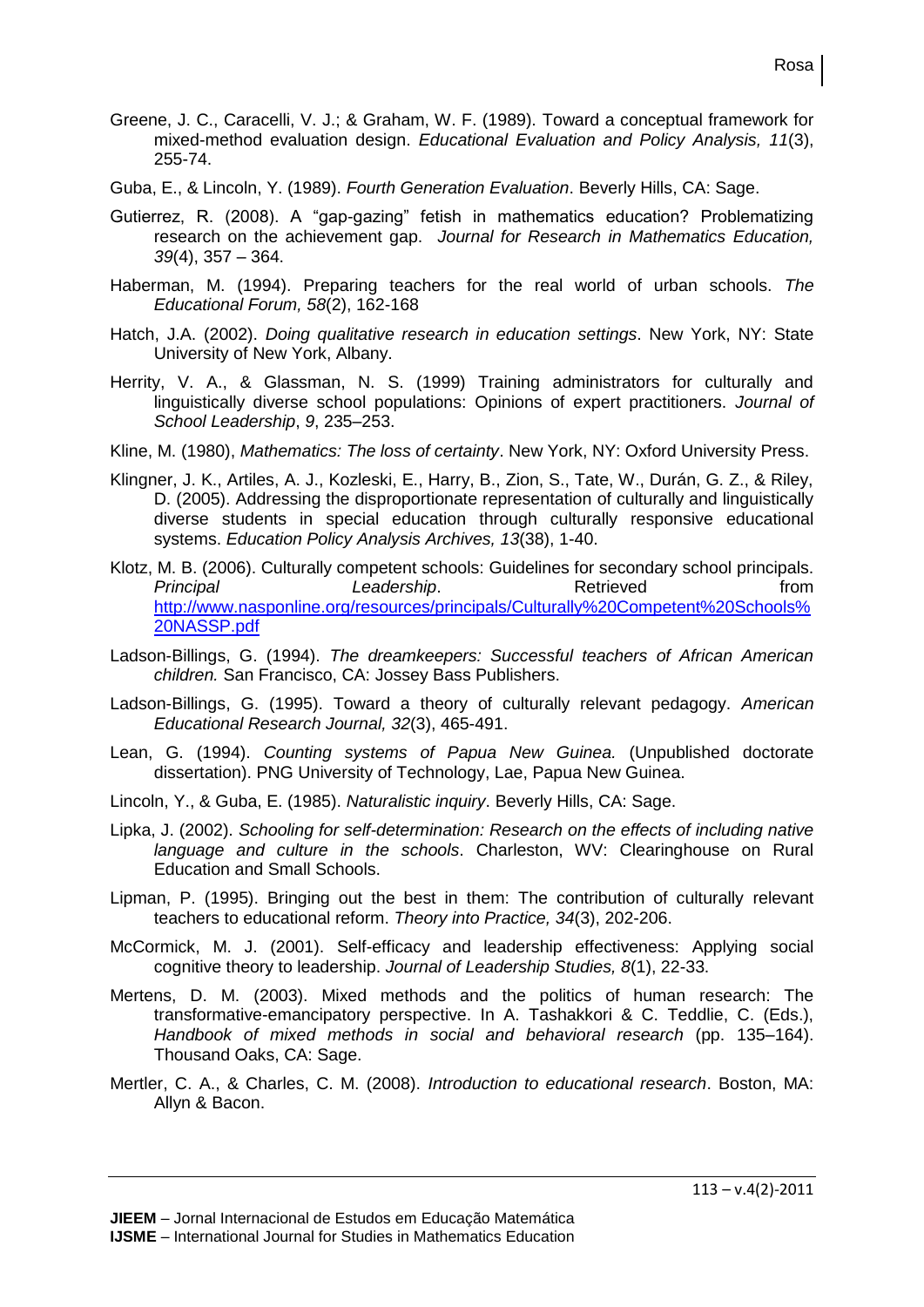- Minicucci, C., & Olsen, L. (1992). *Programs for Secondary Limited English Proficient Students: A California Study*. Focus No. 5: Occasional Papers in Bilingual Education. Washington, DC: National Clearinghouse for Bilingual Education.
- NCELA (2001). *Language backgrounds of LEP students in the U.S. and outlying areas*. Washington, D.C.: National Clearinghouse for English Language Acquisition.
- NCLB No Child Left Behind Act of 2001, Pub. L. No. 107-110, 115 Stat. 1425, 2002.
- Nelson, B. S. (1999). *Building new knowledge by thinking: How administrators can learn what they need to know about mathematics education reform*. Newton, MA: Center for the Development of Teaching, Education Development Center.
- Nelson, B. S., & Sassi, A. (2000). Shifting approaches to supervision: The case of math supervision. *Educational Administration Quarterly*, *36*, 553-584.
- Nelson, B. S., & Sassi, A. (2005). *The effective principal: Instructional readership for high quality learning*. New York, NY: Teachers College Press.
- Nieto, S. (1999). *The light in their eyes: Creating multicultural learning communities*. New York, NY: Teachers College Press.
- Nieto, S. (2000). *Affirming diversity: The sociopolitical context of multicultural education*. New York, NY: Addison Wesley Longman.
- NYIC (2008). *Policy Brief. Getting it right: Ensuring a quality education for English language learners in New York*. New York, NY: New York Immigration Coalition.
- Obiakor, F. E., & Utley, C. A. (1997). Rethinking preservice preparation for teachers in the learning disabilities field: Workable multicultural strategies. *Learning Disabilities Research and Practice*, *12*(2), 100-106.
- O' Donoghue, T., & Punch, K. (2003). *Qualitative Educational Research in Action: Doing and Reflecting. London*: Routledge.
- Ogbu, J., & Simons, H. D. (1998). Voluntary and involuntary minorities: A cultural-ecological theory of school performance with some implications for education. *Anthropology and Education Quarterly*, *29*(2), 155-188.
- Orey, D. C. (2009). *The algorithm collection project (ACP).* Retrieved from http://sites.google.com/site/algorithmcollectionproject/home
- Padrón, Y. N., & Waxman, H. C. (1996). Improving the teaching and learning of English language learners through instructional technology. *International Journal of Instructional Media, 23*(4), 341-354.
- Patton, M. Q. (1990). *Qualitative Evaluation and Research Methods*. Newbury Park, CA: Sage Publications, Inc.
- Patton, M. Q. (2002). *Qualitative research and evaluation methods*. Thousand Oaks, CA: Sage.
- Pease-Alvarez, L., Garcia, E., & Espinosa, P. (1991). Effective instruction for language minority students: An early childhood case study. *Early Childhood Research Quarterly, 6*, 347-361.
- Pelosi, M. K. Sandifer T. M. & Serakan U. (2001) *Research and Evaluation for Business.*  New York, NY: John Wiley and Sons Inc.
- Perkins, I., & Flores, A. (2002). Why don't teachers know all the ways? *Mathematics Teaching in the Middle School*, *7*(5), 262–263.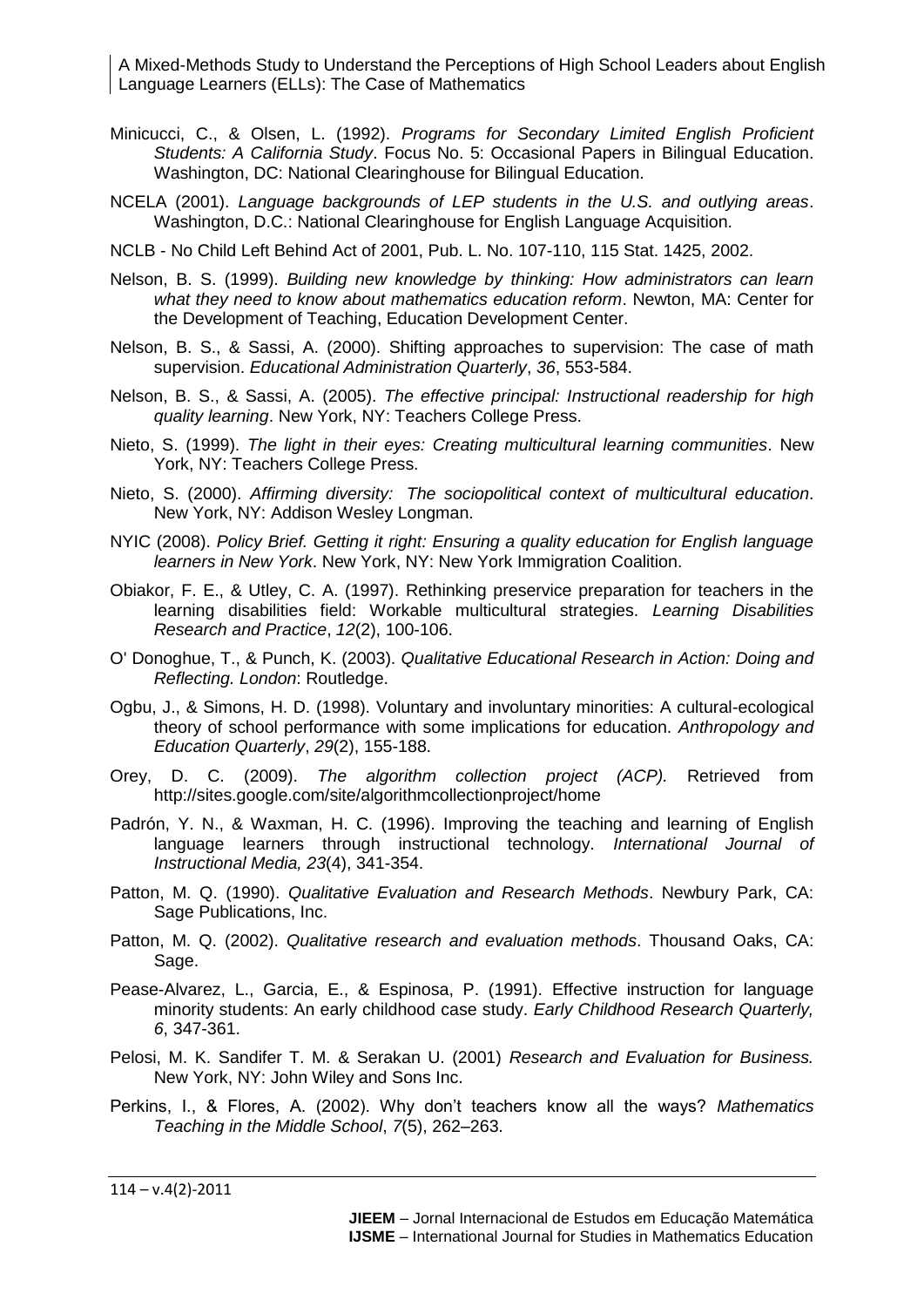- Richardson. V. (1990). Significant and worthwhile change in teaching practice. *Educational Researcher, 19*(7), 10-18.
- Rosa, M. (2000). *From reality to mathematical modeling: A proposal for using ethnomathematical knowledge (Unpublished master thesis). California State University, Sacramento.*
- Rosa, M. (2005). Curriculo e matemática: Algumas considerações na perspectiva etnomatemática [Curriculum and mathematics: Some considerations in an ethnomathematical perspective]. *Plures Humanidades, 6*, 81-96.
- Rosa, M. (2010). *A Mixed-methods study to understand the perceptions of high school leaders about English Language Learners (ELL): The case of mathematics*. Unpublished doctorate dissertation. College of Education. California State University. Sacramento, CA.
- Rosa, M., & Orey, D. C. (2003). Vinho e queijo: Etnomatemática e Modelagem! [Wine and cheese: Ethnomathematics and modelling!]. *BOLEMA, 16*(20), 1-16.
- Rosa, M., & Orey, D. C. (2007). Cultural assertions and challenges towards pedagogical action of an ethnomathematics program. *For the Learning of Mathematics, 27*(1), 10- 16.
- Rosa, M., & Orey, D. C. (2009). Challenges faced by multicultural and multilingual schools in the United States: The case of mathematics. *La Salle - Revista de Educação, Ciência e Cultura, 14*(1), 29-44.
- Sapsford, R. (2006). *Survey research*. London, England: Sage Publications
- Scheurich, J. J., & Skrla, L. (2003). *Leadership for equity and excellence: Creating highachievement classrooms, schools, and districts*. Thousand Oaks, CA: Corwin Press, Inc.
- Sergiovanni, T. J., & Starratt, R. J. (1998). *Supervision: A redefinition*. Boston, MA: McGraw-Hill.
- Sergiovanni, T. J., & Starratt, R. J. (2001). *The principalship: A reflective practice perspective*. Boston: Allyn and Bacon.
- Stein, M. K., & D'Amico, L. (2000). *How subjects matter in school leadership*. Paper presented at the Annual meeting of the American Educational Research Association in New Orleans, Louisiana.
- Stein, M. K., & Nelson, B. S. (2003). Leadership content knowledge. *Educational Evaluation and Policy Analysis*, *25*(4), 423-448.
- Strauss, A., & Corbin, J. (1990). *Basics of qualitative research: Grounded theory procedures and techniques*. Newbury Park, CA: Sage.
- Suttmiller, E. F., & González, M. L. (2006). Successful school leadership for English language learners. In K. Téllez, K. & H. C. Waxman (Eds.), *Preparing quality educators for English language learners: Research, policy, and practice* (pp. 167-188). Mahwah, NJ: Lawrence Erlbaum Associates, Inc.
- Tashakkori, A., & Teddlie, C. (2009). *Foundations of mixed-methods research: Integrating quantitative and qualitative approaches in the social and behavioral sciences*. Thousand Oaks, CA: SAGE Publications, Inc.
- Taylor, S. J., & R. Bogdan (1998). *Introduction to Qualitative Research Methods: A Guidebook and Resource*. New York, NY: John Wiley & Sons.
- Torres-Velasquez, D., & Lobo, G. (2004). Culturally responsive mathematics teaching and English language learners. *Teaching Children Mathematics*, *11*, 249-255.